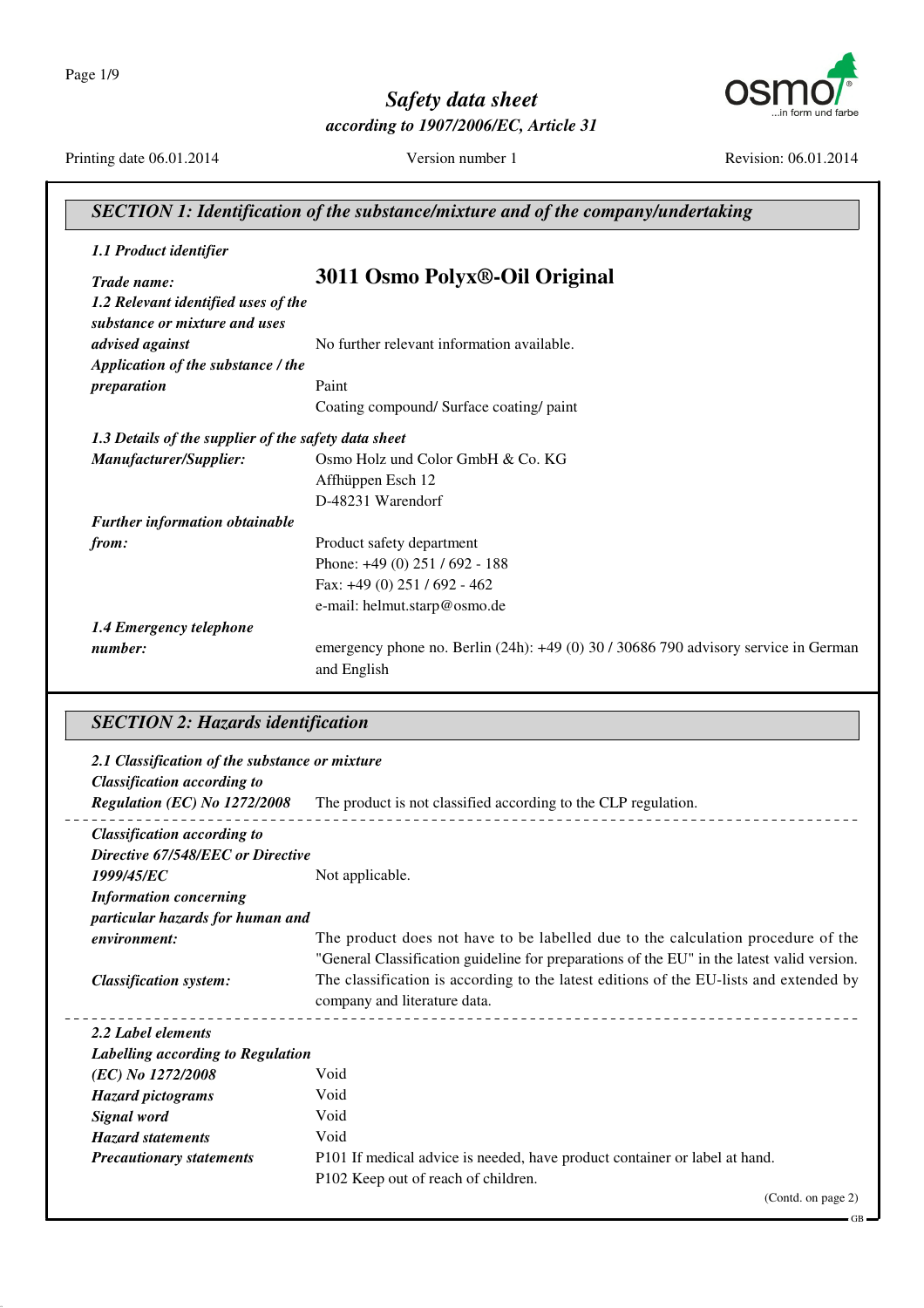

Printing date 06.01.2014 Version number 1 Revision: 06.01.2014

|                                                                    | (Contd. of page 1)                                                                        |
|--------------------------------------------------------------------|-------------------------------------------------------------------------------------------|
|                                                                    | P262 Do not get in eyes, on skin, or on clothing.                                         |
|                                                                    | P271 Use only outdoors or in a well-ventilated area.                                      |
|                                                                    | P501 Dispose of contents/container in accordance with local/regional/national/            |
|                                                                    | international regulations.                                                                |
| <b>Additional information:</b>                                     | Observe the general safety regulations when handling chemicals.                           |
|                                                                    | Always wear a dust mask when sanding.                                                     |
|                                                                    | Contains 2-butanonoxime. May produce an allergic reaction.                                |
|                                                                    | Safety data sheet available on request.                                                   |
| 2.3 Other hazards                                                  |                                                                                           |
| <b>Results of PBT and vPvB assessment</b>                          |                                                                                           |
| <b>PBT:</b>                                                        | Not applicable.                                                                           |
| $vPvB$ :                                                           | Not applicable.                                                                           |
|                                                                    | <b>SECTION 3: Composition/information on ingredients</b>                                  |
| 3.2 Mixtures                                                       |                                                                                           |
| Description:                                                       | Mixture of substances listed below with nonhazardous additions.                           |
| <b>Dangerous components:</b>                                       |                                                                                           |
| CAS: 64742-48-9                                                    | aliphatic hydrocarbons, C10-C13<br>30-60%                                                 |
|                                                                    |                                                                                           |
| Index number: $649-327-00-6$ $Xn R65$<br>Reg.nr.: 01-2119457273-39 | <b>R66</b>                                                                                |
|                                                                    |                                                                                           |
|                                                                    | $\diamond$ Asp. Tox. 1, H304                                                              |
| <b>Additional information:</b>                                     | For the wording of the listed risk phrases refer to section 16.                           |
| <b>SECTION 4: First aid measures</b>                               |                                                                                           |
| 4.1 Description of first aid measures                              |                                                                                           |
| <b>General information:</b>                                        | Take affected persons out into the fresh air.                                             |
|                                                                    | Immediately remove any clothing soiled by the product.                                    |
| After inhalation:                                                  | Supply fresh air. If required, provide artificial respiration. Keep patient warm. Consult |
|                                                                    | doctor if symptoms persist.                                                               |
|                                                                    | In case of unconsciousness place patient stably in side position for transportation.      |
| After skin contact:                                                | Immediately wash with water and soap and rinse thoroughly.                                |
|                                                                    | If skin irritation continues, consult a doctor.                                           |
|                                                                    |                                                                                           |
|                                                                    |                                                                                           |
| After eye contact:                                                 | Rinse opened eye for several minutes under running water. Then consult a doctor.          |
|                                                                    | Do not induce vomiting; call for medical help immediately.                                |
| After swallowing:<br>4.2 Most important symptoms and               | <b>Dizziness</b>                                                                          |
| effects, both acute and delayed                                    | Headache                                                                                  |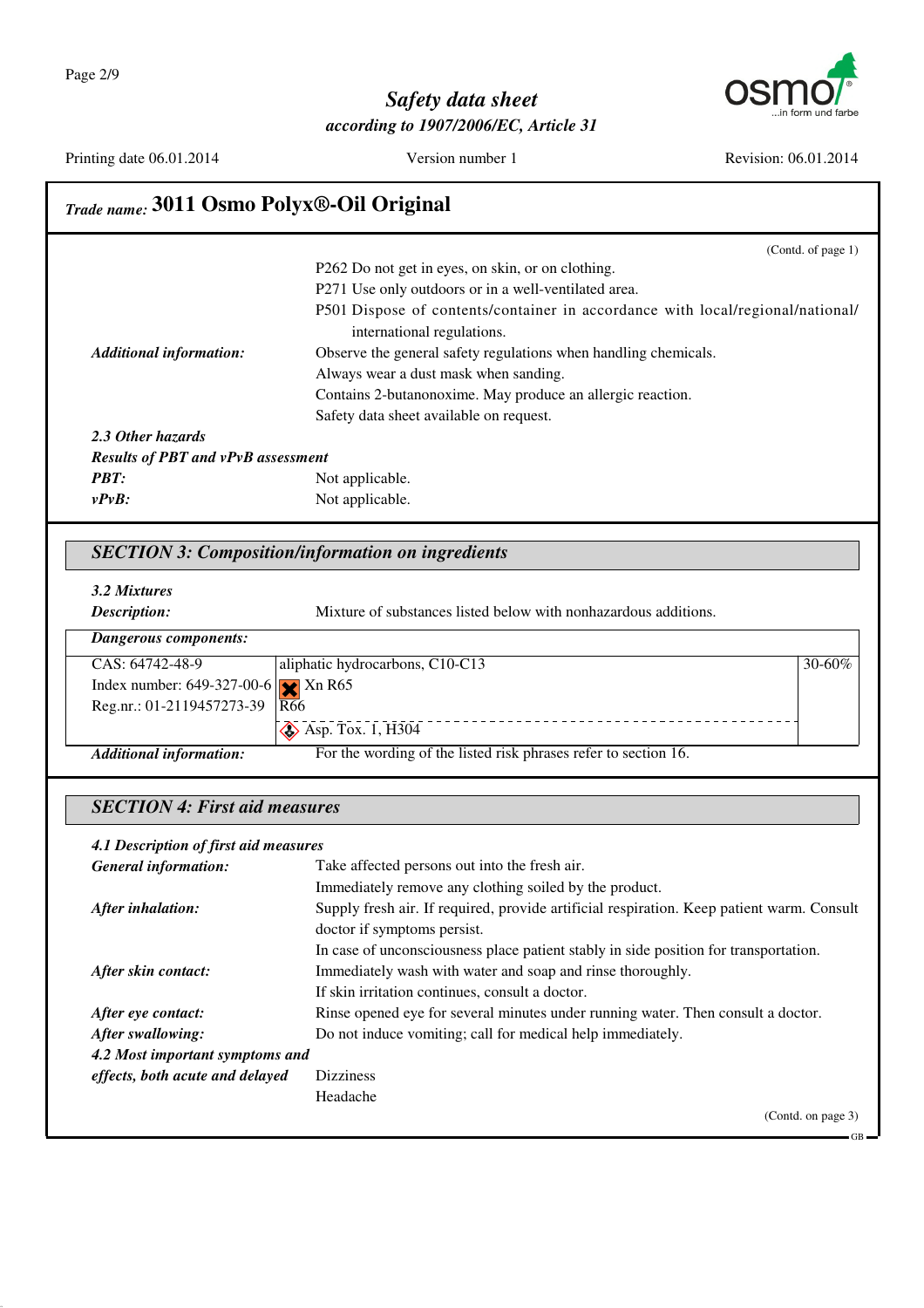Page 3/9



## *Safety data sheet according to 1907/2006/EC, Article 31*

Printing date 06.01.2014 Version number 1 Revision: 06.01.2014

(Contd. of page 2)

# *Trade name:* **3011 Osmo Polyx®-Oil Original**

*4.3 Indication of any immediate medical attention and special*

*treatment needed* No further relevant information available.

## *SECTION 5: Firefighting measures*

| 5.1 Extinguishing media          |                                                                                         |
|----------------------------------|-----------------------------------------------------------------------------------------|
| Suitable extinguishing agents:   | CO2, powder or water spray. Fight larger fires with water spray or alcohol resistant    |
|                                  | foam.                                                                                   |
| 5.2 Special hazards arising from |                                                                                         |
| <i>the substance or mixture</i>  | Formation of toxic gases is possible during heating or in case of fire.                 |
| 5.3 Advice for firefighters      |                                                                                         |
| Protective equipment:            | Mouth respiratory protective device.                                                    |
| <b>Additional information</b>    | Cool endangered receptacles with water spray.                                           |
|                                  | Dispose of fire debris and contaminated fire fighting water in accordance with official |
|                                  | regulations.                                                                            |

#### *SECTION 6: Accidental release measures*

| 6.1 Personal precautions,<br>protective equipment and |                                                                                         |
|-------------------------------------------------------|-----------------------------------------------------------------------------------------|
| emergency procedures                                  | Ensure adequate ventilation                                                             |
|                                                       | Keep away from ignition sources.                                                        |
| <b>6.2 Environmental precautions:</b>                 | Do not allow to enter sewers/ surface or ground water.                                  |
|                                                       | Inform respective authorities in case of seepage into water course or sewage system.    |
| 6.3 Methods and material for                          |                                                                                         |
| containment and cleaning up:                          | Warm water and cleansing agent                                                          |
|                                                       | Absorb with liquid-binding material (sand, diatomite, acid binders, universal binders). |
| <b>6.4 Reference to other sections</b>                | See Section 7 for information on safe handling.                                         |
|                                                       | See Section 8 for information on personal protection equipment.                         |
|                                                       | See Section 13 for disposal information.                                                |

## *SECTION 7: Handling and storage*

|                              | 7.1 Precautions for safe handling Keep away from heat and direct sunlight. |                   |
|------------------------------|----------------------------------------------------------------------------|-------------------|
|                              | Use only in well ventilated areas.                                         |                   |
|                              | Keep receptacles tightly sealed.                                           |                   |
|                              | Prevent formation of aerosols.                                             |                   |
| Information about fire - and |                                                                            |                   |
| explosion protection:        | Keep ignition sources away - Do not smoke.                                 |                   |
|                              |                                                                            | (Cond. on page 4) |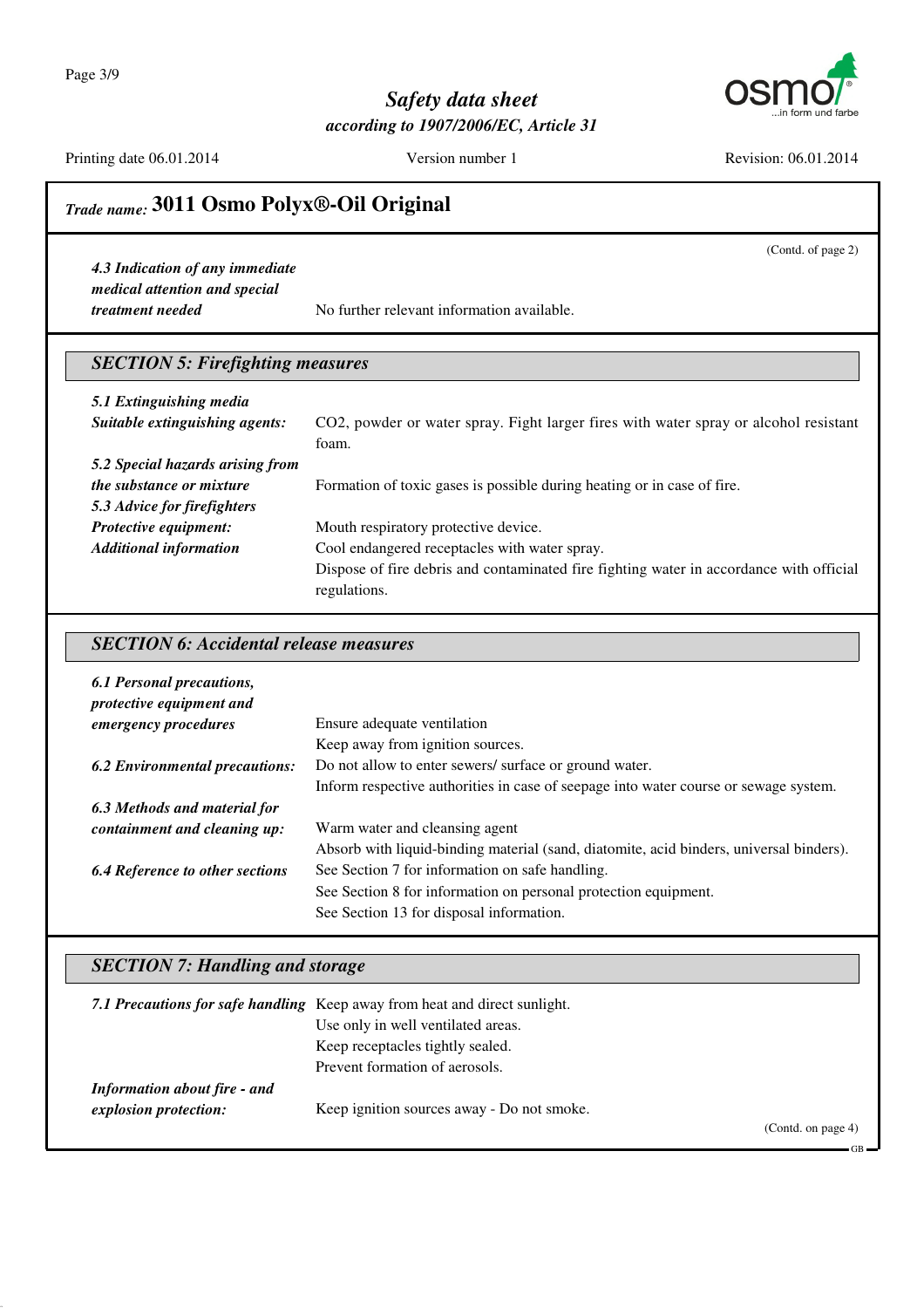

Printing date 06.01.2014 Version number 1 Revision: 06.01.2014

(Contd. of page 3)

# *Trade name:* **3011 Osmo Polyx®-Oil Original**

| Storage:                         | 7.2 Conditions for safe storage, including any incompatibilities |
|----------------------------------|------------------------------------------------------------------|
| <b>Requirements to be met by</b> |                                                                  |
| storerooms and receptacles:      | Store only in the original receptacle.                           |
|                                  | Store in a cool location.                                        |
| Information about storage in one |                                                                  |
| common storage facility:         | Do not store together with alkalis (caustic solutions).          |
|                                  | Do not store together with oxidizing and acidic materials.       |
| <b>Further information about</b> |                                                                  |
| storage conditions:              | Store in cool, dry conditions in well sealed receptacles.        |
|                                  | Keep container tightly sealed.                                   |
| Storage class:                   | 10                                                               |
| 7.3 Specific end $use(s)$        | No further relevant information available.                       |

#### *SECTION 8: Exposure controls/personal protection*

*Additional information about*

*design of technical facilities:* No further data; see item 7.

#### *8.1 Control parameters*

|                                                                            | Ingredients with limit values that require monitoring at the workplace:               |
|----------------------------------------------------------------------------|---------------------------------------------------------------------------------------|
| 64742-48-9 aliphatic hydrocarbons, C10-C13                                 |                                                                                       |
| TWA $(8 \text{ H})$ Long-term value: 1.000 mg/m <sup>3</sup> , 150 ppm ppm |                                                                                       |
| Source: UK SIA                                                             |                                                                                       |
| <b>Additional information:</b>                                             | The lists valid during the making were used as basis.                                 |
| 8.2 Exposure controls                                                      |                                                                                       |
| Personal protective equipment:                                             |                                                                                       |
| General protective and hygienic                                            |                                                                                       |
| measures:                                                                  | Immediately remove all soiled and contaminated clothing                               |
|                                                                            | Keep away from foodstuffs, beverages and feed.                                        |
|                                                                            | Avoid contact with the eyes and skin.                                                 |
|                                                                            | Do not eat, drink, smoke or sniff while working.                                      |
|                                                                            | Do not carry product impregnated cleaning cloths in trouser pockets.                  |
| <b>Respiratory protection:</b>                                             | Not necessary if room is well-ventilated.                                             |
|                                                                            | Use suitable respiratory protective device only when aerosol or mist is formed.       |
|                                                                            | Short term filter device:                                                             |
|                                                                            | Filter A/P2                                                                           |
| <b>Protection of hands:</b>                                                | Protective gloves                                                                     |
|                                                                            | The glove material has to be impermeable and resistant to the product/ the substance/ |
|                                                                            | the preparation.                                                                      |
|                                                                            | Selection of the glove material on consideration of the penetration times, rates of   |
|                                                                            | diffusion and the degradation                                                         |
|                                                                            | To avoid skin problems reduce the wearing of gloves to the required minimum.          |
|                                                                            | (Contd. on page 5)                                                                    |
|                                                                            |                                                                                       |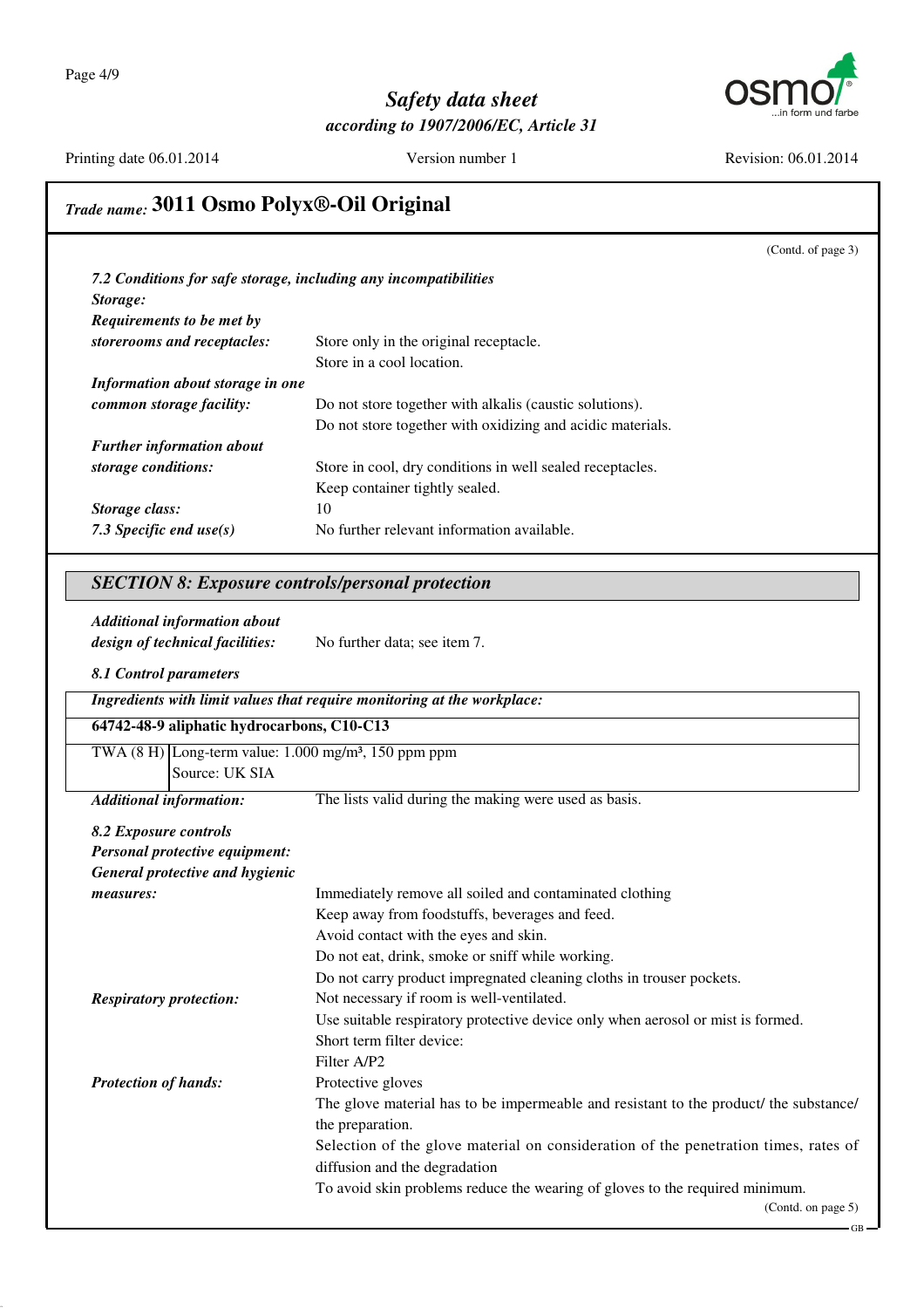

Printing date 06.01.2014 Version number 1 Revision: 06.01.2014

# *Trade name:* **3011 Osmo Polyx®-Oil Original**

|                                  | (Contd. of page 4)                                                                                                              |
|----------------------------------|---------------------------------------------------------------------------------------------------------------------------------|
| <b>Material of gloves</b>        | Nitrile rubber, NBR                                                                                                             |
|                                  | <b>Penetration time of glove material</b> The exact break trough time has to be found out by the manufacturer of the protective |
|                                  | gloves and has to be observed.                                                                                                  |
| For the permanent contact gloves |                                                                                                                                 |
| made of the following materials  |                                                                                                                                 |
| <i>are suitable:</i>             | Nitrile rubber, NBR                                                                                                             |
|                                  | Recommended thickness of the material: $> 0.4$ mm                                                                               |
|                                  | For the mixture of chemicals mentioned below the penetration time has to be at least                                            |
|                                  | 480 minutes (Permeation according to EN 374 Part 3: Level 6).                                                                   |
| For the permanent contact of a   |                                                                                                                                 |
| maximum of 15 minutes gloves     |                                                                                                                                 |
| made of the following materials  |                                                                                                                                 |
| are suitable:                    | Nitrile rubber, NBR                                                                                                             |
| Eye protection:                  | If risk of splashing:                                                                                                           |
|                                  | Safety glasses according to EN 166:2001 (e.g. densely closing frame glasses with side                                           |
|                                  | protection)                                                                                                                     |
| <b>Body protection:</b>          | Protective work clothing                                                                                                        |

# *SECTION 9: Physical and chemical properties 9.1 Information on basic physical and chemical properties General Information Appearance: Form:* Viscous *Colour:* Yellowish *Odour:* Mild *Change in condition Melting point/Melting range:* Undetermined. *Boiling point/Boiling range:* 180 °C *Flash point:*  $>63 °C$  (DIN 53213) *Ignition temperature:* 240 °C **Self-igniting:** Product is not selfigniting. *Danger of explosion:* Product is not explosive. However, formation of explosive air/vapour mixtures are possible. *Explosion limits: Lower:* 0.7 Vol % *Upper:* 6.0 Vol % *Density at 20 °C:* 0.80-0.95 g/cm<sup>3</sup> (DIN 51757)

(Contd. on page 6)

GB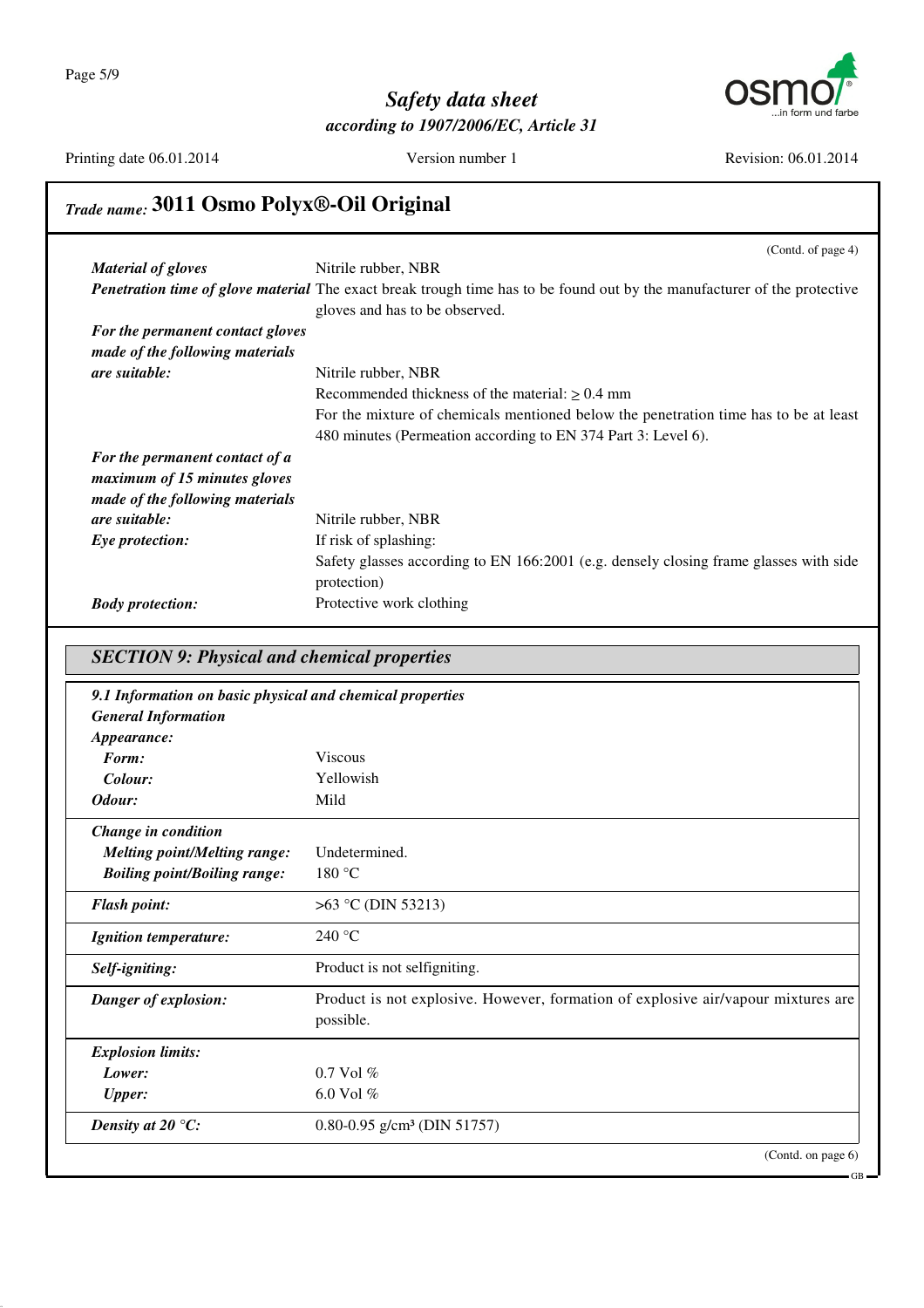

Printing date 06.01.2014 Version number 1 Revision: 06.01.2014

# *Trade name:* **3011 Osmo Polyx®-Oil Original**

|                                                                |                                                                                           | (Contd. of page $5$ ) |
|----------------------------------------------------------------|-------------------------------------------------------------------------------------------|-----------------------|
| Solubility in / Miscibility with<br>water:                     | Not miscible or difficult to mix.                                                         |                       |
| <i>Viscosity:</i><br>Kinematic at 20 $\mathrm{^{\circ}C:}$     | 25-35 s (DIN 53211/4mm)                                                                   |                       |
| <b>Solvent content:</b><br>$VOC$ (EC)<br>9.2 Other information | $<$ 500 g/l (VOC-max. = 500 g/l (2010 A/i))<br>No further relevant information available. |                       |

### *SECTION 10: Stability and reactivity*

| 10.1 Reactivity                |                                                                                      |
|--------------------------------|--------------------------------------------------------------------------------------|
| 10.2 Chemical stability        |                                                                                      |
| <b>Thermal decomposition /</b> |                                                                                      |
| conditions to be avoided:      | No decomposition if used according to specifications.                                |
| 10.3 Possibility of hazardous  |                                                                                      |
| reactions                      | Reacts with fabric soaked in the product (e.g. cleaning wool).                       |
| 10.4 Conditions to avoid       | No further relevant information available.                                           |
| 10.5 Incompatible materials:   | No further relevant information available.                                           |
| 10.6 Hazardous decomposition   |                                                                                      |
| <i>products:</i>               | Carbon monoxide and carbon dioxide                                                   |
|                                | Nitrogen oxides (NO <sub>x</sub> )                                                   |
| <b>Additional information:</b> | Warning:                                                                             |
|                                | Wash out any used cloth impregnated with this product immediately after use or store |
|                                | in an airtight container (danger of self-ignition)                                   |

### *SECTION 11: Toxicological information*

#### *11.1 Information on toxicological effects Acute toxicity:*

|        | LD/LC50 values relevant for classification: |                                                  |  |
|--------|---------------------------------------------|--------------------------------------------------|--|
|        | 64742-48-9 aliphatic hydrocarbons, C10-C13  |                                                  |  |
| Oral   | LD50                                        | $>$ 5000 mg/kg (rat) (OECD 401)                  |  |
| Dermal | LD50                                        | $> 5000$ mg/kg (rat) (OECD 402)                  |  |
|        |                                             | Inhalative $ LC50/4h  > 5$ mg/l (rat) (OECD 403) |  |
|        | 96-29-7 2-butanonoxime                      |                                                  |  |
| Oral   | LD50                                        | $3700$ mg/kg (rat)                               |  |
| Dermal | LD50                                        | 200-2000 mg/kg $(rat)$                           |  |
|        |                                             | Inhalative $ LC50/4h  > 10.5$ mg/l (rat)         |  |
|        |                                             | (Contd. on page 7)                               |  |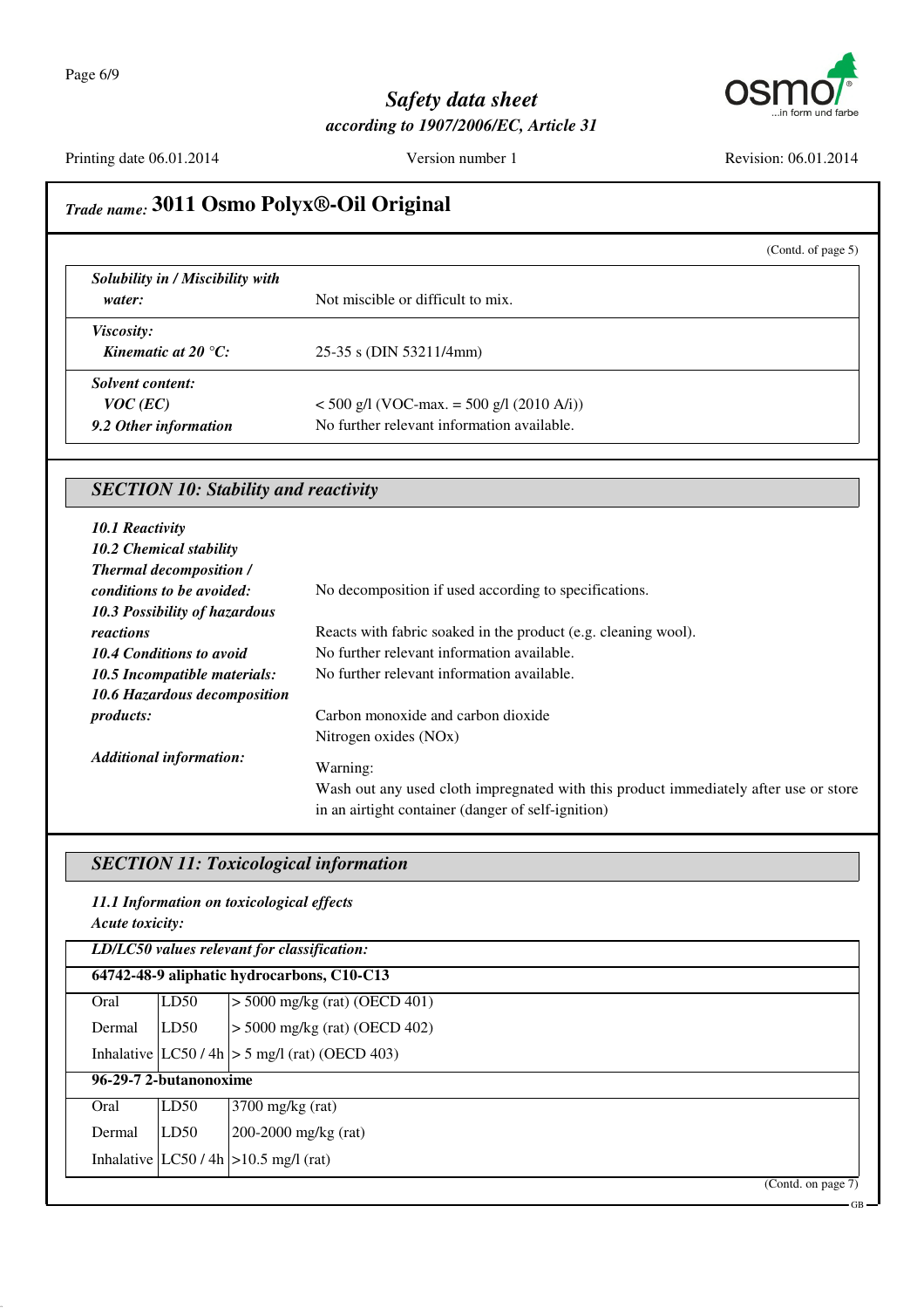

Printing date 06.01.2014 Version number 1 Revision: 06.01.2014

GB

# *Trade name:* **3011 Osmo Polyx®-Oil Original**

|                                 | (Contd. of page $6$ )                                                                   |
|---------------------------------|-----------------------------------------------------------------------------------------|
| <b>Primary irritant effect:</b> |                                                                                         |
| on the skin:                    | At long or repeated contact with skin it may cause dermatitis due to the degreasing     |
|                                 | effect of the solvent.                                                                  |
| on the eye:                     | Irritating effect.                                                                      |
| <i>Sensitization:</i>           | Sensitizing effect by skin contact is possible by prolonged exposure.                   |
| <b>Additional toxicological</b> |                                                                                         |
| information:                    | The product is not subject to classification according to the calculation method of the |
|                                 | General EU Classification Guidelines for Preparations as issued in the latest version.  |
|                                 | When used and handled according to specifications, the product does not have any        |
|                                 | harmful effects to our experience and the information provided to us.                   |
| <b>Sensitisation</b>            | Contains 2-butanonoxime. May produce an allergic reaction.                              |

### *SECTION 12: Ecological information*

| 12.1 Toxicity                                                                 |                                                                                    |  |
|-------------------------------------------------------------------------------|------------------------------------------------------------------------------------|--|
| <b>Aquatic toxicity:</b>                                                      |                                                                                    |  |
| 64742-48-9 aliphatic hydrocarbons, C10-C13                                    |                                                                                    |  |
| $ ECS0/48h  > 1000$ mg/l (daphnia) (OECD 202)                                 |                                                                                    |  |
| EC50/72h   > 1000 mg/l (algae) (OECD 201)                                     |                                                                                    |  |
| LC50 / 96h   > 1000 mg/l (fish) (OECD 203)                                    |                                                                                    |  |
| 96-29-7 2-butanonoxime                                                        |                                                                                    |  |
| $EC50/48h$ 201 mg/l (daphnia)                                                 |                                                                                    |  |
| $IC50 / 72h$   11.8 mg/l (algae)                                              |                                                                                    |  |
| $LC50 / 96h$ $>100$ mg/l (fish)                                               |                                                                                    |  |
| 12.2 Persistence and degradability No further relevant information available. |                                                                                    |  |
| 12.3 Bioaccumulative potential                                                | No further relevant information available.                                         |  |
| 12.4 Mobility in soil                                                         | No further relevant information available.                                         |  |
| Additional ecological information:                                            |                                                                                    |  |
| <b>General</b> notes:                                                         | Water hazard class 1 (German Regulation) (Self-assessment): slightly hazardous for |  |
|                                                                               | water                                                                              |  |
|                                                                               | Do not allow product to reach ground water, water course or sewage system.         |  |
| 12.5 Results of PBT and vPvB assessment                                       |                                                                                    |  |
| <b>PBT:</b>                                                                   | Not applicable.                                                                    |  |
| $v P v B$ :                                                                   | Not applicable.                                                                    |  |
| 12.6 Other adverse effects                                                    | No further relevant information available.                                         |  |
|                                                                               | (Cond. on page 8)                                                                  |  |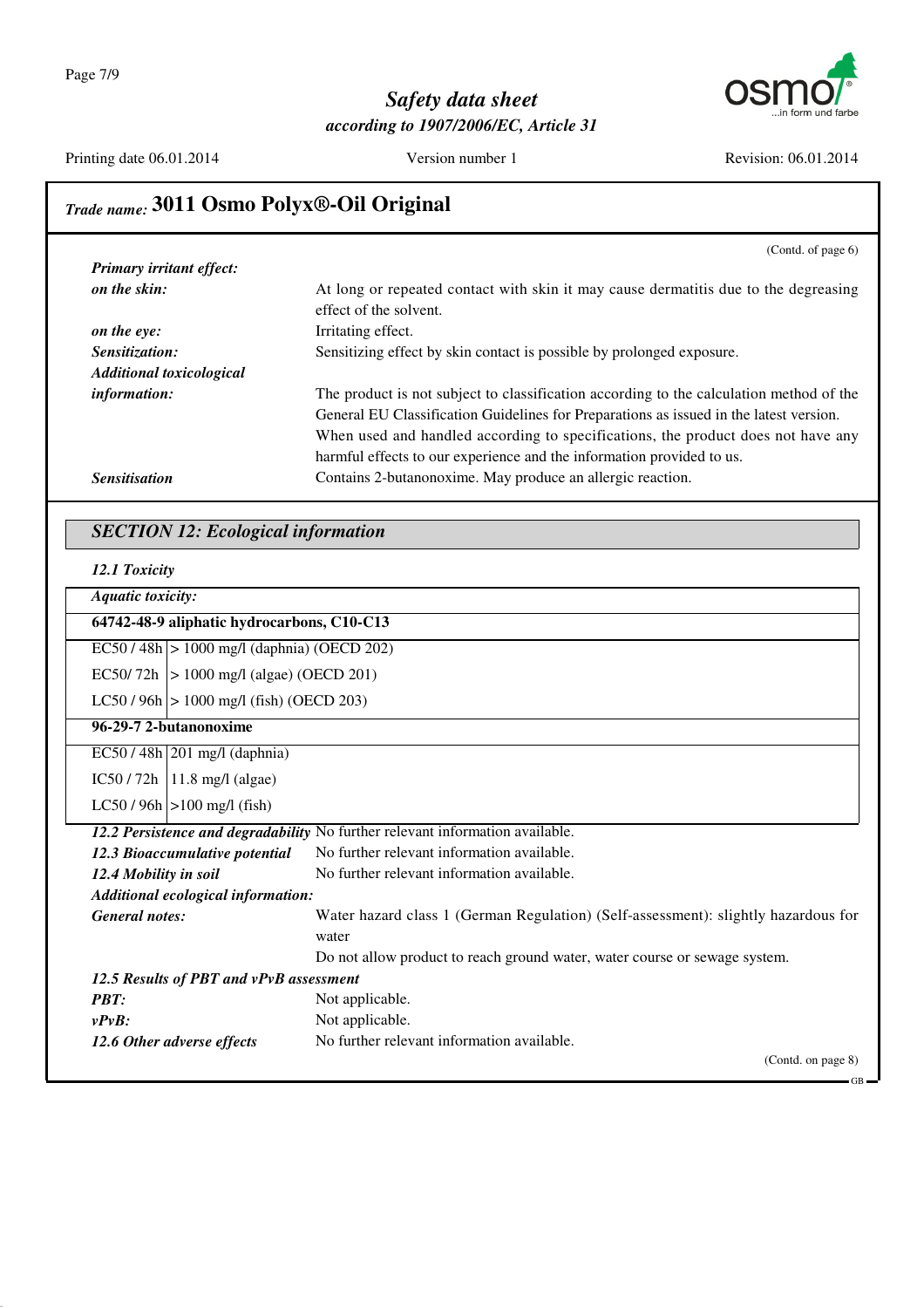

Printing date 06.01.2014 Version number 1 Revision: 06.01.2014

# *Trade name:* **3011 Osmo Polyx®-Oil Original** (Contd. of page 7) *SECTION 13: Disposal considerations 13.1 Waste treatment methods* **Recommendation** Must not be disposed together with household garbage. Do not allow product to reach sewage system. *European waste catalogue* 08 01 11\* waste paint and varnish containing organic solvents or other dangerous substances 15 01 10\* packaging containing residues of or contaminated by dangerous substances *Uncleaned packaging: Recommendation:* Disposal must be made according to official regulations. *Recommended cleansing agents:* Solvent naphtha *SECTION 14: Transport information 14.1 UN-Number ADR, ADN, IMDG, IATA* Void *14.2 UN proper shipping name ADR, ADN, IMDG, IATA* Void *14.3 Transport hazard class(es) ADR, ADN, IMDG, IATA Class* Void *14.4 Packing group ADR, IMDG, IATA* Void *14.5 Environmental hazards: Marine pollutant:* No 14.6 Special precautions for user Not applicable. *14.7 Transport in bulk according to Annex II of MARPOL73/78 and the IBC Code* Not applicable. *UN "Model Regulation":* -

#### *SECTION 15: Regulatory information*

*15.1 Safety, health and environmental regulations/legislation specific for the substance or mixture*

| <i>National regulations:</i> |                                             |  |
|------------------------------|---------------------------------------------|--|
| <b>GISBAU-Code</b>           | GISCODE: 060                                |  |
| $VOC$ (EC)                   | $<$ 500 g/l (VOC-max. = 500 g/l (2010 A/i)) |  |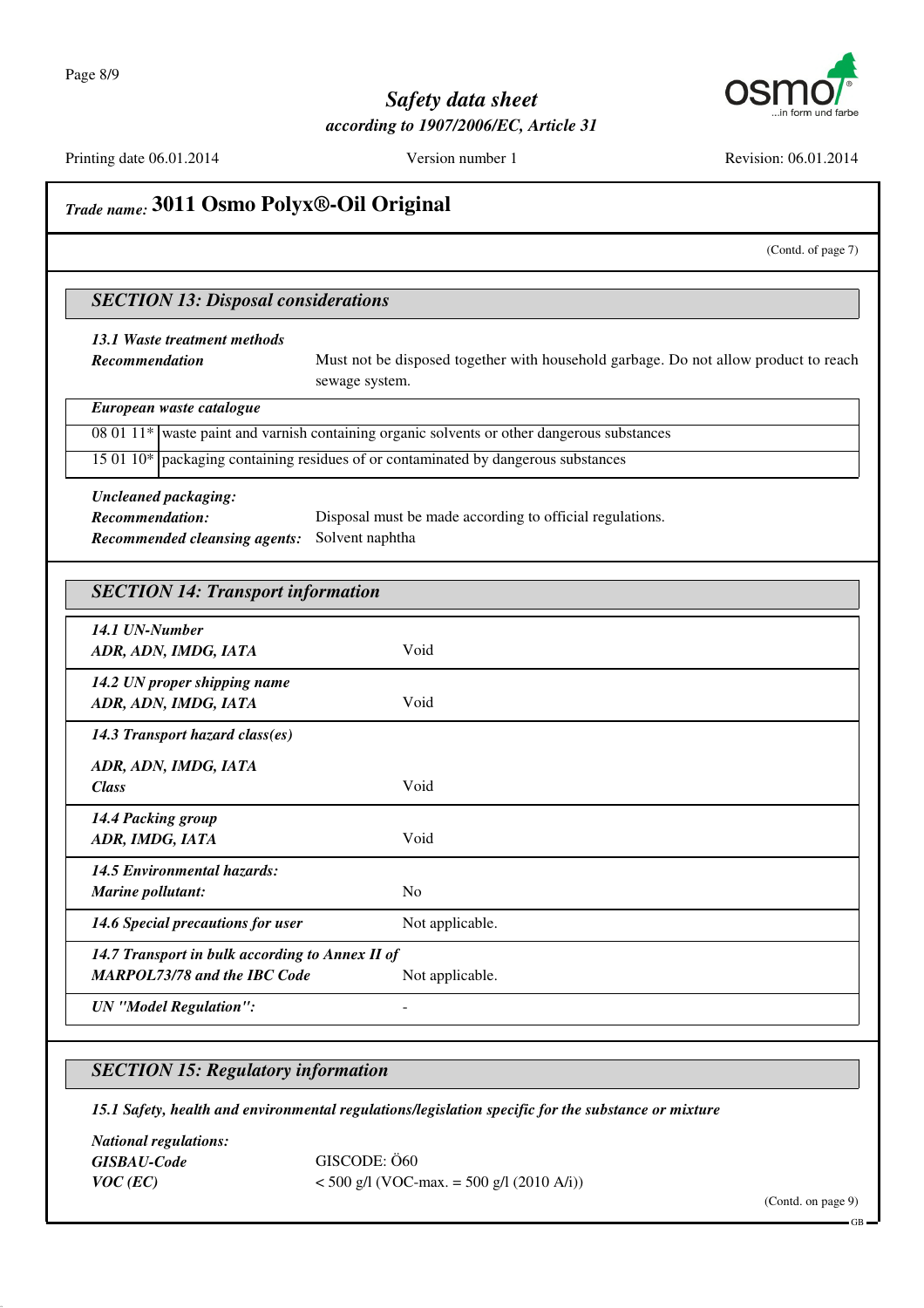

Printing date 06.01.2014 Version number 1 Revision: 06.01.2014

(Contd. of page 8)

# *Trade name:* **3011 Osmo Polyx®-Oil Original**

*15.2 Chemical safety assessment:* A Chemical Safety Assessment has not been carried out.

| <b>SECTION 16: Other information</b> |                                                                                                                                                                       |
|--------------------------------------|-----------------------------------------------------------------------------------------------------------------------------------------------------------------------|
|                                      | This information is based on our present knowledge. However, this shall not constitute a guarantee for any specific product                                           |
|                                      | features and shall not establish a legally valid contractual relationship.                                                                                            |
| <b>Relevant phrases</b>              | H304 May be fatal if swallowed and enters airways.                                                                                                                    |
|                                      | R65 Harmful: may cause lung damage if swallowed.                                                                                                                      |
|                                      | Repeated exposure may cause skin dryness or cracking.<br>R66.                                                                                                         |
| <b>Department issuing MSDS:</b>      | product safety department                                                                                                                                             |
| Contact:                             | Hr. Dr. Starp                                                                                                                                                         |
| <b>Abbreviations and acronyms:</b>   | ADR: Accord européen sur le transport des marchandises dangereuses par Route (European Agreement<br>concerning the International Carriage of Dangerous Goods by Road) |
|                                      | IMDG: International Maritime Code for Dangerous Goods                                                                                                                 |
|                                      | IATA: International Air Transport Association                                                                                                                         |
|                                      | GHS: Globally Harmonized System of Classification and Labelling of Chemicals                                                                                          |
|                                      | EINECS: European Inventory of Existing Commercial Chemical Substances                                                                                                 |
|                                      | ELINCS: European List of Notified Chemical Substances                                                                                                                 |
|                                      | CAS: Chemical Abstracts Service (division of the American Chemical Society)                                                                                           |
|                                      | VOCV: Lenkungsabgabe auf flüchtigen organischen Verbindungen, Schweiz (Swiss Ordinance on volatile<br>organic compounds)                                              |
|                                      | VOC: Volatile Organic Compounds (USA, EU)                                                                                                                             |
|                                      | LC50: Lethal concentration, 50 percent                                                                                                                                |
|                                      | LD50: Lethal dose, 50 percent                                                                                                                                         |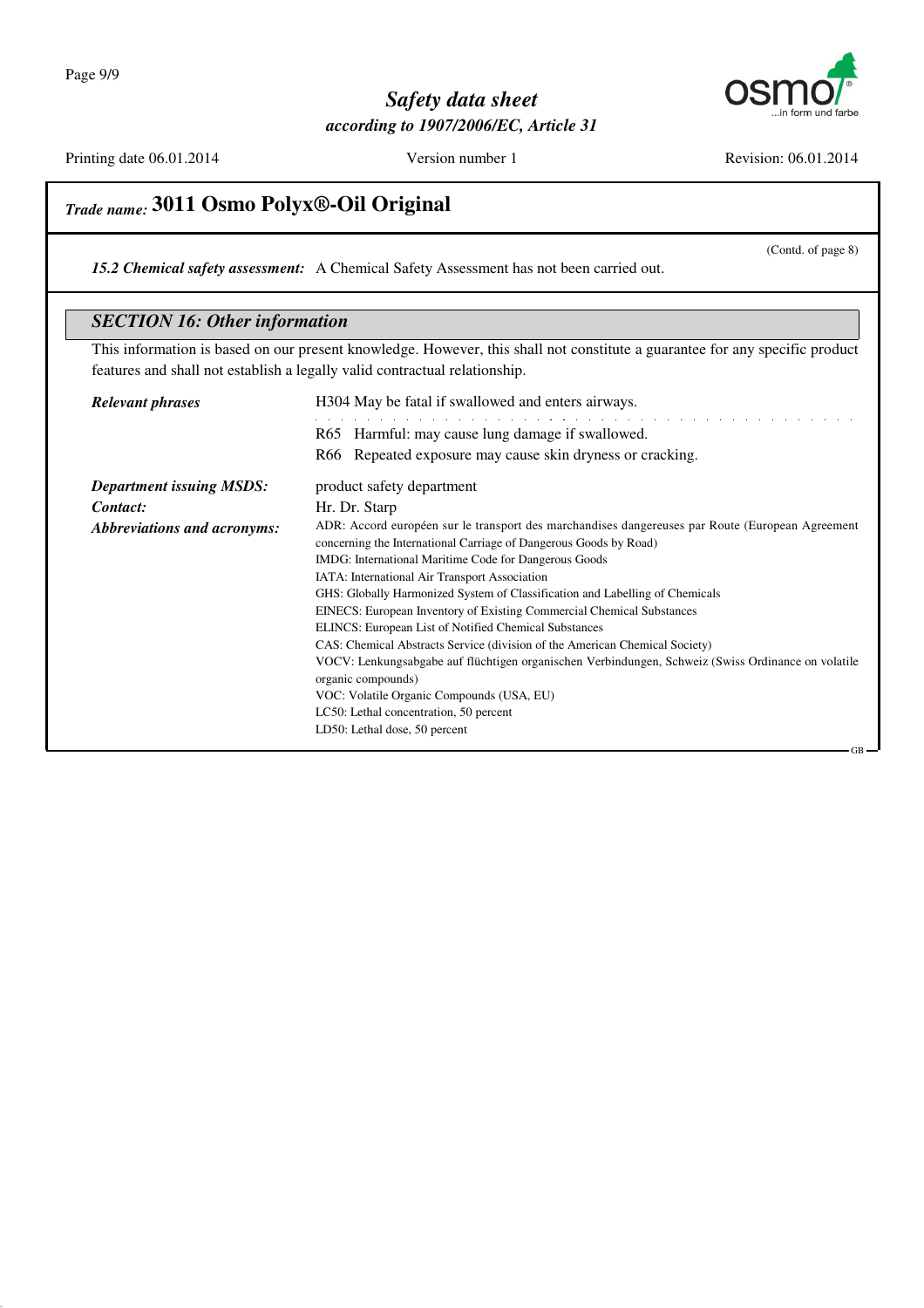Page 1/9



*according to 1907/2006/EC, Article 31*

OS in form und farbe

Printing date 17.01.2014 Version number 15 Revision: 17.01.2014

GB

| 1.1 Product identifier                                               |                                                                                                    |
|----------------------------------------------------------------------|----------------------------------------------------------------------------------------------------|
| Trade name:                                                          | 3032 Osmo Polyx Hardwax-Oil Original, clear satin                                                  |
| 1.2 Relevant identified uses of the<br>substance or mixture and uses |                                                                                                    |
| advised against                                                      | No further relevant information available.                                                         |
| Application of the substance / the                                   |                                                                                                    |
| preparation                                                          | Paint                                                                                              |
|                                                                      | Coating compound/ Surface coating/ paint                                                           |
| 1.3 Details of the supplier of the safety data sheet                 |                                                                                                    |
| Manufacturer/Supplier:                                               | Osmo Holz und Color GmbH & Co. KG                                                                  |
|                                                                      | Affhüppen Esch 12                                                                                  |
|                                                                      | D-48231 Warendorf                                                                                  |
| Further information obtainable                                       |                                                                                                    |
| from:                                                                | Product safety department                                                                          |
|                                                                      | Phone: $+49(0)$ 251 / 692 - 188                                                                    |
|                                                                      | Fax: +49 (0) 251 / 692 - 462                                                                       |
|                                                                      | e-mail: helmut.starp@osmo.de                                                                       |
| 1.4 Emergency telephone                                              |                                                                                                    |
| number:                                                              | emergency phone no. Berlin (24h): +49 (0) 30 / 30686 790 advisory service in German<br>and English |

### \* *SECTION 2: Hazards identification*

| 2.1 Classification of the substance or mixture<br><b>Classification according to</b><br>Regulation (EC) No 1272/2008 | The product is not classified according to the CLP regulation.                                                         |
|----------------------------------------------------------------------------------------------------------------------|------------------------------------------------------------------------------------------------------------------------|
| <b>Classification according to</b>                                                                                   |                                                                                                                        |
| Directive 67/548/EEC or Directive                                                                                    |                                                                                                                        |
| 1999/45/EC                                                                                                           | Not applicable.                                                                                                        |
| <b>Information concerning</b>                                                                                        |                                                                                                                        |
| particular hazards for human and                                                                                     |                                                                                                                        |
| environment:                                                                                                         | The product does not have to be labelled due to the calculation procedure of the                                       |
|                                                                                                                      | "General Classification guideline for preparations of the EU" in the latest valid version.                             |
| <b>Classification system:</b>                                                                                        | The classification is according to the latest editions of the EU-lists and extended by<br>company and literature data. |
| 2.2 Label elements                                                                                                   |                                                                                                                        |
| Labelling according to Regulation                                                                                    |                                                                                                                        |
| (EC) No 1272/2008                                                                                                    | Void                                                                                                                   |
| <b>Hazard pictograms</b>                                                                                             | Void                                                                                                                   |
| Signal word                                                                                                          | Void                                                                                                                   |
| <b>Hazard statements</b>                                                                                             | Void                                                                                                                   |
| <b>Precautionary statements</b>                                                                                      | Although this product is not subject to identification regulations, we recommend that                                  |
|                                                                                                                      | the safety suggestions are observed.                                                                                   |
|                                                                                                                      | (Contd. on page 2)                                                                                                     |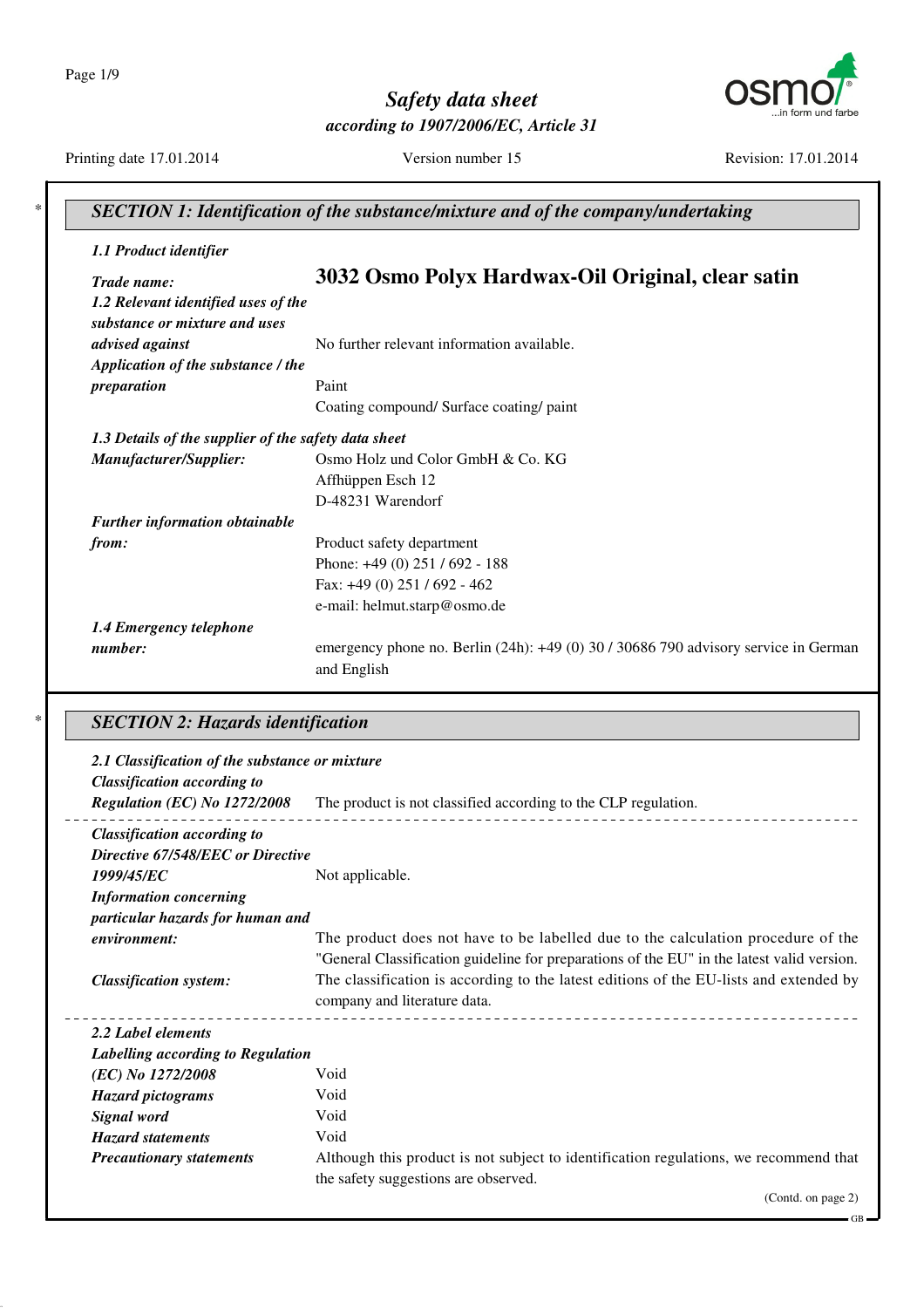Printing date 17.01.2014 Version number 15 Revision: 17.01.2014

# *Trade name:* **3032 Osmo Polyx Hardwax-Oil Original, clear satin**

|                                           | (Contd. of page $1$ )                                                                                        |
|-------------------------------------------|--------------------------------------------------------------------------------------------------------------|
|                                           | P101 If medical advice is needed, have product container or label at hand.                                   |
|                                           | P102 Keep out of reach of children.                                                                          |
|                                           | P262 Do not get in eyes, on skin, or on clothing.                                                            |
|                                           | P271 Use only outdoors or in a well-ventilated area.                                                         |
|                                           | P501 Dispose of contents/container in accordance with local/regional/national/<br>international regulations. |
| <b>Additional information:</b>            | Observe the general safety regulations when handling chemicals.                                              |
|                                           | Always wear a dust mask when sanding.                                                                        |
|                                           | Contains 2-butanonoxime. May produce an allergic reaction.                                                   |
|                                           | Safety data sheet available on request.                                                                      |
| 2.3 Other hazards                         |                                                                                                              |
| <b>Results of PBT and vPvB assessment</b> |                                                                                                              |
| <b>PBT:</b>                               | Not applicable.                                                                                              |
| $v P v B$ :                               | Not applicable.                                                                                              |

### \* *SECTION 3: Composition/information on ingredients*

#### *3.2 Mixtures*

| Description:                               | Mixture of substances listed below with nonhazardous additions. |             |
|--------------------------------------------|-----------------------------------------------------------------|-------------|
| Dangerous components:                      |                                                                 |             |
| CAS: 64742-48-9                            | aliphatic hydrocarbons, C10-C13                                 | $25 - 50\%$ |
| Index number: $649-327-00-6$ $\chi$ Xn R65 |                                                                 |             |
| Reg.nr.: 01-2119457273-39 $\sqrt{R66}$     |                                                                 |             |
|                                            | $\diamond$ Asp. Tox. 1, H304                                    |             |
| <b>Additional information:</b>             | For the wording of the listed risk phrases refer to section 16. |             |

### *SECTION 4: First aid measures*

| 4.1 Description of first aid measures |                                                                                           |
|---------------------------------------|-------------------------------------------------------------------------------------------|
| <b>General information:</b>           | Take affected persons out into the fresh air.                                             |
|                                       | Immediately remove any clothing soiled by the product.                                    |
| After inhalation:                     | Supply fresh air. If required, provide artificial respiration. Keep patient warm. Consult |
|                                       | doctor if symptoms persist.                                                               |
|                                       | In case of unconsciousness place patient stably in side position for transportation.      |
| After skin contact:                   | Immediately wash with water and soap and rinse thoroughly.                                |
|                                       | If skin irritation continues, consult a doctor.                                           |
| After eye contact:                    | Rinse opened eye for several minutes under running water. Then consult a doctor.          |
| After swallowing:                     | Do not induce vomiting; call for medical help immediately.                                |
| 4.2 Most important symptoms and       |                                                                                           |
| effects, both acute and delayed       | <b>Dizziness</b>                                                                          |
|                                       | Headache                                                                                  |
|                                       | (Contd. on page 3)                                                                        |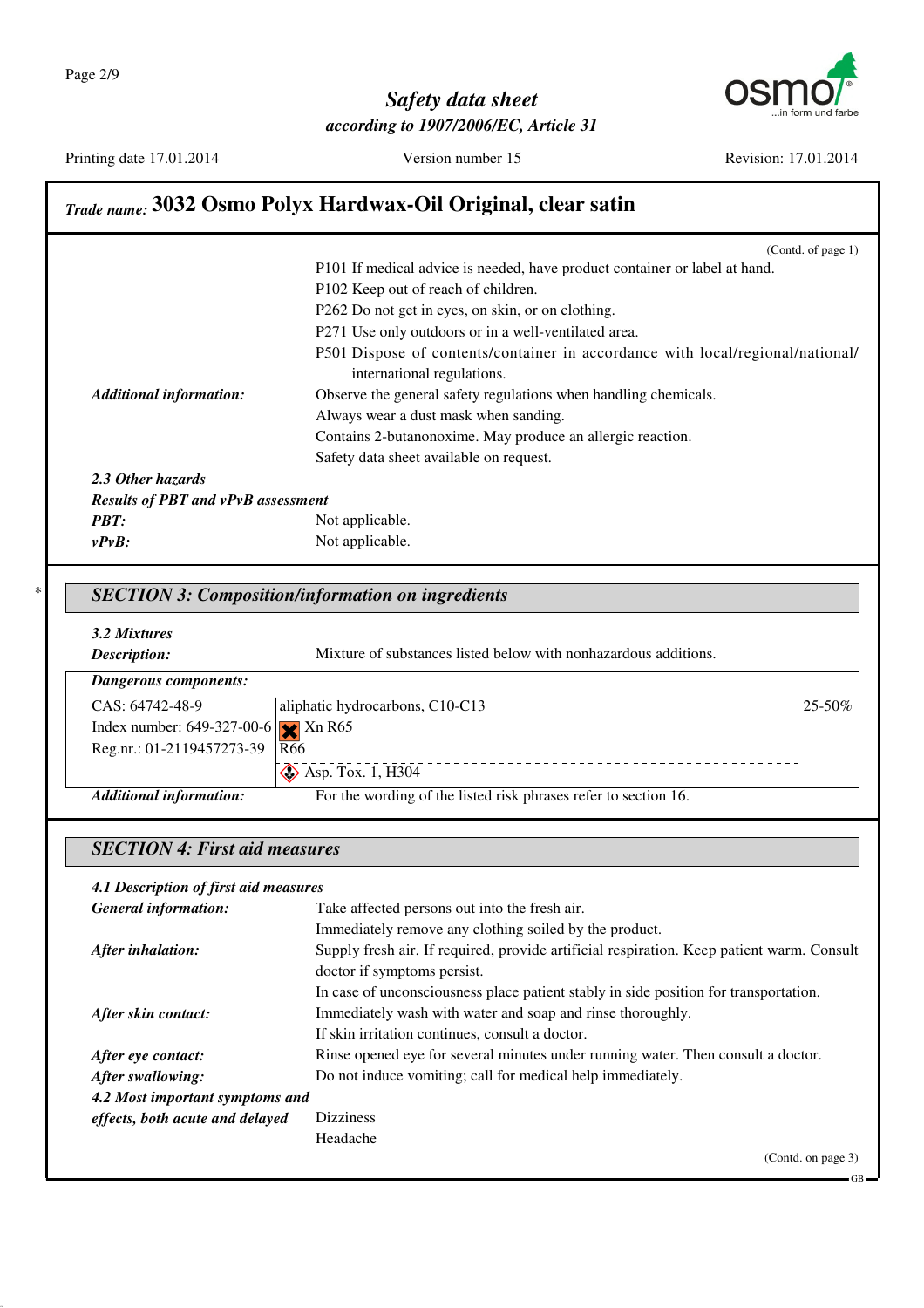Page 3/9

*Safety data sheet according to 1907/2006/EC, Article 31*



Printing date 17.01.2014 Version number 15 Revision: 17.01.2014

(Contd. of page 2)

# *Trade name:* **3032 Osmo Polyx Hardwax-Oil Original, clear satin**

*4.3 Indication of any immediate medical attention and special*

*treatment needed* No further relevant information available.

## *SECTION 5: Firefighting measures*

| 5.1 Extinguishing media          |                                                                                         |
|----------------------------------|-----------------------------------------------------------------------------------------|
| Suitable extinguishing agents:   | CO2, powder or water spray. Fight larger fires with water spray or alcohol resistant    |
|                                  | foam.                                                                                   |
| 5.2 Special hazards arising from |                                                                                         |
| <i>the substance or mixture</i>  | Formation of toxic gases is possible during heating or in case of fire.                 |
| 5.3 Advice for firefighters      |                                                                                         |
| Protective equipment:            | Mouth respiratory protective device.                                                    |
| <b>Additional information</b>    | Cool endangered receptacles with water spray.                                           |
|                                  | Dispose of fire debris and contaminated fire fighting water in accordance with official |
|                                  | regulations.                                                                            |

#### *SECTION 6: Accidental release measures*

| 6.1 Personal precautions,<br><i>protective equipment and</i> |                                                                                         |
|--------------------------------------------------------------|-----------------------------------------------------------------------------------------|
| emergency procedures                                         | Ensure adequate ventilation                                                             |
|                                                              | Keep away from ignition sources.                                                        |
| <b>6.2 Environmental precautions:</b>                        | Do not allow to enter sewers/ surface or ground water.                                  |
|                                                              | Inform respective authorities in case of seepage into water course or sewage system.    |
| 6.3 Methods and material for                                 |                                                                                         |
| containment and cleaning up:                                 | Warm water and cleansing agent                                                          |
|                                                              | Absorb with liquid-binding material (sand, diatomite, acid binders, universal binders). |
| <b>6.4 Reference to other sections</b>                       | See Section 7 for information on safe handling.                                         |
|                                                              | See Section 8 for information on personal protection equipment.                         |
|                                                              | See Section 13 for disposal information.                                                |

### *SECTION 7: Handling and storage*

|                              | 7.1 Precautions for safe handling Keep away from heat and direct sunlight. |                   |
|------------------------------|----------------------------------------------------------------------------|-------------------|
|                              | Use only in well ventilated areas.                                         |                   |
|                              | Keep receptacles tightly sealed.                                           |                   |
|                              | Prevent formation of aerosols.                                             |                   |
| Information about fire - and |                                                                            |                   |
| explosion protection:        | Keep ignition sources away - Do not smoke.                                 |                   |
|                              |                                                                            | (Cond. on page 4) |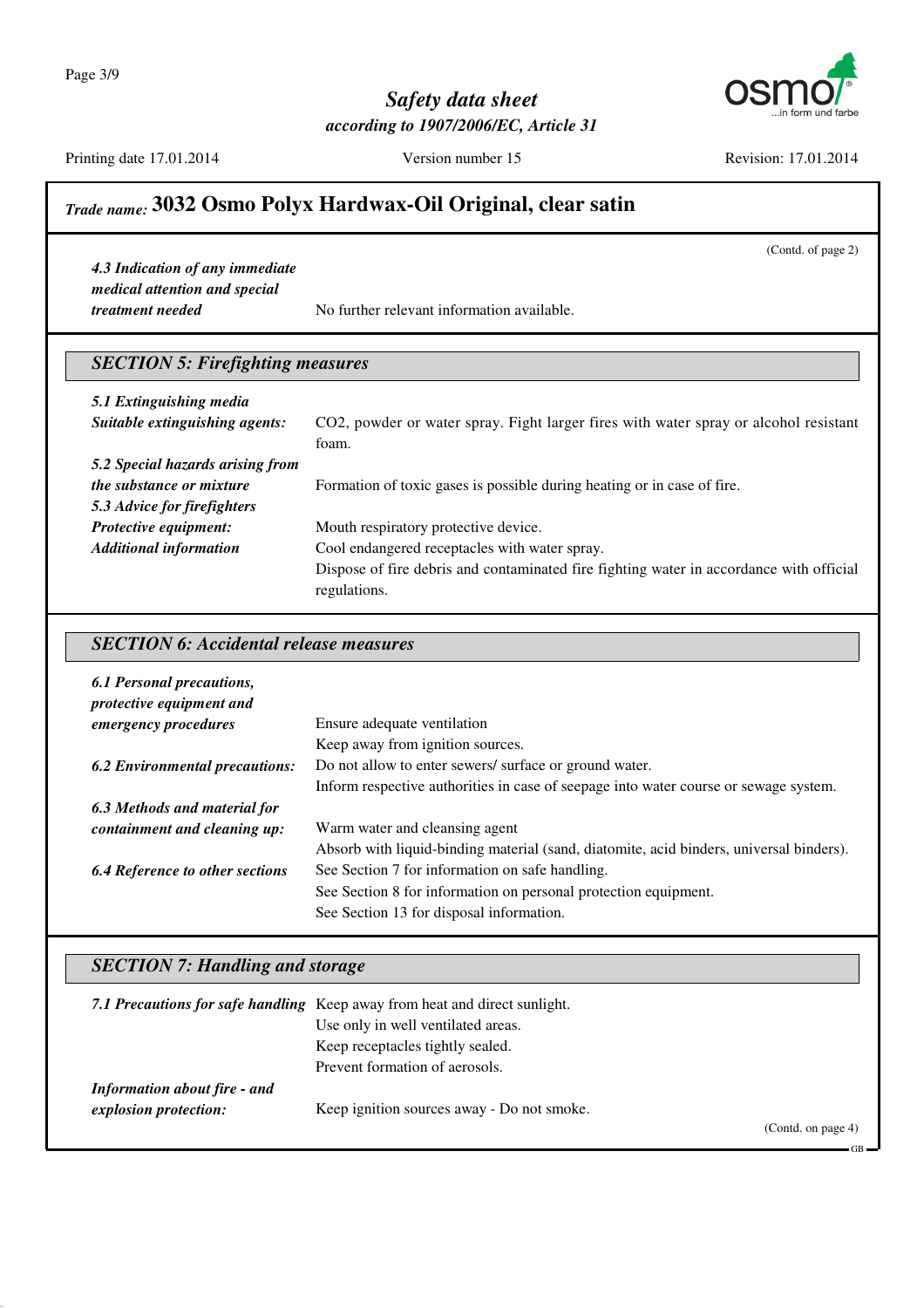

Printing date 17.01.2014 Version number 15 Revision: 17.01.2014

### *Trade name:* **3032 Osmo Polyx Hardwax-Oil Original, clear satin** (Contd. of page 3) *7.2 Conditions for safe storage, including any incompatibilities Storage: Requirements to be met by storerooms and receptacles:* Store only in the original receptacle. Store in a cool location. *Information about storage in one common storage facility:* Do not store together with alkalis (caustic solutions). Do not store together with oxidizing and acidic materials. *Further information about storage conditions:* Store in cool, dry conditions in well sealed receptacles. Keep container tightly sealed. 7.3 Specific end use(s) No further relevant information available. \* *SECTION 8: Exposure controls/personal protection Additional information about design of technical facilities:* No further data; see item 7. *8.1 Control parameters Ingredients with limit values that require monitoring at the workplace:* **64742-48-9 aliphatic hydrocarbons, C10-C13**  $TWA (8 H)$  Long-term value:  $1.000$  mg/m<sup>3</sup>, 150 ppm ppm Source: UK SIA *Additional information:* The lists valid during the making were used as basis. *8.2 Exposure controls Personal protective equipment: General protective and hygienic measures:* Immediately remove all soiled and contaminated clothing Keep away from foodstuffs, beverages and feed. Avoid contact with the eyes and skin. Do not eat, drink, smoke or sniff while working. Do not carry product impregnated cleaning cloths in trouser pockets. *Respiratory protection:* Not necessary if room is well-ventilated. Use suitable respiratory protective device only when aerosol or mist is formed. Short term filter device: Filter A/P2 *Protection of hands:* Protective gloves The glove material has to be impermeable and resistant to the product/ the substance/ the preparation. Selection of the glove material on consideration of the penetration times, rates of diffusion and the degradation To avoid skin problems reduce the wearing of gloves to the required minimum. *Material of gloves* Nitrile rubber, NBR

(Contd. on page 5)

GB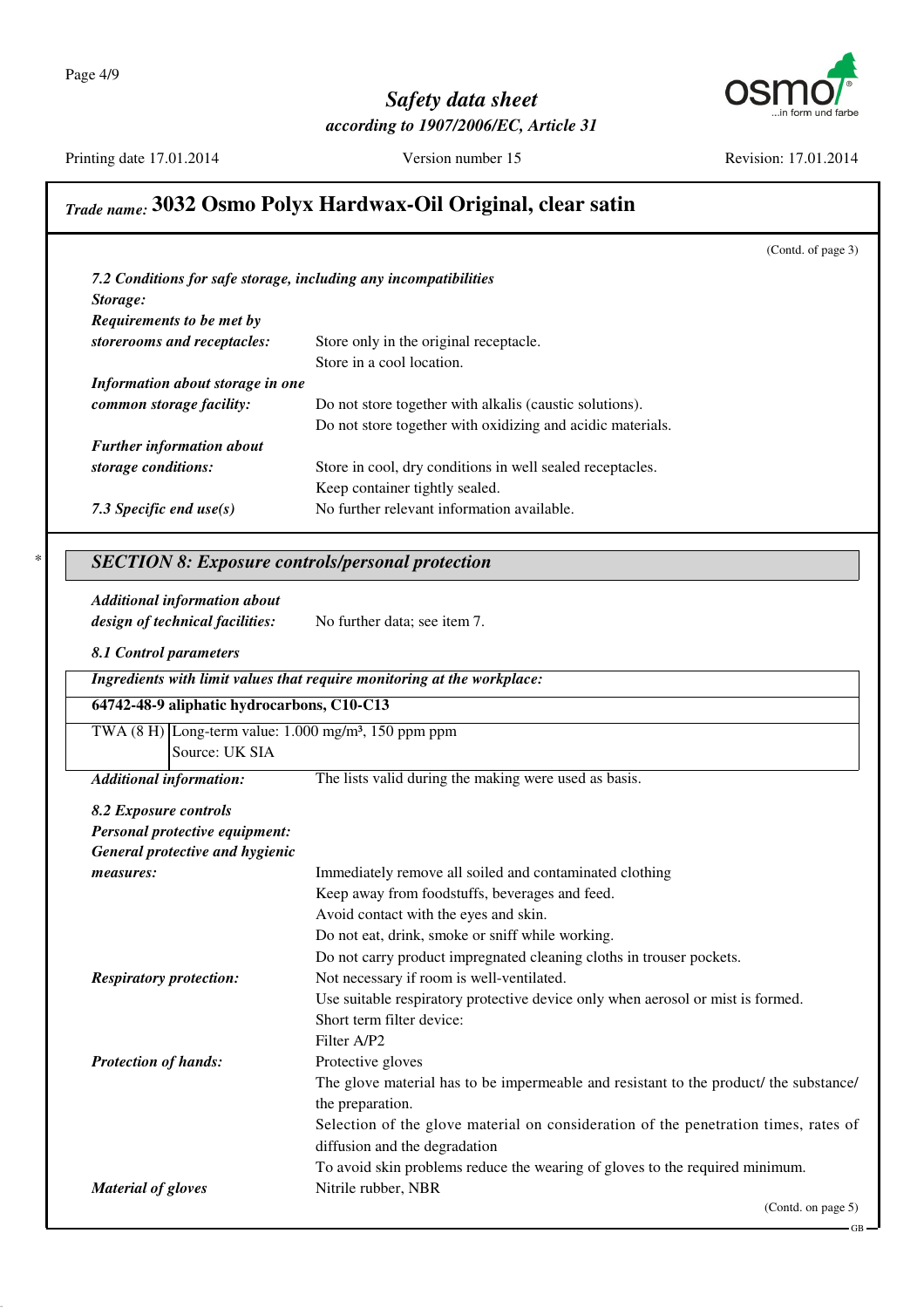

Printing date 17.01.2014 Version number 15 Revision: 17.01.2014

# *Trade name:* **3032 Osmo Polyx Hardwax-Oil Original, clear satin**

| (Contd. of page 4)                                                                                                              |
|---------------------------------------------------------------------------------------------------------------------------------|
| <b>Penetration time of glove material</b> The exact break trough time has to be found out by the manufacturer of the protective |
| gloves and has to be observed.                                                                                                  |
| For the permanent contact gloves                                                                                                |
|                                                                                                                                 |
| Nitrile rubber, NBR                                                                                                             |
| Recommended thickness of the material: $> 0.4$ mm                                                                               |
| For the mixture of chemicals mentioned below the penetration time has to be at least                                            |
| 480 minutes (Permeation according to EN 374 Part 3: Level 6).                                                                   |
|                                                                                                                                 |
|                                                                                                                                 |
|                                                                                                                                 |
| Nitrile rubber, NBR                                                                                                             |
| If risk of splashing:                                                                                                           |
| Safety glasses according to EN 166:2001 (e.g. densely closing frame glasses with side                                           |
| protection)                                                                                                                     |
| Protective work clothing                                                                                                        |
|                                                                                                                                 |

\* *SECTION 9: Physical and chemical properties*

| 9.1 Information on basic physical and chemical properties |                                                                                   |
|-----------------------------------------------------------|-----------------------------------------------------------------------------------|
| <b>General Information</b>                                |                                                                                   |
| Appearance:                                               |                                                                                   |
| Form:                                                     | <b>Viscous</b>                                                                    |
| Colour:                                                   | According to product specification                                                |
| Odour:                                                    | Mild                                                                              |
| Change in condition                                       |                                                                                   |
| <b>Melting point/Melting range:</b>                       | Undetermined.                                                                     |
| <b>Boiling point/Boiling range:</b>                       | 180 °C                                                                            |
| <b>Flash point:</b>                                       | $>63$ °C (DIN EN ISO 2719)                                                        |
| <b>Ignition temperature:</b>                              | 240 $\degree$ C                                                                   |
| Self-igniting:                                            | Product is not selfigniting.                                                      |
| Danger of explosion:                                      | Product is not explosive. However, formation of explosive air/vapour mixtures are |
|                                                           | possible.                                                                         |
| <b>Explosion limits:</b>                                  |                                                                                   |
| Lower:                                                    | $0.7$ Vol $%$                                                                     |
| <b>Upper:</b>                                             | 6.0 Vol $%$                                                                       |
| Density at 20 $\mathrm{^{\circ}C:}$                       | $0.88 - 0.95$ g/cm <sup>3</sup> (DIN 51757)                                       |
|                                                           | (Contd. on page 6)                                                                |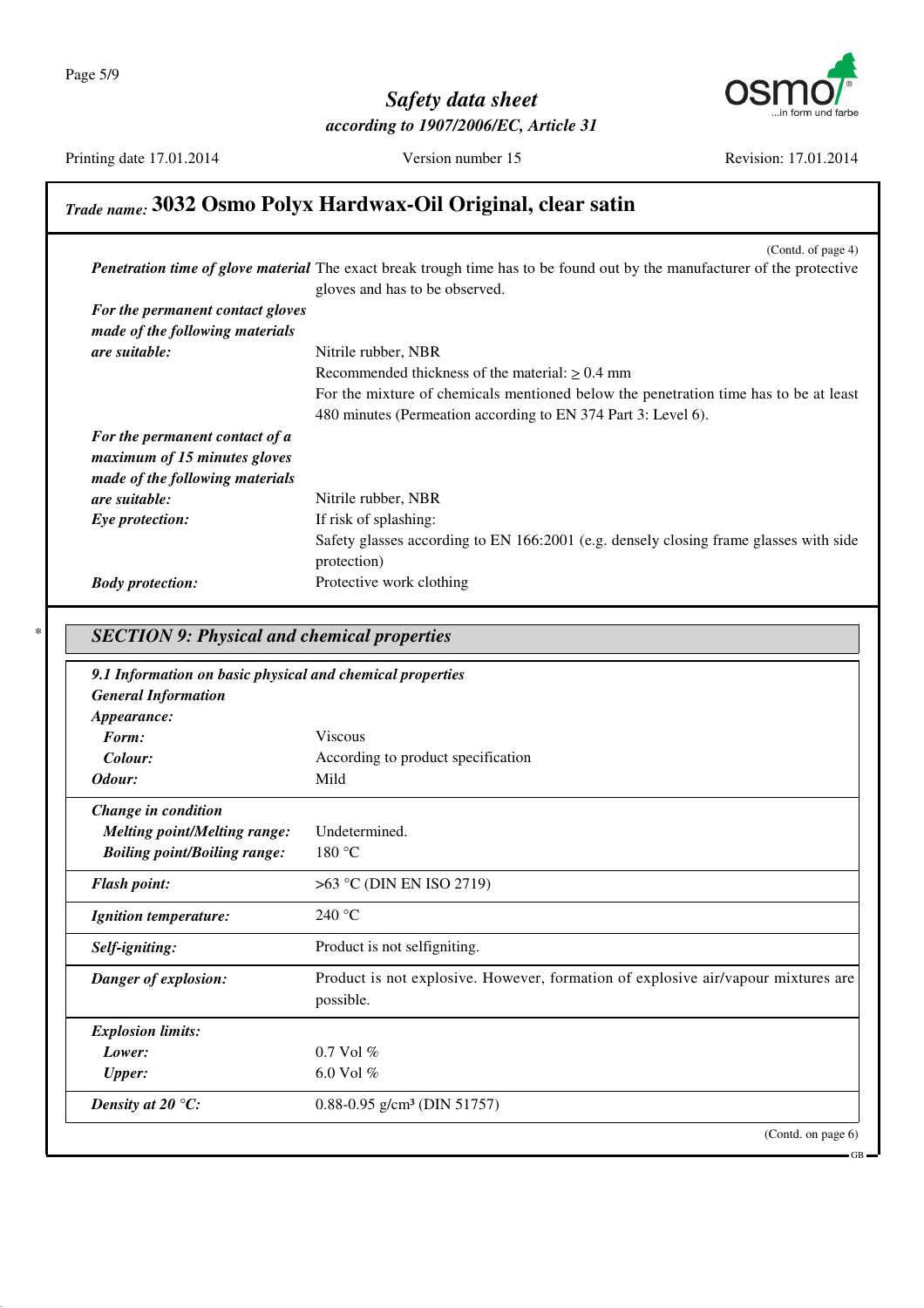

Printing date 17.01.2014 Version number 15 Revision: 17.01.2014

# *Trade name:* **3032 Osmo Polyx Hardwax-Oil Original, clear satin**

|                                                         |                                                                                           | (Contd. of page $5$ ) |
|---------------------------------------------------------|-------------------------------------------------------------------------------------------|-----------------------|
| Solubility in / Miscibility with<br>water:              | Not miscible or difficult to mix.                                                         |                       |
| <i>Viscosity:</i><br><b>Kinematic at 20 °C:</b>         | 25-35 s (DIN 53211/4mm)                                                                   |                       |
| Solvent content:<br>$VOC$ (EC)<br>9.2 Other information | $<$ 500 g/l (VOC-max. = 500 g/l (2010 A/i))<br>No further relevant information available. |                       |

## *SECTION 10: Stability and reactivity*

| 10.1 Reactivity                     |                                                                                      |
|-------------------------------------|--------------------------------------------------------------------------------------|
| 10.2 Chemical stability             |                                                                                      |
| <b>Thermal decomposition /</b>      |                                                                                      |
| conditions to be avoided:           | No decomposition if used according to specifications.                                |
| 10.3 Possibility of hazardous       |                                                                                      |
| reactions                           | Reacts with fabric soaked in the product (e.g. cleaning wool).                       |
| 10.4 Conditions to avoid            | No further relevant information available.                                           |
| 10.5 Incompatible materials:        | No further relevant information available.                                           |
| <b>10.6 Hazardous decomposition</b> |                                                                                      |
| <i>products:</i>                    | Carbon monoxide and carbon dioxide                                                   |
|                                     | Nitrogen oxides (NO <sub>x</sub> )                                                   |
| <b>Additional information:</b>      | Warning:                                                                             |
|                                     | Wash out any used cloth impregnated with this product immediately after use or store |
|                                     | in an airtight container (danger of self-ignition)                                   |

### \* *SECTION 11: Toxicological information*

#### *11.1 Information on toxicological effects Acute toxicity:*

|        | LD/LC50 values relevant for classification: |                                                  |  |
|--------|---------------------------------------------|--------------------------------------------------|--|
|        | 64742-48-9 aliphatic hydrocarbons, C10-C13  |                                                  |  |
| Oral   | LD50                                        | $>$ 5000 mg/kg (rat) (OECD 401)                  |  |
| Dermal | LD50                                        | $>$ 5000 mg/kg (rat) (OECD 402)                  |  |
|        |                                             | Inhalative $ LC50/4h  > 5$ mg/l (rat) (OECD 403) |  |
|        | 96-29-7 2-butanonoxime                      |                                                  |  |
| Oral   | LD50                                        | $3700$ mg/kg (rat)                               |  |
| Dermal | LD50                                        | $200-2000$ mg/kg (rat)                           |  |
|        |                                             | Inhalative $ LC50/4h  > 10.5$ mg/l (rat)         |  |
|        |                                             | (Cond. on page 7)                                |  |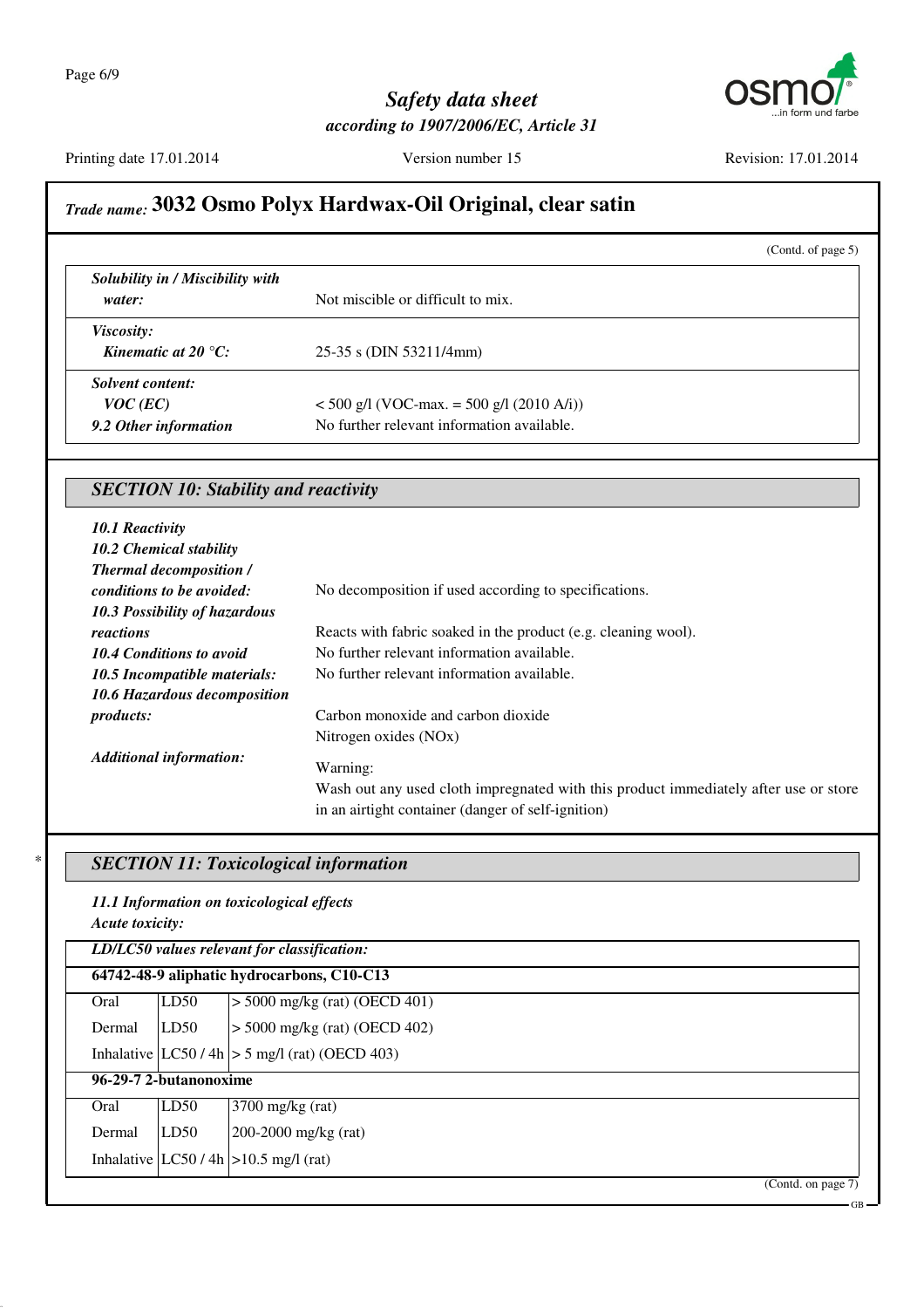

Printing date 17.01.2014 Version number 15 Revision: 17.01.2014

# *Trade name:* **3032 Osmo Polyx Hardwax-Oil Original, clear satin**

| (Contd. of page $6$ )                                                                   |
|-----------------------------------------------------------------------------------------|
|                                                                                         |
| At long or repeated contact with skin it may cause dermatitis due to the degreasing     |
| effect of the solvent.                                                                  |
| Irritating effect.                                                                      |
| Sensitizing effect by skin contact is possible by prolonged exposure.                   |
|                                                                                         |
| The product is not subject to classification according to the calculation method of the |
| General EU Classification Guidelines for Preparations as issued in the latest version.  |
| When used and handled according to specifications, the product does not have any        |
| harmful effects to our experience and the information provided to us.                   |
| Contains 2-butanonoxime. May produce an allergic reaction.                              |
|                                                                                         |

### \* *SECTION 12: Ecological information*

|  | 12.1 Toxicity |
|--|---------------|
|--|---------------|

| <b>Aquatic toxicity:</b>                   |                                                                                    |  |  |
|--------------------------------------------|------------------------------------------------------------------------------------|--|--|
| 64742-48-9 aliphatic hydrocarbons, C10-C13 |                                                                                    |  |  |
|                                            | $EC50 / 48h$ > 1000 mg/l (daphnia) (OECD 202)                                      |  |  |
| EC50/72h   > 1000 mg/l (algae) (OECD 201)  |                                                                                    |  |  |
|                                            | $LC50 / 96h$ $> 1000$ mg/l (fish) (OECD 203)                                       |  |  |
| 96-29-7 2-butanonoxime                     |                                                                                    |  |  |
| $EC50/48h$ 201 mg/l (daphnia)              |                                                                                    |  |  |
| $IC50 / 72h$   11.8 mg/l (algae)           |                                                                                    |  |  |
| $LC50 / 96h$  >100 mg/l (fish)             |                                                                                    |  |  |
|                                            | 12.2 Persistence and degradability No further relevant information available.      |  |  |
| 12.3 Bioaccumulative potential             | No further relevant information available.                                         |  |  |
| 12.4 Mobility in soil                      | No further relevant information available.                                         |  |  |
| Additional ecological information:         |                                                                                    |  |  |
| <b>General notes:</b>                      | Water hazard class 1 (German Regulation) (Self-assessment): slightly hazardous for |  |  |
|                                            | water                                                                              |  |  |
|                                            | Do not allow product to reach ground water, water course or sewage system.         |  |  |
| 12.5 Results of PBT and vPvB assessment    |                                                                                    |  |  |
| <b>PBT:</b>                                | Not applicable.                                                                    |  |  |
| $v P v B$ :                                | Not applicable.                                                                    |  |  |
| 12.6 Other adverse effects                 | No further relevant information available.                                         |  |  |
|                                            | (Contd. on page 8)                                                                 |  |  |
|                                            | - GB                                                                               |  |  |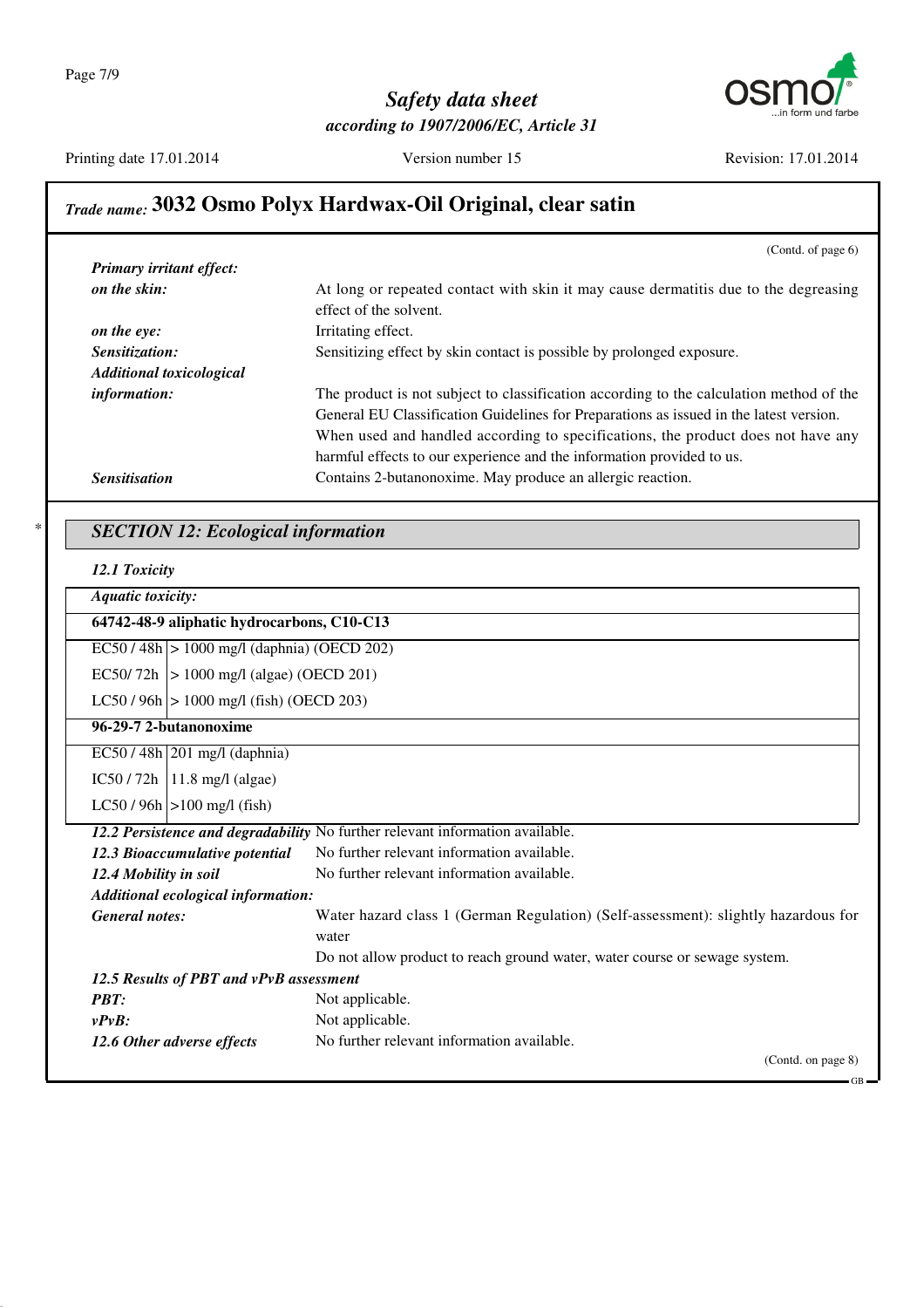

Printing date 17.01.2014 Version number 15 Revision: 17.01.2014

# *Trade name:* **3032 Osmo Polyx Hardwax-Oil Original, clear satin**

(Contd. of page 7)

#### *SECTION 13: Disposal considerations*

# *13.1 Waste treatment methods*

**Recommendation** Must not be disposed together with household garbage. Do not allow product to reach sewage system.

| European waste catalogue |                                                                                                |  |
|--------------------------|------------------------------------------------------------------------------------------------|--|
|                          | 08 01 11 $*$ waste paint and varnish containing organic solvents or other dangerous substances |  |
|                          | 15 01 10* packaging containing residues of or contaminated by dangerous substances             |  |

*Uncleaned packaging: Recommendation:* Disposal must be made according to official regulations. *Recommended cleansing agents:* Solvent naphtha

| <b>SECTION 14: Transport information</b>             |                                                                       |
|------------------------------------------------------|-----------------------------------------------------------------------|
| 14.1 UN-Number<br>ADR, ADN, IMDG, IATA               | Void                                                                  |
| 14.2 UN proper shipping name<br>ADR, ADN, IMDG, IATA | Void                                                                  |
| 14.3 Transport hazard class(es)                      |                                                                       |
| ADR, ADN, IMDG, IATA                                 |                                                                       |
| <b>Class</b>                                         | Void                                                                  |
| 14.4 Packing group                                   |                                                                       |
| ADR, IMDG, IATA                                      | Void                                                                  |
| <b>14.5 Environmental hazards:</b>                   |                                                                       |
| Marine pollutant:                                    | N <sub>0</sub>                                                        |
| 14.6 Special precautions for user                    | Not applicable.                                                       |
| 14.7 Transport in bulk according to Annex II of      |                                                                       |
| <b>MARPOL73/78 and the IBC Code</b>                  | Not applicable.                                                       |
| Transport/Additional information:                    | This product is not hazardous according to Dangerous Goods Regulation |
| <b>UN</b> "Model Regulation":                        | <b>UN1263; FARBE; 3; III</b>                                          |
|                                                      |                                                                       |

#### *SECTION 15: Regulatory information*

*15.1 Safety, health and environmental regulations/legislation specific for the substance or mixture*

*National regulations: GISBAU-Code* GISCODE: Ö60

(Contd. on page 9)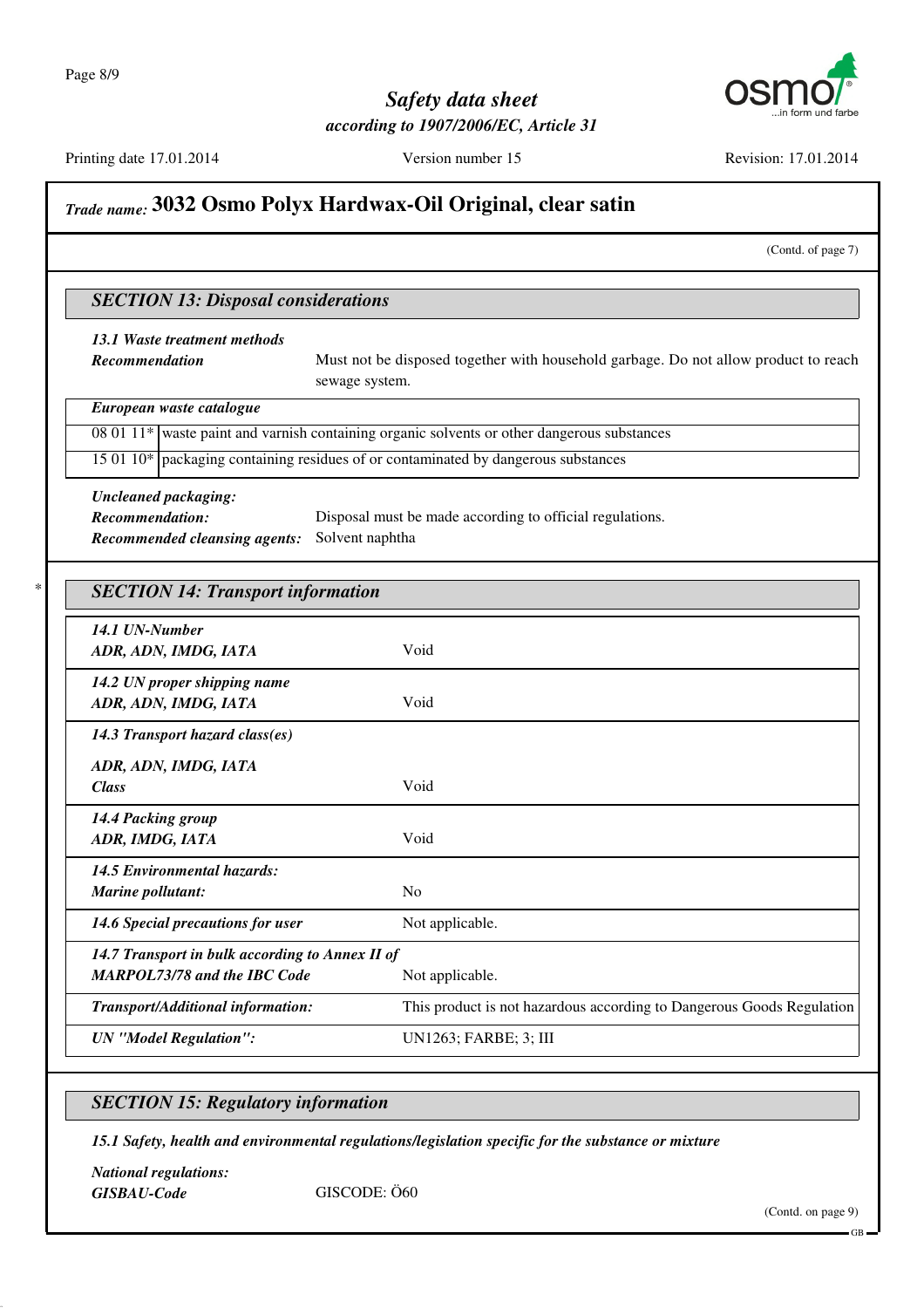

Printing date 17.01.2014 Version number 15 Revision: 17.01.2014

(Contd. of page 8)

GB

# *Trade name:* **3032 Osmo Polyx Hardwax-Oil Original, clear satin**

 $<$  500 g/l (VOC-max. = 500 g/l (2010 A/i))

*15.2 Chemical safety assessment:* A Chemical Safety Assessment has not been carried out.

#### *SECTION 16: Other information*

This information is based on our present knowledge. However, this shall not constitute a guarantee for any specific product features and shall not establish a legally valid contractual relationship.

| <b>Relevant phrases</b>         | H304 May be fatal if swallowed and enters airways.                                                                                                                                                                             |
|---------------------------------|--------------------------------------------------------------------------------------------------------------------------------------------------------------------------------------------------------------------------------|
|                                 | R65 Harmful: may cause lung damage if swallowed.                                                                                                                                                                               |
|                                 | R66 Repeated exposure may cause skin dryness or cracking.                                                                                                                                                                      |
| <b>Department issuing MSDS:</b> | product safety department                                                                                                                                                                                                      |
| Contact:                        | Hr. Dr. Starp                                                                                                                                                                                                                  |
| Abbreviations and acronyms:     | ADR: Accord européen sur le transport des marchandises dangereuses par Route (European Agreement<br>concerning the International Carriage of Dangerous Goods by Road)<br>IMDG: International Maritime Code for Dangerous Goods |
|                                 | IATA: International Air Transport Association                                                                                                                                                                                  |
|                                 | GHS: Globally Harmonized System of Classification and Labelling of Chemicals                                                                                                                                                   |
|                                 | EINECS: European Inventory of Existing Commercial Chemical Substances                                                                                                                                                          |
|                                 | ELINCS: European List of Notified Chemical Substances                                                                                                                                                                          |
|                                 | CAS: Chemical Abstracts Service (division of the American Chemical Society)                                                                                                                                                    |
|                                 | VOC: Volatile Organic Compounds (USA, EU)                                                                                                                                                                                      |
|                                 | LC50: Lethal concentration, 50 percent                                                                                                                                                                                         |
|                                 | LD50: Lethal dose, 50 percent                                                                                                                                                                                                  |
| * Data compared to the previous |                                                                                                                                                                                                                                |
| version altered.                |                                                                                                                                                                                                                                |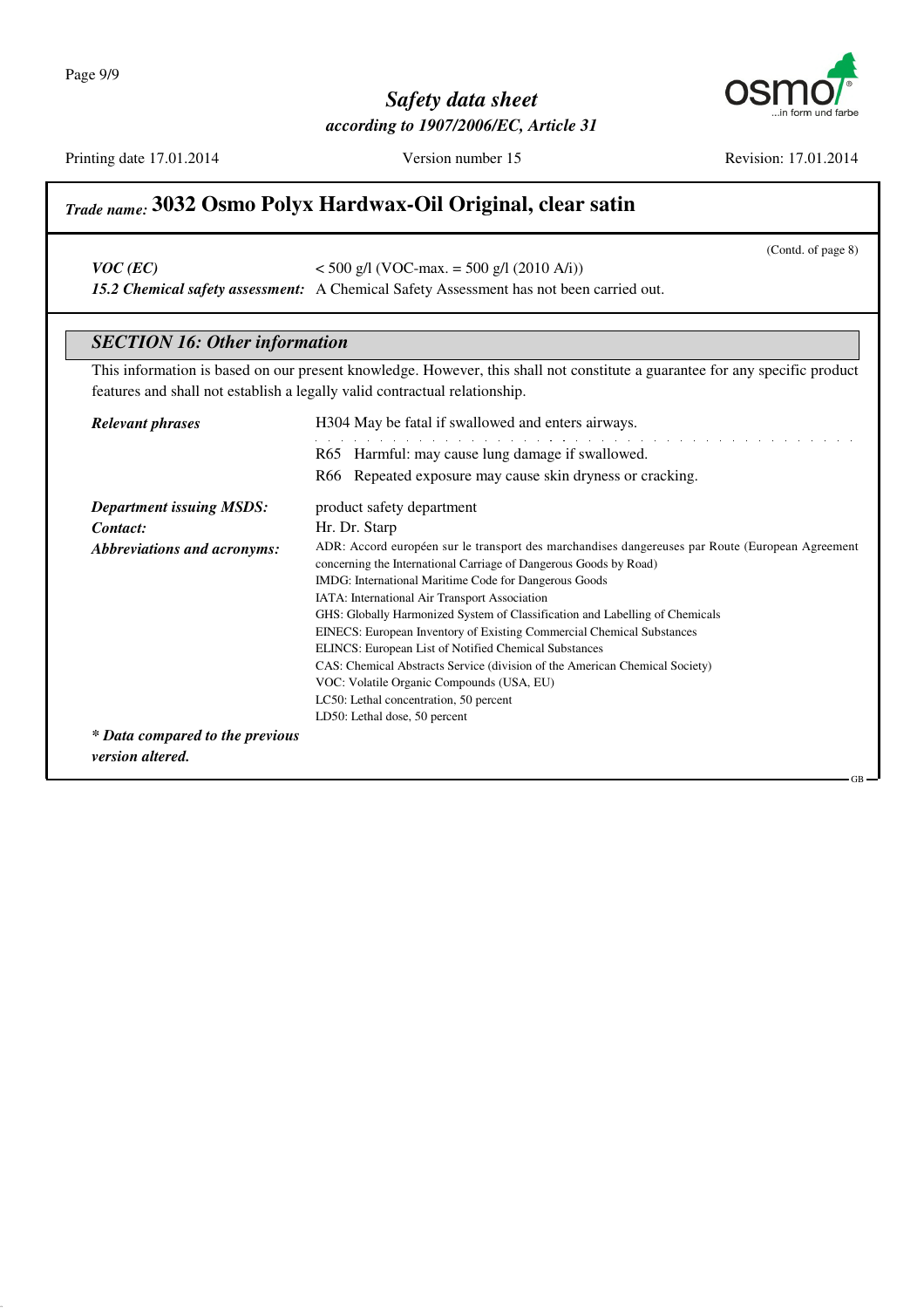Page 1/9



*Safety data sheet according to 1907/2006/EC, Article 31*

Printing date 17.01.2014 Version number 13 Revision: 17.01.2014

| 1.1 Product identifier                               |                                                                                     |
|------------------------------------------------------|-------------------------------------------------------------------------------------|
| Trade name:                                          | 3062 Osmo Polyx®-Oil Original, clear matt                                           |
| 1.2 Relevant identified uses of the                  |                                                                                     |
| substance or mixture and uses                        |                                                                                     |
| advised against                                      | No further relevant information available.                                          |
| Application of the substance / the                   |                                                                                     |
| preparation                                          | Paint                                                                               |
|                                                      | Coating compound/ Surface coating/ paint                                            |
| 1.3 Details of the supplier of the safety data sheet |                                                                                     |
| Manufacturer/Supplier:                               | Osmo Holz und Color GmbH & Co. KG                                                   |
|                                                      | Affhüppen Esch 12                                                                   |
|                                                      | D-48231 Warendorf                                                                   |
| Further information obtainable                       |                                                                                     |
| from:                                                | Product safety department                                                           |
|                                                      | Phone: +49 (0) 251 / 692 - 188                                                      |
|                                                      | Fax: +49 (0) 251 / 692 - 462                                                        |
|                                                      | e-mail: helmut.starp@osmo.de                                                        |
| 1.4 Emergency telephone                              |                                                                                     |
| number:                                              | emergency phone no. Berlin (24h): +49 (0) 30 / 30686 790 advisory service in German |
|                                                      | and English                                                                         |

| Regulation (EC) No 1272/2008       | The product is not classified according to the CLP regulation.                             |
|------------------------------------|--------------------------------------------------------------------------------------------|
| <b>Classification according to</b> |                                                                                            |
| Directive 67/548/EEC or Directive  |                                                                                            |
| 1999/45/EC                         | Not applicable.                                                                            |
| <b>Information concerning</b>      |                                                                                            |
| particular hazards for human and   |                                                                                            |
| environment:                       | The product does not have to be labelled due to the calculation procedure of the           |
|                                    | "General Classification guideline for preparations of the EU" in the latest valid version. |
| <b>Classification system:</b>      | The classification is according to the latest editions of the EU-lists and extended by     |
|                                    | company and literature data.                                                               |
| 2.2 Label elements                 |                                                                                            |
| Labelling according to Regulation  |                                                                                            |
| (EC) No 1272/2008                  | Void                                                                                       |
| <b>Hazard</b> pictograms           | Void                                                                                       |
| Signal word                        | Void                                                                                       |
| <b>Hazard statements</b>           | Void                                                                                       |
| <b>Precautionary statements</b>    | Although this product is not subject to identification regulations, we recommend that      |
|                                    | the safety suggestions are observed.                                                       |
|                                    |                                                                                            |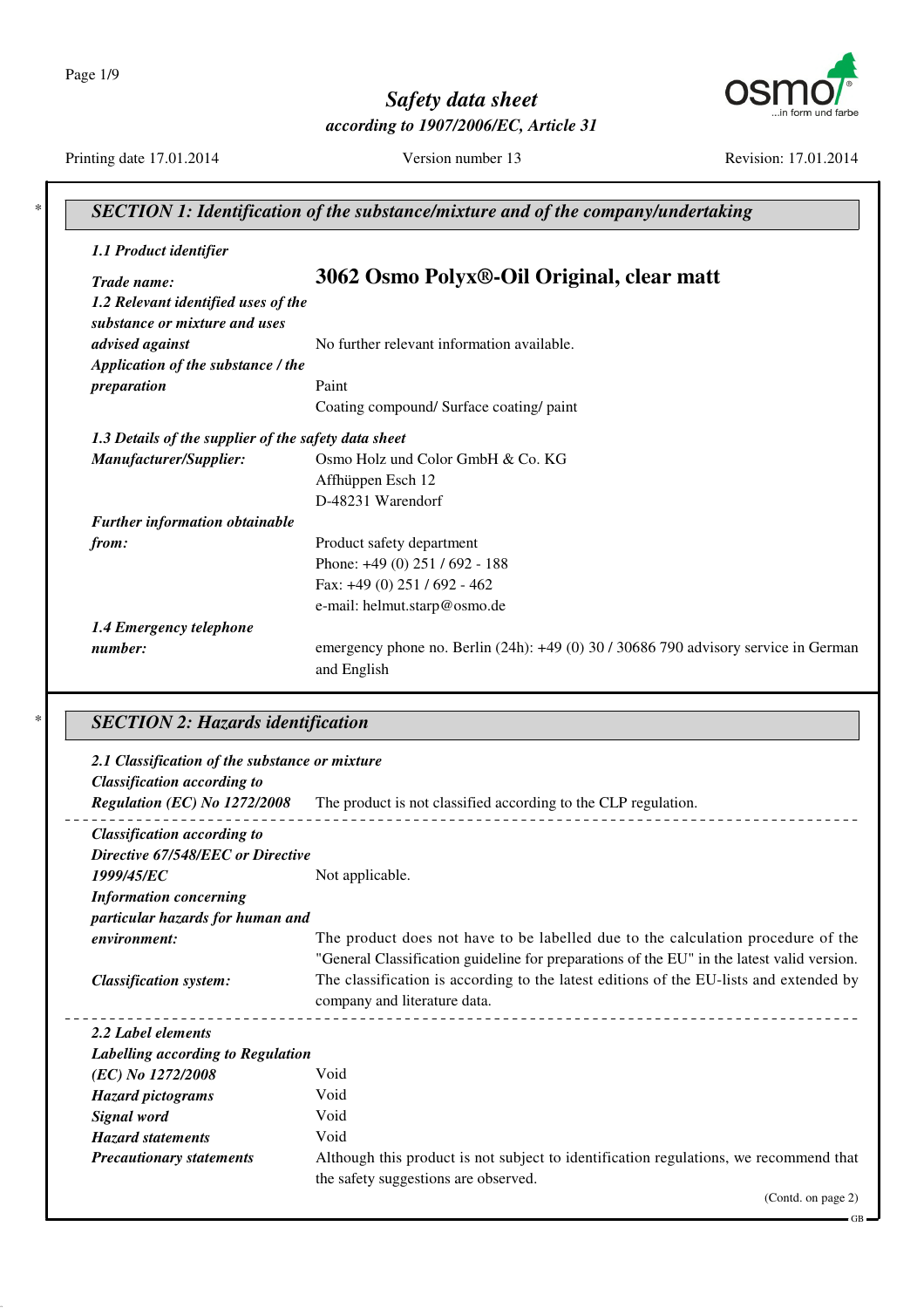Printing date 17.01.2014 Version number 13 Revision: 17.01.2014

# *Trade name:* **3062 Osmo Polyx®-Oil Original, clear matt**

|                                           | (Contd. of page $1$ )                                                                                        |
|-------------------------------------------|--------------------------------------------------------------------------------------------------------------|
|                                           | P101 If medical advice is needed, have product container or label at hand.                                   |
|                                           | P102 Keep out of reach of children.                                                                          |
|                                           | P262 Do not get in eyes, on skin, or on clothing.                                                            |
|                                           | P271 Use only outdoors or in a well-ventilated area.                                                         |
|                                           | P501 Dispose of contents/container in accordance with local/regional/national/<br>international regulations. |
| <b>Additional information:</b>            | Observe the general safety regulations when handling chemicals.                                              |
|                                           | Always wear a dust mask when sanding.                                                                        |
|                                           | Contains 2-butanonoxime. May produce an allergic reaction.                                                   |
|                                           | Safety data sheet available on request.                                                                      |
| 2.3 Other hazards                         |                                                                                                              |
| <b>Results of PBT and vPvB assessment</b> |                                                                                                              |
| PBT:                                      | Not applicable.                                                                                              |
| vPvB:                                     | Not applicable.                                                                                              |

#### *SECTION 3: Composition/information on ingredients*

| Description:                               | Mixture of substances listed below with nonhazardous additions. |             |
|--------------------------------------------|-----------------------------------------------------------------|-------------|
| Dangerous components:                      |                                                                 |             |
| CAS: 64742-48-9                            | aliphatic hydrocarbons, C10-C13                                 | $25 - 50\%$ |
| Index number: $649-327-00-6$ $\chi$ Xn R65 |                                                                 |             |
| Reg.nr.: 01-2119457273-39 $\sqrt{R66}$     |                                                                 |             |
|                                            | $\diamond$ Asp. Tox. 1, H304                                    |             |
| <b>Additional information:</b>             | For the wording of the listed risk phrases refer to section 16. |             |

## *SECTION 4: First aid measures*

| 4.1 Description of first aid measures |                                                                                           |
|---------------------------------------|-------------------------------------------------------------------------------------------|
| <b>General information:</b>           | Take affected persons out into the fresh air.                                             |
|                                       | Immediately remove any clothing soiled by the product.                                    |
| After inhalation:                     | Supply fresh air. If required, provide artificial respiration. Keep patient warm. Consult |
|                                       | doctor if symptoms persist.                                                               |
|                                       | In case of unconsciousness place patient stably in side position for transportation.      |
| After skin contact:                   | Immediately wash with water and soap and rinse thoroughly.                                |
|                                       | If skin irritation continues, consult a doctor.                                           |
| After eye contact:                    | Rinse opened eye for several minutes under running water. Then consult a doctor.          |
| After swallowing:                     | Do not induce vomiting; call for medical help immediately.                                |
| 4.2 Most important symptoms and       |                                                                                           |
| effects, both acute and delayed       | <b>Dizziness</b>                                                                          |
|                                       | Headache                                                                                  |
|                                       | (Contd. on page 3)                                                                        |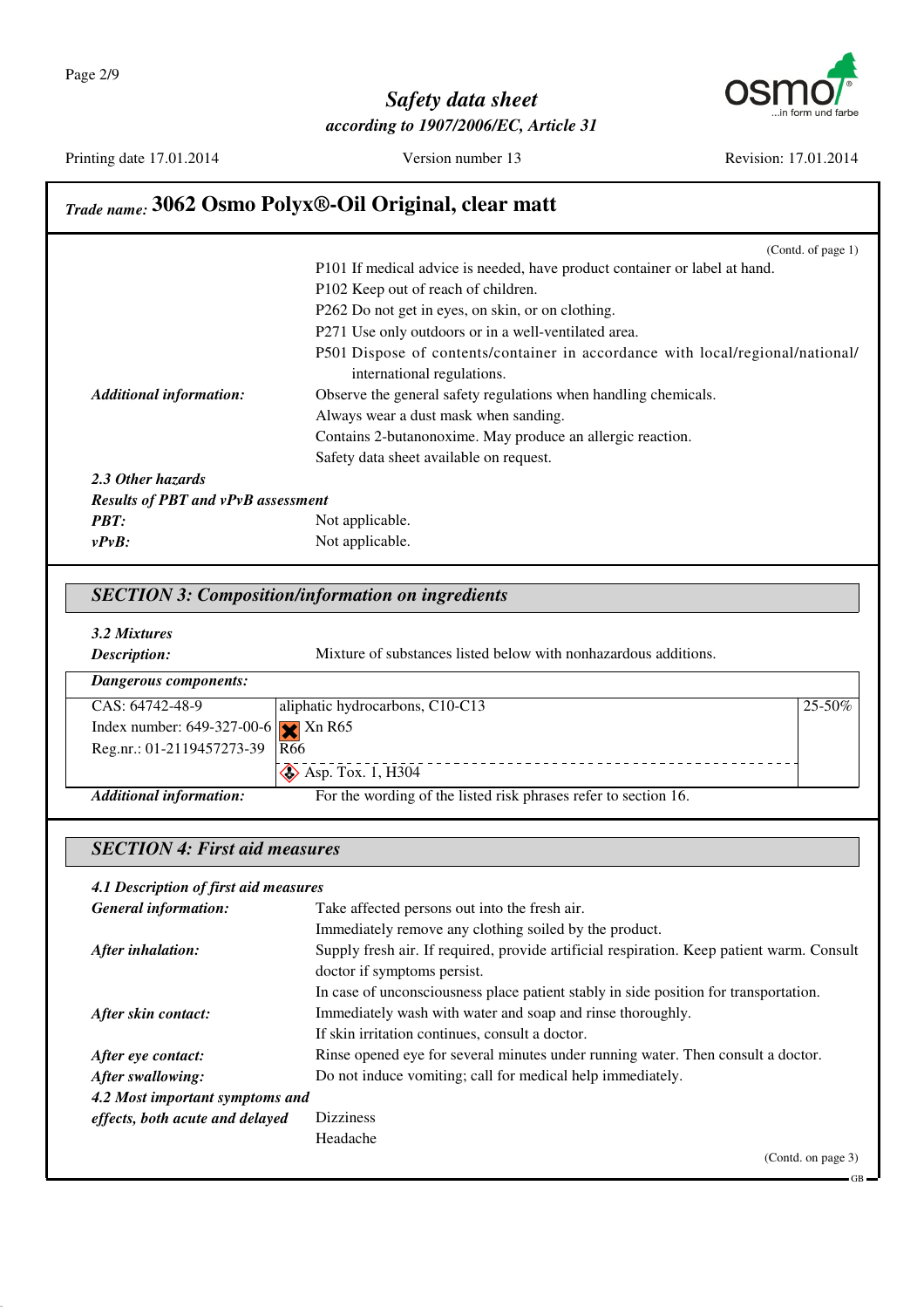Page 3/9

*Safety data sheet according to 1907/2006/EC, Article 31*



Printing date 17.01.2014 Version number 13 Revision: 17.01.2014

(Contd. of page 2)

GB

# *Trade name:* **3062 Osmo Polyx®-Oil Original, clear matt**

*4.3 Indication of any immediate medical attention and special*

*treatment needed* No further relevant information available.

### *SECTION 5: Firefighting measures*

| 5.1 Extinguishing media          |                                                                                         |
|----------------------------------|-----------------------------------------------------------------------------------------|
| Suitable extinguishing agents:   | CO2, powder or water spray. Fight larger fires with water spray or alcohol resistant    |
|                                  | foam.                                                                                   |
| For safety reasons unsuitable    |                                                                                         |
| extinguishing agents:            | Water with full jet                                                                     |
| 5.2 Special hazards arising from |                                                                                         |
| <i>the substance or mixture</i>  | Formation of toxic gases is possible during heating or in case of fire.                 |
| 5.3 Advice for firefighters      |                                                                                         |
| <b>Protective equipment:</b>     | Mouth respiratory protective device.                                                    |
| <b>Additional information</b>    | Cool endangered receptacles with water spray.                                           |
|                                  | Dispose of fire debris and contaminated fire fighting water in accordance with official |
|                                  | regulations.                                                                            |

#### *SECTION 6: Accidental release measures*

| 6.1 Personal precautions,<br>protective equipment and |                                                                                         |
|-------------------------------------------------------|-----------------------------------------------------------------------------------------|
| emergency procedures                                  | Ensure adequate ventilation                                                             |
|                                                       | Keep away from ignition sources.                                                        |
| <b>6.2 Environmental precautions:</b>                 | Do not allow to enter sewers/ surface or ground water.                                  |
|                                                       | Inform respective authorities in case of seepage into water course or sewage system.    |
| 6.3 Methods and material for                          |                                                                                         |
| containment and cleaning up:                          | Warm water and cleansing agent                                                          |
|                                                       | Absorb with liquid-binding material (sand, diatomite, acid binders, universal binders). |
| <b>6.4 Reference to other sections</b>                | See Section 7 for information on safe handling.                                         |
|                                                       | See Section 8 for information on personal protection equipment.                         |
|                                                       | See Section 13 for disposal information.                                                |

### *SECTION 7: Handling and storage*

|                                     | 7.1 Precautions for safe handling Keep away from heat and direct sunlight. |                    |
|-------------------------------------|----------------------------------------------------------------------------|--------------------|
|                                     | Use only in well ventilated areas.                                         |                    |
|                                     | Keep receptacles tightly sealed.                                           |                    |
|                                     | Prevent formation of aerosols.                                             |                    |
| <b>Information about fire - and</b> |                                                                            |                    |
| explosion protection:               | Keep ignition sources away - Do not smoke.                                 |                    |
|                                     |                                                                            | (Contd. on page 4) |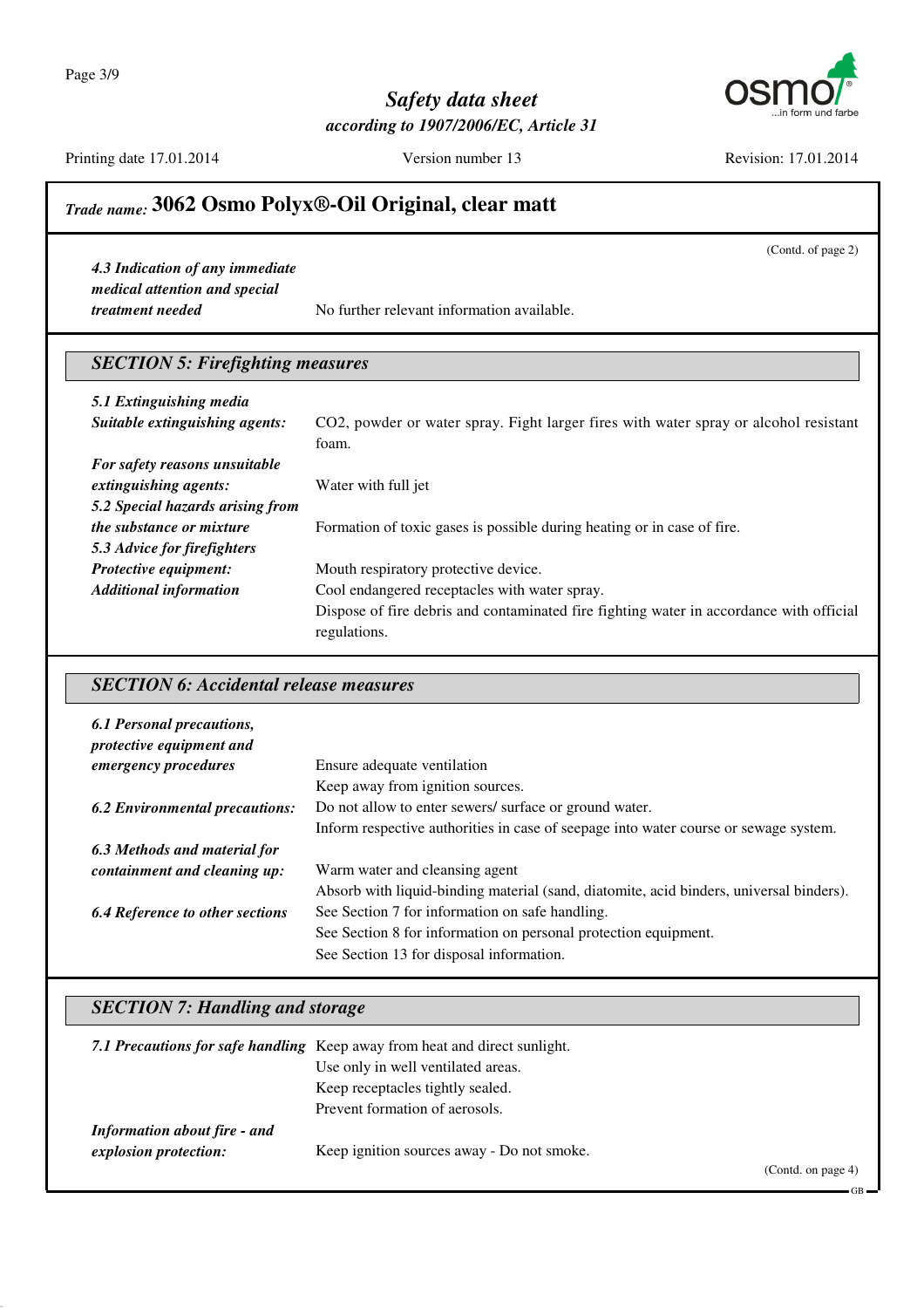

(Contd. of page 3)

GB

## Printing date 17.01.2014 Version number 13 Revision: 17.01.2014 *Trade name:* **3062 Osmo Polyx®-Oil Original, clear matt** *7.2 Conditions for safe storage, including any incompatibilities Storage: Requirements to be met by storerooms and receptacles:* Store only in the original receptacle. Store in a cool location. *Information about storage in one common storage facility:* Do not store together with alkalis (caustic solutions). Do not store together with oxidizing and acidic materials. *Further information about storage conditions:* Store in cool, dry conditions in well sealed receptacles. Keep container tightly sealed. 7.3 Specific end use(s) No further relevant information available. \* *SECTION 8: Exposure controls/personal protection Additional information about design of technical facilities:* No further data; see item 7. *8.1 Control parameters Ingredients with limit values that require monitoring at the workplace:* **64742-48-9 aliphatic hydrocarbons, C10-C13**  $TWA (8 H)$  Long-term value:  $1.000$  mg/m<sup>3</sup>, 150 ppm ppm Source: UK SIA *Additional information:* The lists valid during the making were used as basis. *8.2 Exposure controls Personal protective equipment: General protective and hygienic measures:* Immediately remove all soiled and contaminated clothing Keep away from foodstuffs, beverages and feed. Avoid contact with the eyes and skin. Do not eat, drink, smoke or sniff while working. Do not carry product impregnated cleaning cloths in trouser pockets. *Respiratory protection:* Not necessary if room is well-ventilated. Use suitable respiratory protective device only when aerosol or mist is formed. Short term filter device: Filter A/P2 *Protection of hands:* Protective gloves The glove material has to be impermeable and resistant to the product/ the substance/ the preparation. Selection of the glove material on consideration of the penetration times, rates of diffusion and the degradation To avoid skin problems reduce the wearing of gloves to the required minimum. *Material of gloves* Nitrile rubber, NBR (Contd. on page 5)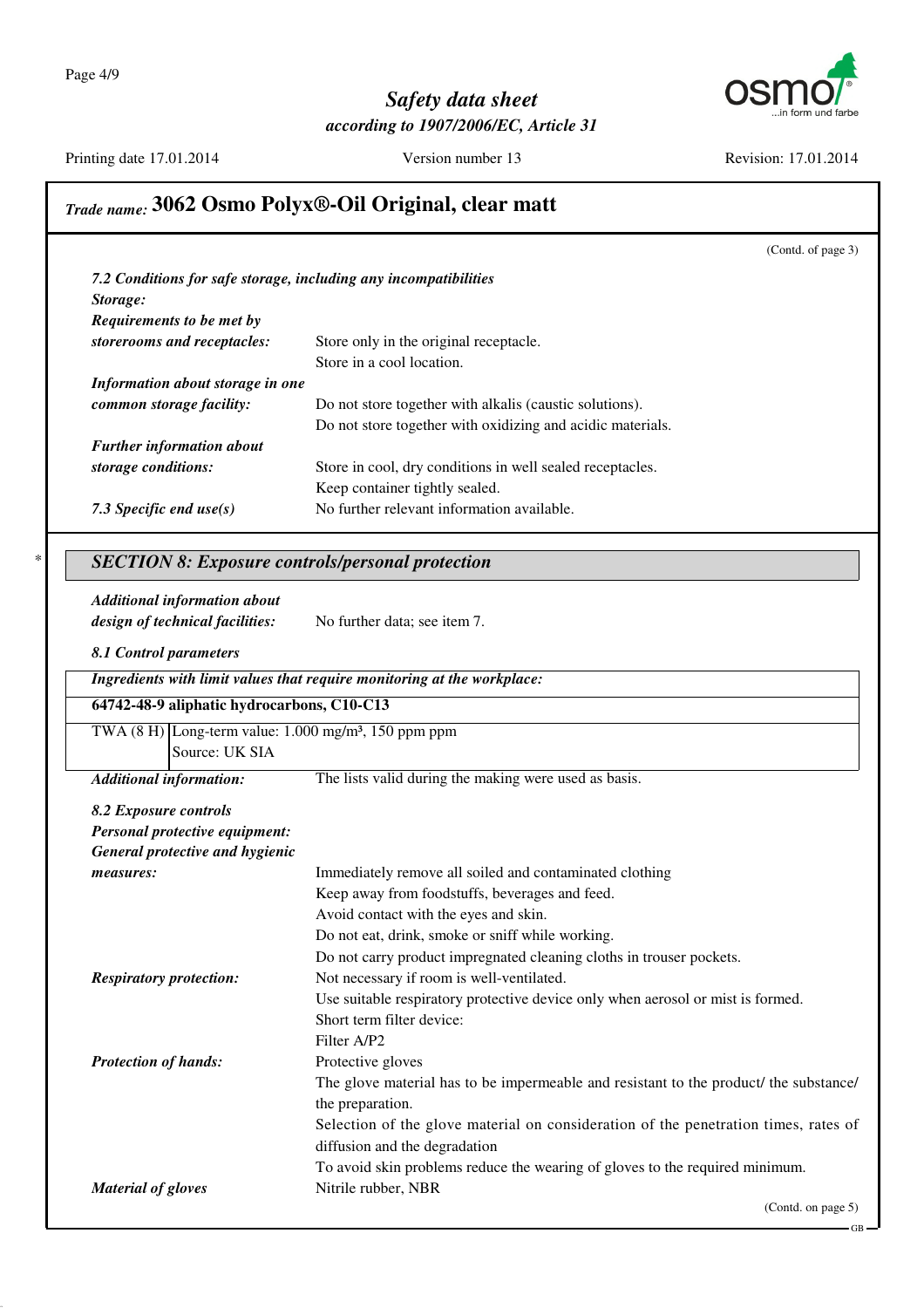

Printing date 17.01.2014 Version number 13 Revision: 17.01.2014

# *Trade name:* **3062 Osmo Polyx®-Oil Original, clear matt**

|                                  | (Contd. of page 4)                                                                                                              |
|----------------------------------|---------------------------------------------------------------------------------------------------------------------------------|
|                                  | <b>Penetration time of glove material</b> The exact break trough time has to be found out by the manufacturer of the protective |
|                                  | gloves and has to be observed.                                                                                                  |
| For the permanent contact gloves |                                                                                                                                 |
| made of the following materials  |                                                                                                                                 |
| <i>are suitable:</i>             | Nitrile rubber, NBR                                                                                                             |
|                                  | Recommended thickness of the material: $> 0.4$ mm                                                                               |
|                                  | For the mixture of chemicals mentioned below the penetration time has to be at least                                            |
|                                  | 480 minutes (Permeation according to EN 374 Part 3: Level 6).                                                                   |
| For the permanent contact of a   |                                                                                                                                 |
| maximum of 15 minutes gloves     |                                                                                                                                 |
| made of the following materials  |                                                                                                                                 |
| <i>are suitable:</i>             | Nitrile rubber, NBR                                                                                                             |
| Eye protection:                  | If risk of splashing:                                                                                                           |
|                                  | Safety glasses according to EN 166:2001 (e.g. densely closing frame glasses with side                                           |
|                                  | protection)                                                                                                                     |
| <b>Body protection:</b>          | Protective work clothing                                                                                                        |

### \* *SECTION 9: Physical and chemical properties*

| 9.1 Information on basic physical and chemical properties |                                                                                   |
|-----------------------------------------------------------|-----------------------------------------------------------------------------------|
| <b>General Information</b>                                |                                                                                   |
| Appearance:                                               |                                                                                   |
| Form:                                                     | <b>Viscous</b>                                                                    |
| Colour:                                                   | Yellowish                                                                         |
| Odour:                                                    | Mild                                                                              |
| Change in condition                                       |                                                                                   |
| <b>Melting point/Melting range:</b>                       | Undetermined.                                                                     |
| <b>Boiling point/Boiling range:</b>                       | $>180^{\circ}$ C                                                                  |
| <b>Flash point:</b>                                       | $> 63$ °C (DIN EN ISO 2719)                                                       |
| <b>Ignition temperature:</b>                              | 240 °C                                                                            |
| Self-igniting:                                            | Product is not selfigniting.                                                      |
| Danger of explosion:                                      | Product is not explosive. However, formation of explosive air/vapour mixtures are |
|                                                           | possible.                                                                         |
| <b>Explosion limits:</b>                                  |                                                                                   |
| Lower:                                                    | $0.7$ Vol $%$                                                                     |
| <b>Upper:</b>                                             | 6.0 Vol $%$                                                                       |
| Density at 20 $\mathrm{^{\circ}C:}$                       | 0.92-0.95 $g/cm3$                                                                 |
|                                                           | (Contd. on page 6)                                                                |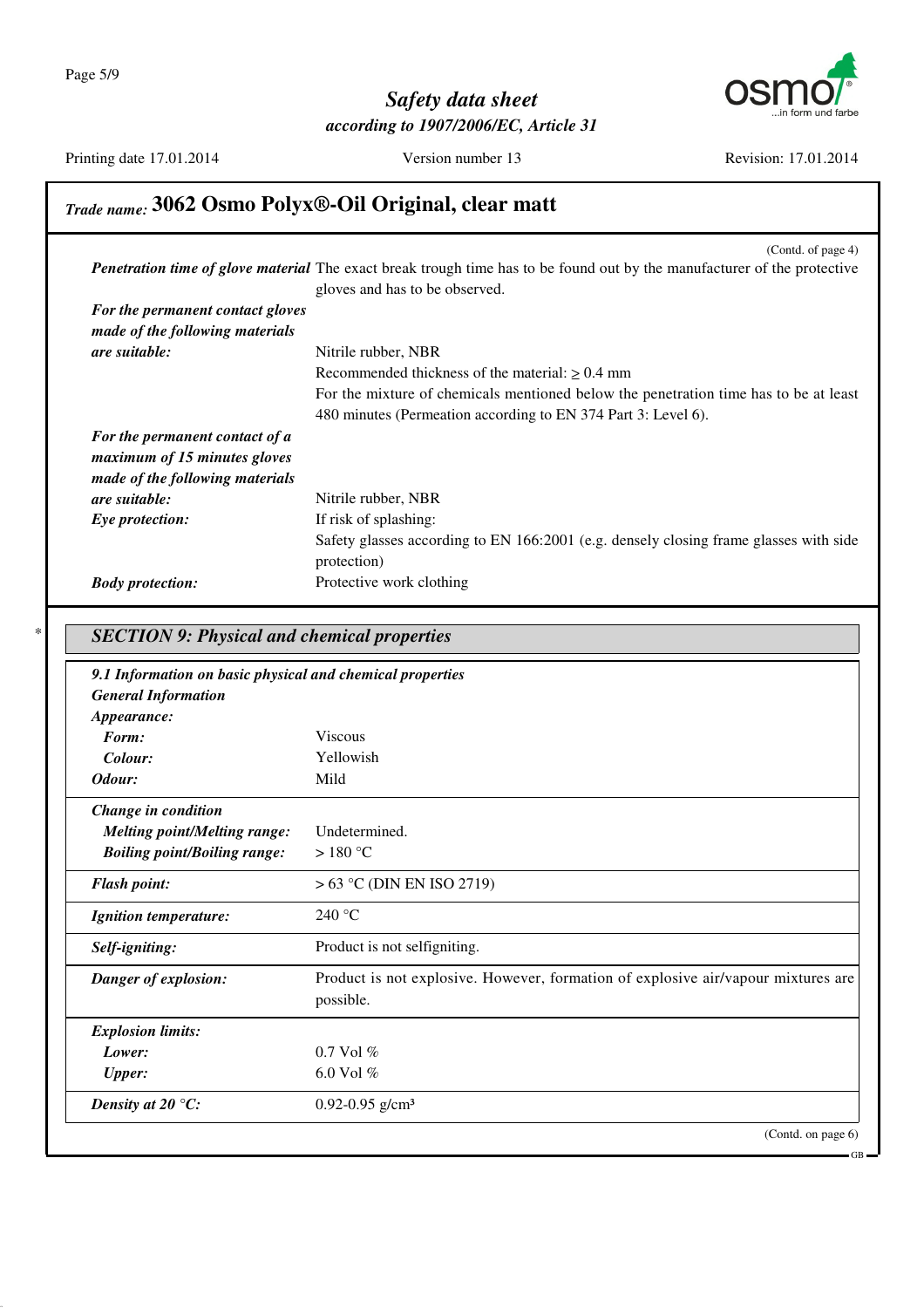

Printing date 17.01.2014 Version number 13 Revision: 17.01.2014

GB

# *Trade name:* **3062 Osmo Polyx®-Oil Original, clear matt**

|                                                                 | (Contd. of page 5)                                                                               |
|-----------------------------------------------------------------|--------------------------------------------------------------------------------------------------|
| Solubility in / Miscibility with                                |                                                                                                  |
| water:                                                          | Not miscible or difficult to mix.                                                                |
| Viscosity:                                                      |                                                                                                  |
| Dynamic at $20^{\circ}$ C:                                      | 150-180 mPas                                                                                     |
| Kinematic at 20 $^{\circ}$ C:                                   | 25-35 s (DIN 53211/4mm)                                                                          |
| <b>Solvent content:</b>                                         |                                                                                                  |
| $VOC$ (EC)                                                      | $<$ 500 g/l (VOC-max. = 500 g/l (2010 A/i))                                                      |
| 9.2 Other information                                           | No further relevant information available.                                                       |
|                                                                 |                                                                                                  |
|                                                                 |                                                                                                  |
| <b>SECTION 10: Stability and reactivity</b>                     |                                                                                                  |
|                                                                 |                                                                                                  |
| <b>10.1 Reactivity</b><br>10.2 Chemical stability               |                                                                                                  |
| <b>Thermal decomposition /</b>                                  |                                                                                                  |
| conditions to be avoided:                                       | No decomposition if used according to specifications.                                            |
| 10.3 Possibility of hazardous                                   |                                                                                                  |
| reactions                                                       | Reacts with fabric soaked in the product (e.g. cleaning wool).                                   |
|                                                                 | No further relevant information available.                                                       |
| <b>10.4 Conditions to avoid</b><br>10.5 Incompatible materials: | No further relevant information available.                                                       |
| 10.6 Hazardous decomposition                                    |                                                                                                  |
| products:                                                       | Carbon monoxide and carbon dioxide                                                               |
|                                                                 | Nitrogen oxides (NOx)                                                                            |
| <b>Additional information:</b>                                  |                                                                                                  |
|                                                                 | Warning:<br>Wash out any used cloth impregnated with this product immediately after use or store |

### \* *SECTION 11: Toxicological information*

## *11.1 Information on toxicological effects*

*Acute toxicity:*

| LD/LC50 values relevant for classification: |                        |                                                  |  |
|---------------------------------------------|------------------------|--------------------------------------------------|--|
| 64742-48-9 aliphatic hydrocarbons, C10-C13  |                        |                                                  |  |
| Oral                                        | LD50                   | $> 5000$ mg/kg (rat) (OECD 401)                  |  |
| Dermal                                      | LD50                   | $> 5000$ mg/kg (rat) (OECD 402)                  |  |
|                                             |                        | Inhalative $ LC50/4h  > 5$ mg/l (rat) (OECD 403) |  |
|                                             | 96-29-7 2-butanonoxime |                                                  |  |
| Oral                                        | LD50                   | $3700$ mg/kg (rat)                               |  |
| Dermal                                      | LD50                   | 200-2000 mg/kg $(rat)$                           |  |
|                                             |                        | (Contd. on page 7)                               |  |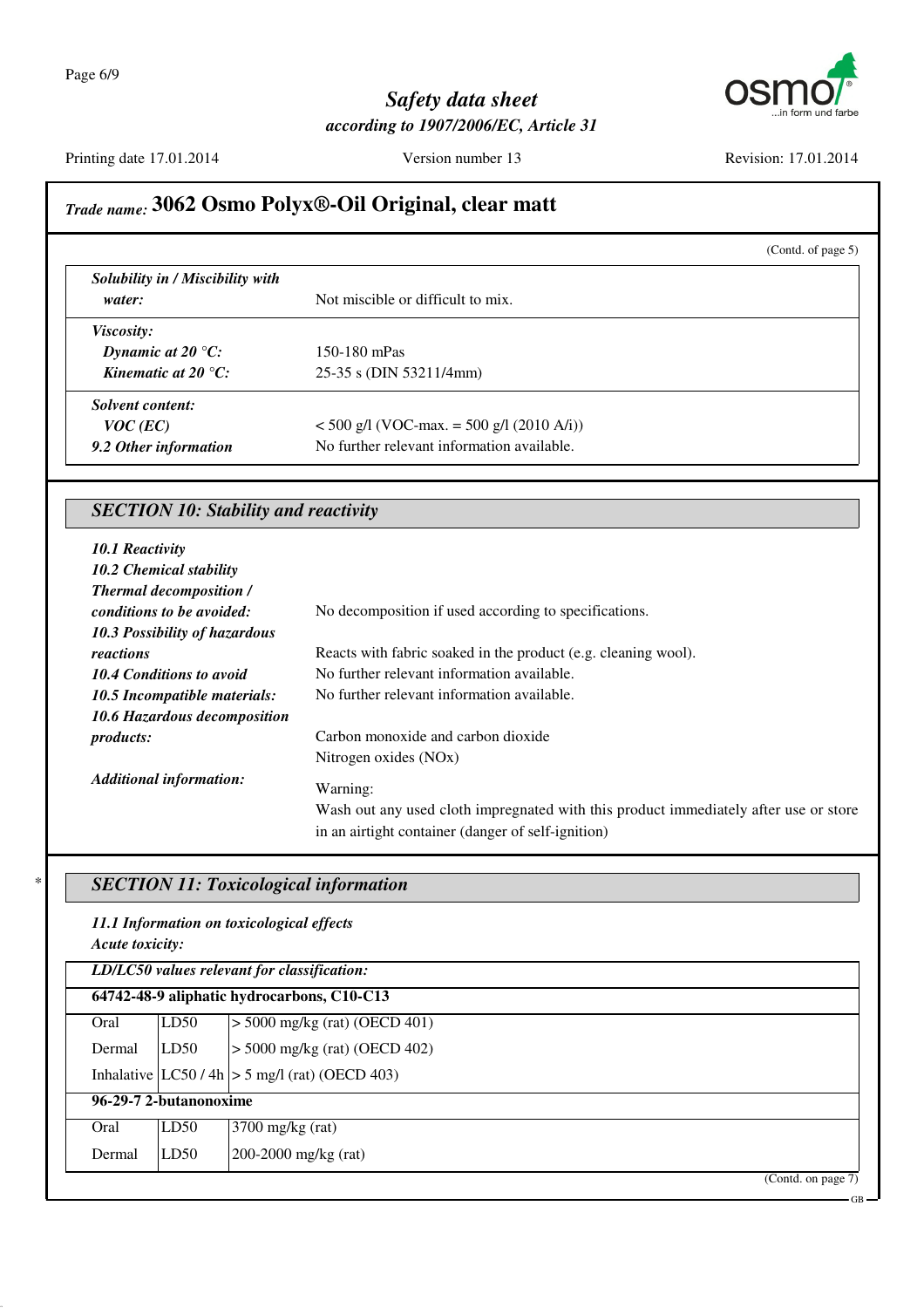

Printing date 17.01.2014 Version number 13 Revision: 17.01.2014

# *Trade name:* **3062 Osmo Polyx®-Oil Original, clear matt**

| Primary irritant effect:<br>At long or repeated contact with skin it may cause dermatitis due to the degreasing<br>on the skin:<br>effect of the solvent.<br>Irritating effect.<br>on the eye:<br>Sensitizing effect by skin contact is possible by prolonged exposure.<br>Sensitization:<br><b>Additional toxicological</b><br>information:<br>The product is not subject to classification according to the calculation method of the<br>General EU Classification Guidelines for Preparations as issued in the latest version.<br>When used and handled according to specifications, the product does not have any | Inhalative $ LC50/4h  > 10.5$ mg/l (rat) | (Contd. of page 6) |  |
|-----------------------------------------------------------------------------------------------------------------------------------------------------------------------------------------------------------------------------------------------------------------------------------------------------------------------------------------------------------------------------------------------------------------------------------------------------------------------------------------------------------------------------------------------------------------------------------------------------------------------|------------------------------------------|--------------------|--|
|                                                                                                                                                                                                                                                                                                                                                                                                                                                                                                                                                                                                                       |                                          |                    |  |
|                                                                                                                                                                                                                                                                                                                                                                                                                                                                                                                                                                                                                       |                                          |                    |  |
|                                                                                                                                                                                                                                                                                                                                                                                                                                                                                                                                                                                                                       |                                          |                    |  |
|                                                                                                                                                                                                                                                                                                                                                                                                                                                                                                                                                                                                                       |                                          |                    |  |
|                                                                                                                                                                                                                                                                                                                                                                                                                                                                                                                                                                                                                       |                                          |                    |  |
|                                                                                                                                                                                                                                                                                                                                                                                                                                                                                                                                                                                                                       |                                          |                    |  |
|                                                                                                                                                                                                                                                                                                                                                                                                                                                                                                                                                                                                                       |                                          |                    |  |
|                                                                                                                                                                                                                                                                                                                                                                                                                                                                                                                                                                                                                       |                                          |                    |  |
|                                                                                                                                                                                                                                                                                                                                                                                                                                                                                                                                                                                                                       |                                          |                    |  |
|                                                                                                                                                                                                                                                                                                                                                                                                                                                                                                                                                                                                                       |                                          |                    |  |
| harmful effects to our experience and the information provided to us.                                                                                                                                                                                                                                                                                                                                                                                                                                                                                                                                                 |                                          |                    |  |
| Contains 2-butanonoxime. May produce an allergic reaction.<br><b>Sensitisation</b>                                                                                                                                                                                                                                                                                                                                                                                                                                                                                                                                    |                                          |                    |  |
|                                                                                                                                                                                                                                                                                                                                                                                                                                                                                                                                                                                                                       |                                          |                    |  |
|                                                                                                                                                                                                                                                                                                                                                                                                                                                                                                                                                                                                                       |                                          |                    |  |
|                                                                                                                                                                                                                                                                                                                                                                                                                                                                                                                                                                                                                       |                                          |                    |  |
| <b>SECTION 12: Ecological information</b><br>12.1 Toxicity                                                                                                                                                                                                                                                                                                                                                                                                                                                                                                                                                            |                                          |                    |  |
| <b>Aquatic toxicity:</b>                                                                                                                                                                                                                                                                                                                                                                                                                                                                                                                                                                                              |                                          |                    |  |
| 64742-48-9 aliphatic hydrocarbons, C10-C13                                                                                                                                                                                                                                                                                                                                                                                                                                                                                                                                                                            |                                          |                    |  |
| $EC50 / 48h$ > 1000 mg/l (daphnia) (OECD 202)                                                                                                                                                                                                                                                                                                                                                                                                                                                                                                                                                                         |                                          |                    |  |
| EC50/72h $ > 1000$ mg/l (algae) (OECD 201)                                                                                                                                                                                                                                                                                                                                                                                                                                                                                                                                                                            |                                          |                    |  |
| $LC50 / 96h$ > 1000 mg/l (fish) (OECD 203)                                                                                                                                                                                                                                                                                                                                                                                                                                                                                                                                                                            |                                          |                    |  |

EC50 / 48h 201 mg/l (daphnia)

 $IC50 / 72h$  11.8 mg/l (algae)

 $LC50 / 96h$  >100 mg/l (fish)

*12.2 Persistence and degradability* No further relevant information available.

*12.3 Bioaccumulative potential* No further relevant information available. **12.4 Mobility in soil** No further relevant information available.

*Additional ecological information:*

*General notes:* Water hazard class 1 (German Regulation) (Self-assessment): slightly hazardous for water

Do not allow product to reach ground water, water course or sewage system.

*12.5 Results of PBT and vPvB assessment PBT:* Not applicable. *vPvB:* Not applicable. 12.6 Other adverse effects No further relevant information available.

(Contd. on page 8)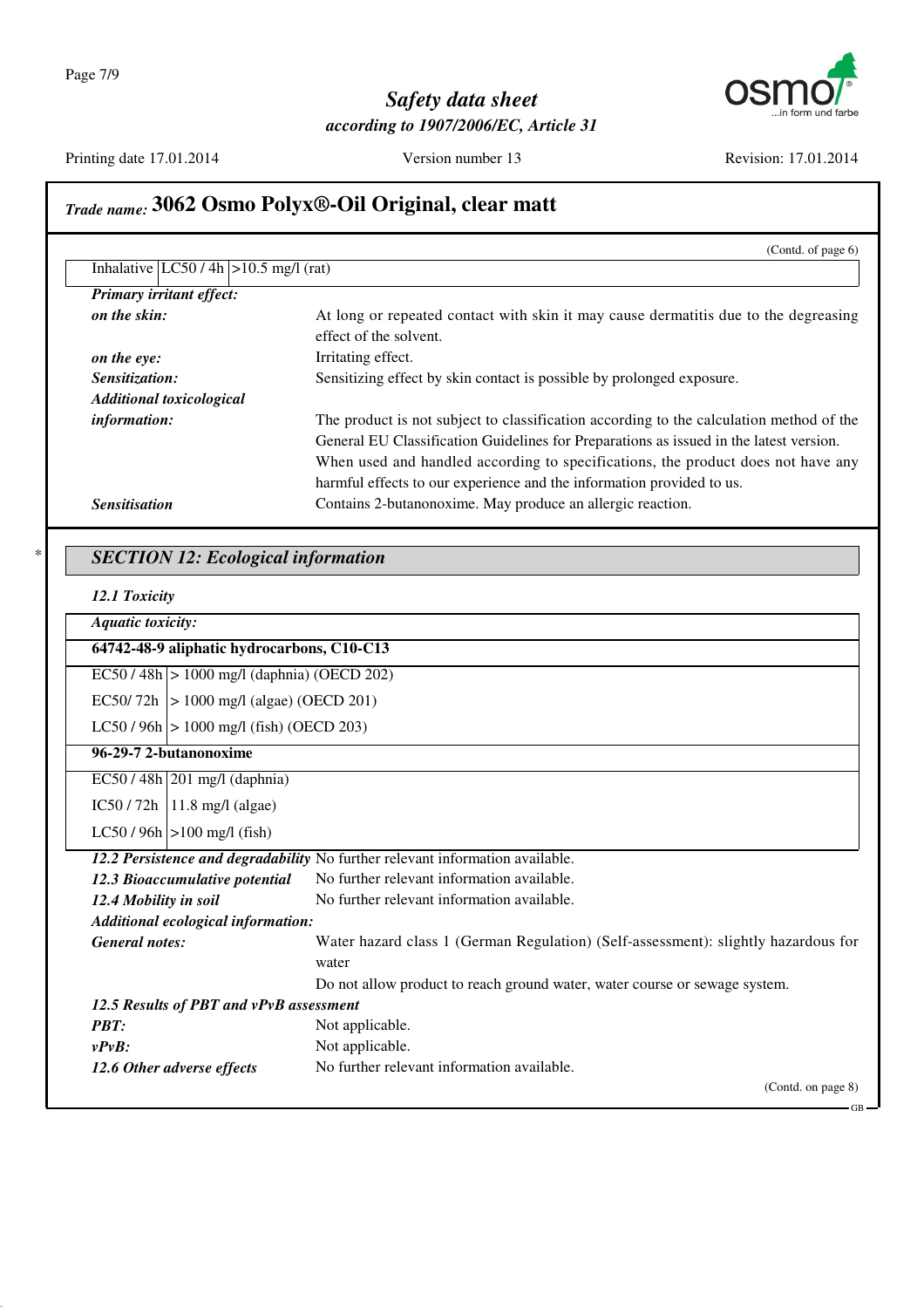

Printing date 17.01.2014 Version number 13 Revision: 17.01.2014

# *Trade name:* **3062 Osmo Polyx®-Oil Original, clear matt**

(Contd. of page 7)

#### *SECTION 13: Disposal considerations*

## *13.1 Waste treatment methods*

**Recommendation** Must not be disposed together with household garbage. Do not allow product to reach sewage system.

|  | 08 01 11 waste paint and varnish containing organic solvents or other dangerous substances                                                                                                                                                                                                                                                                                                                                                                   |  |
|--|--------------------------------------------------------------------------------------------------------------------------------------------------------------------------------------------------------------------------------------------------------------------------------------------------------------------------------------------------------------------------------------------------------------------------------------------------------------|--|
|  |                                                                                                                                                                                                                                                                                                                                                                                                                                                              |  |
|  | $\mathcal{A} = \mathcal{A} + \mathcal{A} + \mathcal{A} + \mathcal{A} + \mathcal{A} + \mathcal{A} + \mathcal{A} + \mathcal{A} + \mathcal{A} + \mathcal{A} + \mathcal{A} + \mathcal{A} + \mathcal{A} + \mathcal{A} + \mathcal{A} + \mathcal{A} + \mathcal{A} + \mathcal{A} + \mathcal{A} + \mathcal{A} + \mathcal{A} + \mathcal{A} + \mathcal{A} + \mathcal{A} + \mathcal{A} + \mathcal{A} + \mathcal{A} + \mathcal{A} + \mathcal{A} + \mathcal{A} + \mathcal$ |  |

15 01 10 packaging containing residues of or contaminated by dangerous substances

*Uncleaned packaging: Recommendation:* Disposal must be made according to official regulations. *Recommended cleansing agents:* Solvent naphtha

| <b>SECTION 14: Transport information</b>        |                 |
|-------------------------------------------------|-----------------|
| 14.1 UN-Number                                  |                 |
| ADR, ADN, IMDG, IATA                            | Void            |
| 14.2 UN proper shipping name                    |                 |
| ADR, ADN, IMDG, IATA                            | Void            |
| 14.3 Transport hazard class(es)                 |                 |
| ADR, ADN, IMDG, IATA                            |                 |
| <b>Class</b>                                    | Void            |
| 14.4 Packing group                              |                 |
| ADR, IMDG, IATA                                 | Void            |
| <b>14.5 Environmental hazards:</b>              |                 |
| Marine pollutant:                               | N <sub>o</sub>  |
| 14.6 Special precautions for user               | Not applicable. |
| 14.7 Transport in bulk according to Annex II of |                 |
| MARPOL73/78 and the IBC Code                    | Not applicable. |
| <b>UN</b> "Model Regulation":                   |                 |

#### *SECTION 15: Regulatory information*

*15.1 Safety, health and environmental regulations/legislation specific for the substance or mixture*

| <i>National regulations:</i> |                                             |  |
|------------------------------|---------------------------------------------|--|
| <b>GISBAU-Code</b>           | GISCODE: 060                                |  |
| $VOC$ (EC)                   | $<$ 500 g/l (VOC-max. = 500 g/l (2010 A/i)) |  |

(Contd. on page 9)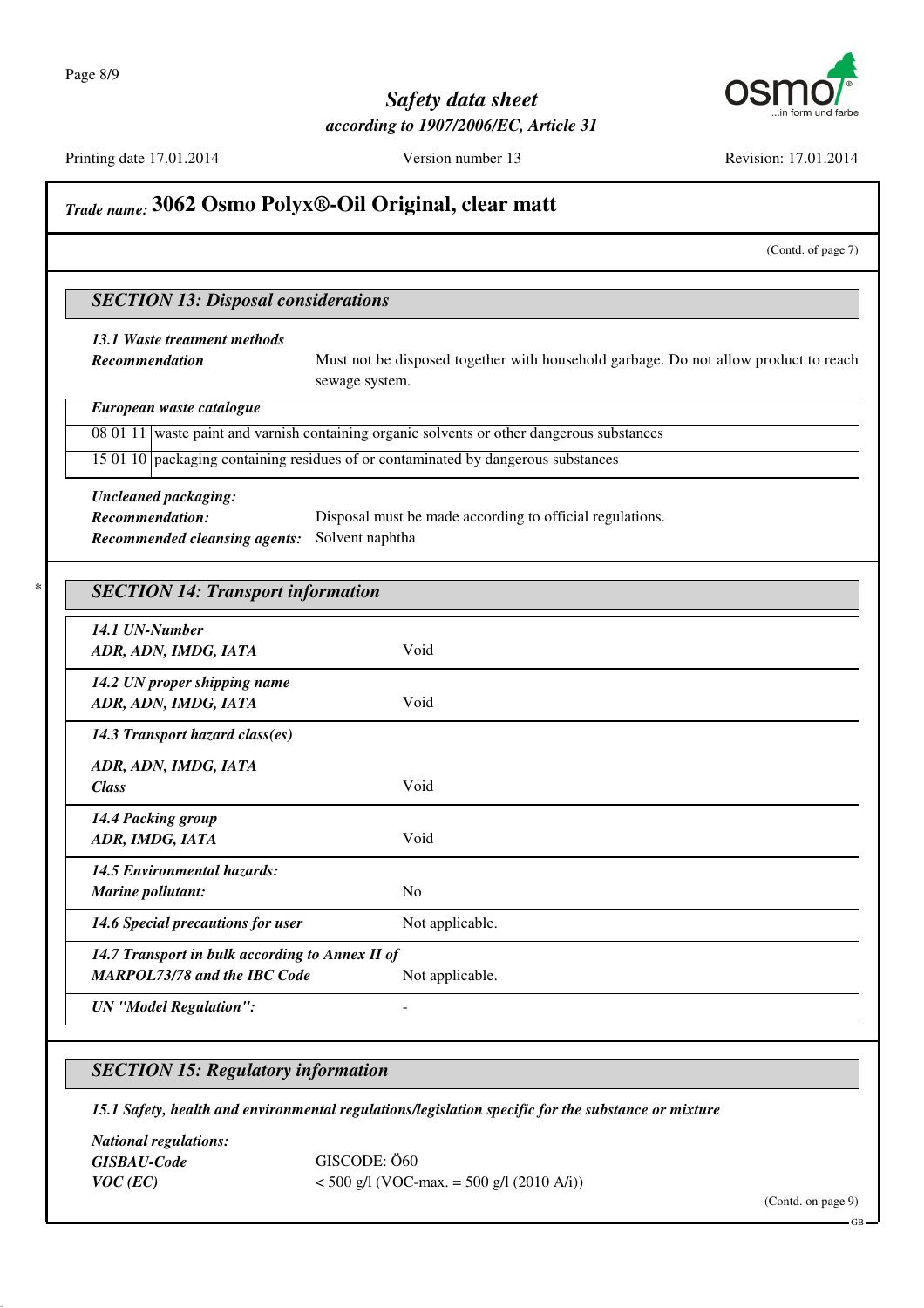

Printing date 17.01.2014 Version number 13 Revision: 17.01.2014

(Contd. of page 8)

### *Trade name:* **3062 Osmo Polyx®-Oil Original, clear matt**

*15.2 Chemical safety assessment:* A Chemical Safety Assessment has not been carried out.

#### *SECTION 16: Other information* This information is based on our present knowledge. However, this shall not constitute a guarantee for any specific product features and shall not establish a legally valid contractual relationship. **Relevant phrases** H304 May be fatal if swallowed and enters airways. a de la caractería de la caractería de la caractería de la caractería R65 Harmful: may cause lung damage if swallowed. R66 Repeated exposure may cause skin dryness or cracking. *Department issuing MSDS:* product safety department *Contact:* Hr. Dr. Starp *Abbreviations and acronyms:* RID: Règlement international concernant le transport des marchandises dangereuses par chemin de fer (Regulations Concerning the International Transport of Dangerous Goods by Rail) ICAO: International Civil Aviation Organization ADR: Accord européen sur le transport des marchandises dangereuses par Route (European Agreement concerning the International Carriage of Dangerous Goods by Road) IMDG: International Maritime Code for Dangerous Goods IATA: International Air Transport Association GHS: Globally Harmonized System of Classification and Labelling of Chemicals EINECS: European Inventory of Existing Commercial Chemical Substances ELINCS: European List of Notified Chemical Substances CAS: Chemical Abstracts Service (division of the American Chemical Society) VOC: Volatile Organic Compounds (USA, EU) LC50: Lethal concentration, 50 percent LD50: Lethal dose, 50 percent *\* Data compared to the previous version altered.* GB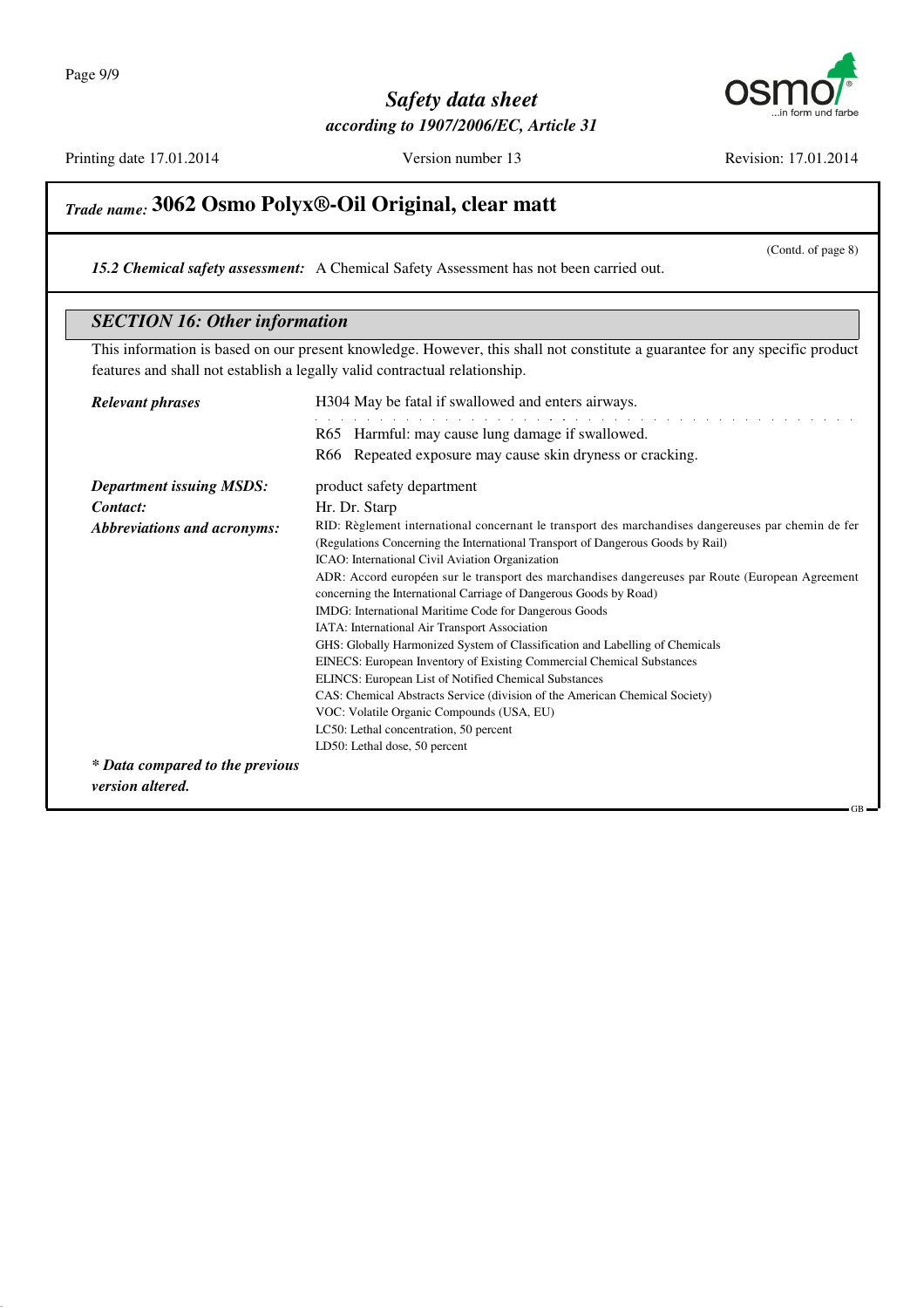Page 1/9

# *Safety data sheet according to 1907/2006/EC, Article 31*



Printing date 17.01.2014 Version number 4 Revision: 17.01.2014

GB

### \* *SECTION 1: Identification of the substance/mixture and of the company/undertaking 1.1 Product identifier Trade name:* **3065 Osmo Polyx Hardwax-Oil Original, semi-matt** *1.2 Relevant identified uses of the substance or mixture and uses advised against* No further relevant information available. *Application of the substance / the preparation* Paint Coating compound/ Surface coating/ paint *1.3 Details of the supplier of the safety data sheet Manufacturer/Supplier:* Osmo Holz und Color GmbH & Co. KG Affhüppen Esch 12 D-48231 Warendorf *Further information obtainable from:* Product safety department Phone: +49 (0) 251 / 692 - 188 Fax: +49 (0) 251 / 692 - 462 e-mail: helmut.starp@osmo.de *1.4 Emergency telephone number*: emergency phone no. Berlin (24h): +49 (0) 30 / 30686 790 advisory service in German and English

#### \* *SECTION 2: Hazards identification*

| 2.1 Classification of the substance or mixture<br><b>Classification according to</b> |                                                                                            |
|--------------------------------------------------------------------------------------|--------------------------------------------------------------------------------------------|
| Regulation (EC) No 1272/2008                                                         | The product is not classified according to the CLP regulation.                             |
| <b>Classification according to</b>                                                   |                                                                                            |
| Directive 67/548/EEC or Directive                                                    |                                                                                            |
| 1999/45/EC                                                                           | Not applicable.                                                                            |
| <b>Information concerning</b>                                                        |                                                                                            |
| particular hazards for human and                                                     |                                                                                            |
| environment:                                                                         | The product does not have to be labelled due to the calculation procedure of the           |
|                                                                                      | "General Classification guideline for preparations of the EU" in the latest valid version. |
| <b>Classification system:</b>                                                        | The classification is according to the latest editions of the EU-lists and extended by     |
|                                                                                      | company and literature data.                                                               |
| 2.2 Label elements                                                                   |                                                                                            |
| Labelling according to Regulation                                                    |                                                                                            |
| (EC) No 1272/2008                                                                    | Void                                                                                       |
| <b>Hazard pictograms</b>                                                             | Void                                                                                       |
| Signal word                                                                          | Void                                                                                       |
| <b>Hazard statements</b>                                                             | Void                                                                                       |
| <b>Precautionary statements</b>                                                      | Although this product is not subject to identification regulations, we recommend that      |
|                                                                                      | the safety suggestions are observed.                                                       |
|                                                                                      | (Contd. on page 2)                                                                         |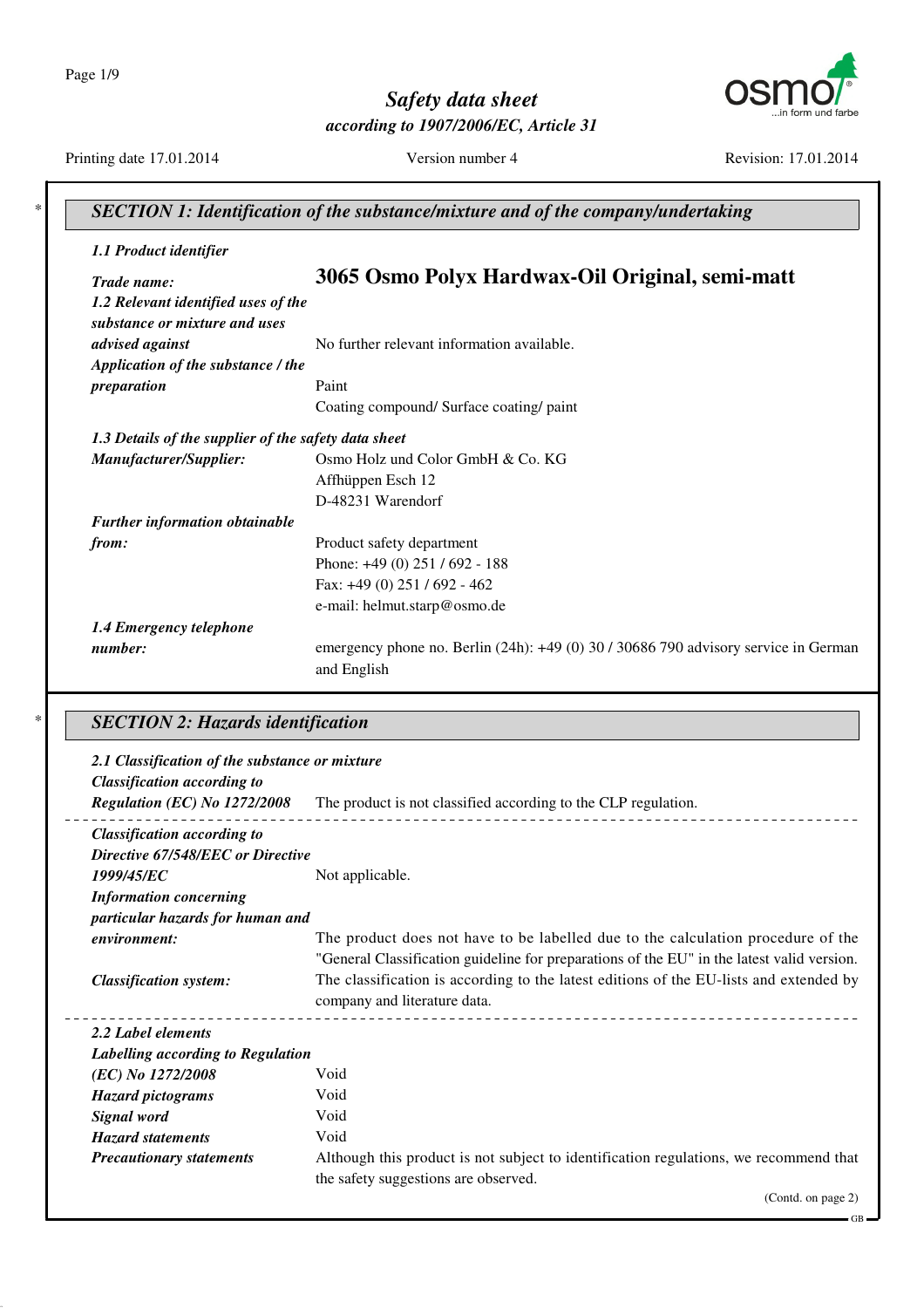

Printing date 17.01.2014 Version number 4 Revision: 17.01.2014

# *Trade name:* **3065 Osmo Polyx Hardwax-Oil Original, semi-matt**

|                                           | (Contd. of page $1$ )                                                          |
|-------------------------------------------|--------------------------------------------------------------------------------|
|                                           | P102 Keep out of reach of children.                                            |
|                                           | P101 If medical advice is needed, have product container or label at hand.     |
|                                           | P262 Do not get in eyes, on skin, or on clothing.                              |
|                                           | P271 Use only outdoors or in a well-ventilated area.                           |
|                                           | P501 Dispose of contents/container in accordance with local/regional/national/ |
|                                           | international regulations.                                                     |
| <b>Additional information:</b>            | Observe the general safety regulations when handling chemicals.                |
|                                           | Always wear a dust mask when sanding.                                          |
|                                           | Contains 2-butanonoxime. May produce an allergic reaction.                     |
|                                           | Safety data sheet available on request.                                        |
| 2.3 Other hazards                         |                                                                                |
| <b>Results of PBT and vPvB assessment</b> |                                                                                |
| PBT:                                      | Not applicable.                                                                |
| $vPvB$ :                                  | Not applicable.                                                                |

#### *SECTION 3: Composition/information on ingredients*

|  | 3.2 Mixtures |
|--|--------------|
|--|--------------|

| Description:                               | Mixture of substances listed below with nonhazardous additions. |             |
|--------------------------------------------|-----------------------------------------------------------------|-------------|
| Dangerous components:                      |                                                                 |             |
| CAS: 64742-48-9                            | aliphatic hydrocarbons, C10-C13                                 | $25 - 50\%$ |
| Index number: $649-327-00-6$ $\chi$ Xn R65 |                                                                 |             |
| Reg.nr.: 01-2119457273-39 $\sqrt{R66}$     |                                                                 |             |
|                                            | $\diamond$ Asp. Tox. 1, H304                                    |             |
| <b>Additional information:</b>             | For the wording of the listed risk phrases refer to section 16. |             |

### *SECTION 4: First aid measures*

| 4.1 Description of first aid measures |                                                                                           |  |
|---------------------------------------|-------------------------------------------------------------------------------------------|--|
| <b>General information:</b>           | Take affected persons out into the fresh air.                                             |  |
|                                       | Immediately remove any clothing soiled by the product.                                    |  |
| After inhalation:                     | Supply fresh air. If required, provide artificial respiration. Keep patient warm. Consult |  |
|                                       | doctor if symptoms persist.                                                               |  |
|                                       | In case of unconsciousness place patient stably in side position for transportation.      |  |
| After skin contact:                   | Immediately wash with water and soap and rinse thoroughly.                                |  |
|                                       | If skin irritation continues, consult a doctor.                                           |  |
| After eye contact:                    | Rinse opened eye for several minutes under running water. Then consult a doctor.          |  |
| After swallowing:                     | Do not induce vomiting; call for medical help immediately.                                |  |
| 4.2 Most important symptoms and       |                                                                                           |  |
| effects, both acute and delayed       | <b>Dizziness</b>                                                                          |  |
|                                       | Headache                                                                                  |  |
|                                       | (Contd. on page 3)                                                                        |  |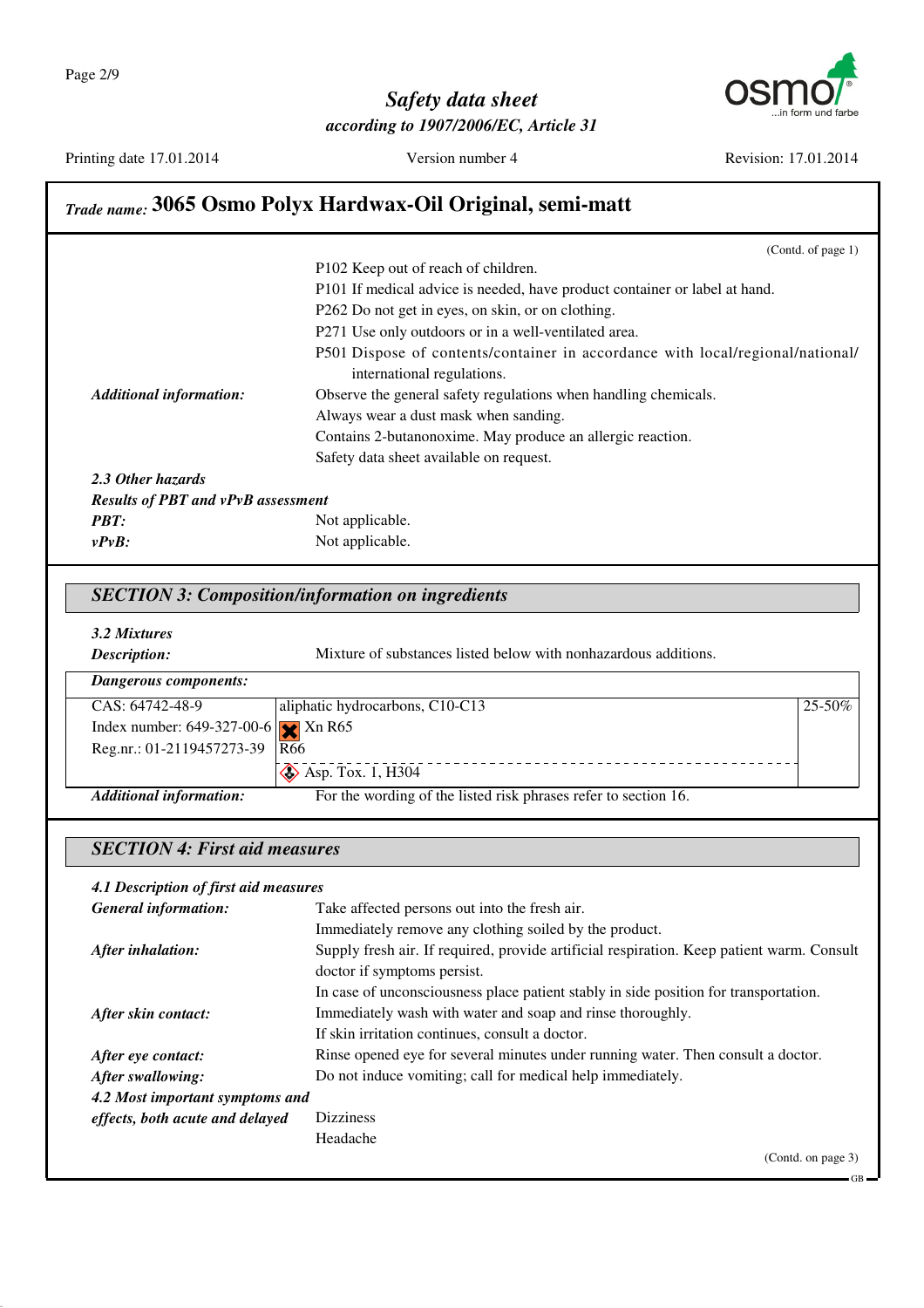Page 3/9

*Safety data sheet*

*according to 1907/2006/EC, Article 31*



Printing date 17.01.2014 Version number 4 Revision: 17.01.2014

(Contd. of page 2)

GB

# *Trade name:* **3065 Osmo Polyx Hardwax-Oil Original, semi-matt**

*4.3 Indication of any immediate medical attention and special*

*treatment needed* No further relevant information available.

### *SECTION 5: Firefighting measures*

| 5.1 Extinguishing media          |                                                                                         |
|----------------------------------|-----------------------------------------------------------------------------------------|
| Suitable extinguishing agents:   | CO2, powder or water spray. Fight larger fires with water spray or alcohol resistant    |
|                                  | foam.                                                                                   |
| For safety reasons unsuitable    |                                                                                         |
| extinguishing agents:            | Water with full jet                                                                     |
| 5.2 Special hazards arising from |                                                                                         |
| <i>the substance or mixture</i>  | Formation of toxic gases is possible during heating or in case of fire.                 |
| 5.3 Advice for firefighters      |                                                                                         |
| <b>Protective equipment:</b>     | Mouth respiratory protective device.                                                    |
| <b>Additional information</b>    | Cool endangered receptacles with water spray.                                           |
|                                  | Dispose of fire debris and contaminated fire fighting water in accordance with official |
|                                  | regulations.                                                                            |

#### *SECTION 6: Accidental release measures*

| 6.1 Personal precautions,<br>protective equipment and |                                                                                         |
|-------------------------------------------------------|-----------------------------------------------------------------------------------------|
| <i>emergency procedures</i>                           | Ensure adequate ventilation                                                             |
|                                                       | Keep away from ignition sources.                                                        |
| <b>6.2 Environmental precautions:</b>                 | Do not allow to enter sewers/ surface or ground water.                                  |
|                                                       | Inform respective authorities in case of seepage into water course or sewage system.    |
| 6.3 Methods and material for                          |                                                                                         |
| containment and cleaning up:                          | Warm water and cleansing agent                                                          |
|                                                       | Absorb with liquid-binding material (sand, diatomite, acid binders, universal binders). |
| <b>6.4 Reference to other sections</b>                | See Section 7 for information on safe handling.                                         |
|                                                       | See Section 8 for information on personal protection equipment.                         |
|                                                       | See Section 13 for disposal information.                                                |

### *SECTION 7: Handling and storage*

|                              | 7.1 Precautions for safe handling Keep away from heat and direct sunlight. |                    |
|------------------------------|----------------------------------------------------------------------------|--------------------|
|                              | Use only in well ventilated areas.                                         |                    |
|                              | Keep receptacles tightly sealed.                                           |                    |
|                              | Prevent formation of aerosols.                                             |                    |
| Information about fire - and |                                                                            |                    |
| explosion protection:        | Keep ignition sources away - Do not smoke.                                 |                    |
|                              |                                                                            | (Contd. on page 4) |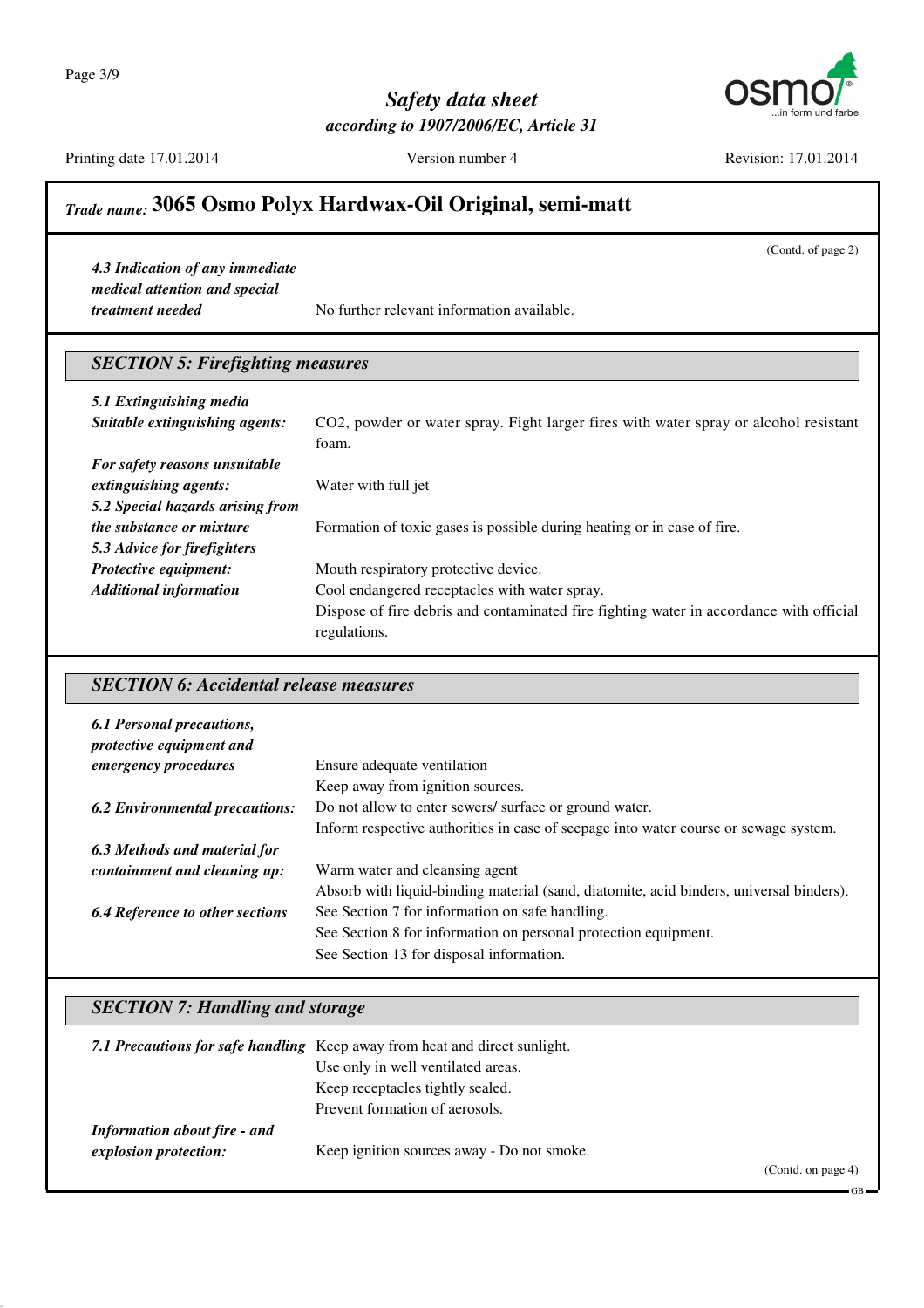

Printing date 17.01.2014 Version number 4 Revision: 17.01.2014

### *Trade name:* **3065 Osmo Polyx Hardwax-Oil Original, semi-matt** (Contd. of page 3) *7.2 Conditions for safe storage, including any incompatibilities Storage: Requirements to be met by storerooms and receptacles:* Store only in the original receptacle. Store in a cool location. *Information about storage in one common storage facility:* Do not store together with alkalis (caustic solutions). Do not store together with oxidizing and acidic materials. *Further information about storage conditions:* Store in cool, dry conditions in well sealed receptacles. Keep container tightly sealed. 7.3 Specific end use(s) No further relevant information available. \* *SECTION 8: Exposure controls/personal protection Additional information about design of technical facilities:* No further data; see item 7. *8.1 Control parameters Ingredients with limit values that require monitoring at the workplace:* **64742-48-9 aliphatic hydrocarbons, C10-C13**  $TWA (8 H)$  Long-term value:  $1.000$  mg/m<sup>3</sup>, 150 ppm ppm Source: UK SIA *Additional information:* The lists valid during the making were used as basis. *8.2 Exposure controls Personal protective equipment: General protective and hygienic measures:* Immediately remove all soiled and contaminated clothing Keep away from foodstuffs, beverages and feed. Avoid contact with the eyes and skin. Do not eat, drink, smoke or sniff while working. Do not carry product impregnated cleaning cloths in trouser pockets. *Respiratory protection:* Not necessary if room is well-ventilated. Use suitable respiratory protective device only when aerosol or mist is formed. Short term filter device: Filter A/P2 *Protection of hands:* Protective gloves The glove material has to be impermeable and resistant to the product/ the substance/ the preparation. Selection of the glove material on consideration of the penetration times, rates of diffusion and the degradation To avoid skin problems reduce the wearing of gloves to the required minimum. *Material of gloves* Nitrile rubber, NBR

(Contd. on page 5)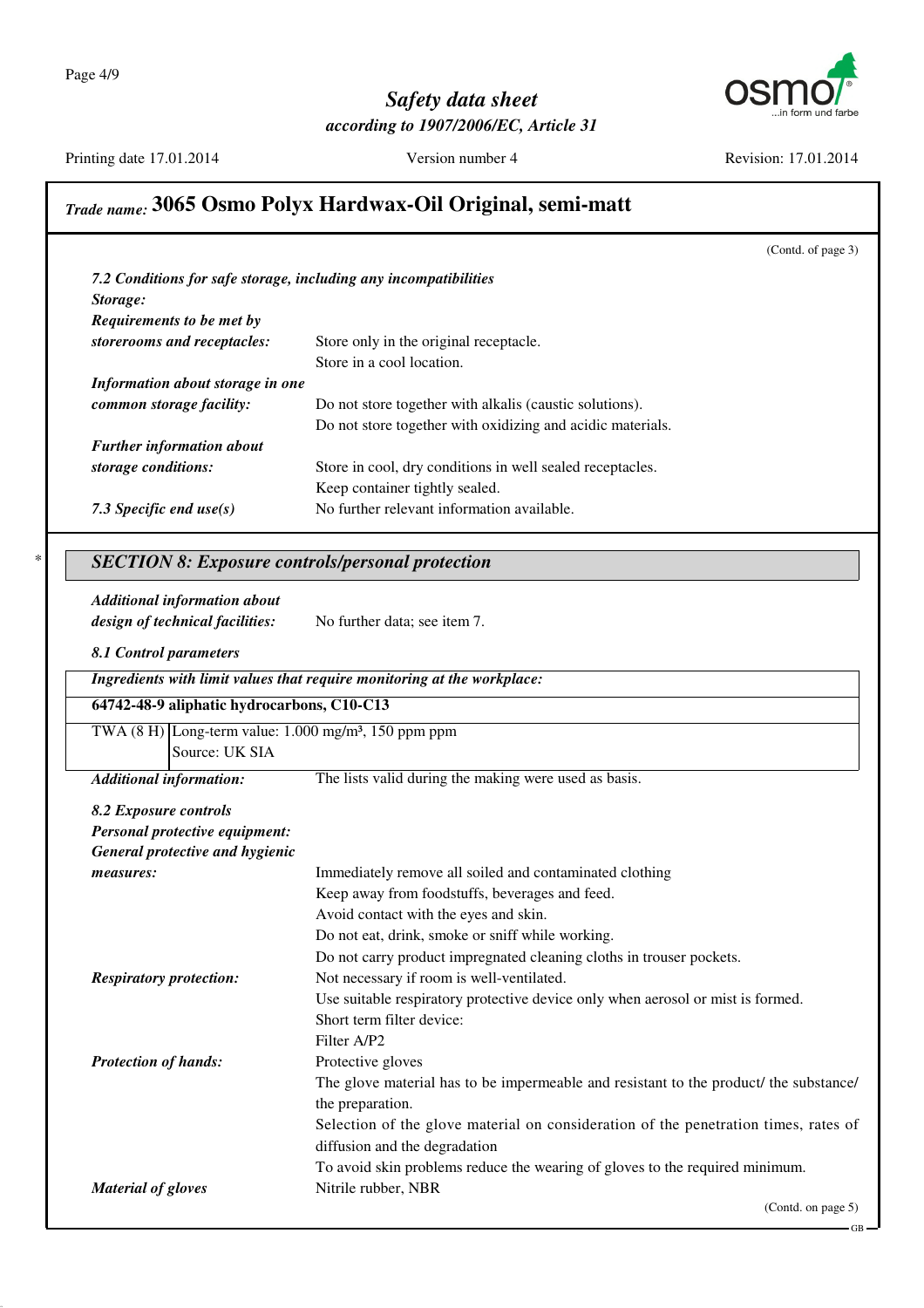

Printing date 17.01.2014 Version number 4 Revision: 17.01.2014

# *Trade name:* **3065 Osmo Polyx Hardwax-Oil Original, semi-matt**

|                                  | (Contd. of page 4)                                                                                                              |
|----------------------------------|---------------------------------------------------------------------------------------------------------------------------------|
|                                  | <b>Penetration time of glove material</b> The exact break trough time has to be found out by the manufacturer of the protective |
|                                  | gloves and has to be observed.                                                                                                  |
| For the permanent contact gloves |                                                                                                                                 |
| made of the following materials  |                                                                                                                                 |
| are suitable:                    | Nitrile rubber, NBR                                                                                                             |
|                                  | Recommended thickness of the material: $> 0.4$ mm                                                                               |
|                                  | For the mixture of chemicals mentioned below the penetration time has to be at least                                            |
|                                  | 480 minutes (Permeation according to EN 374 Part 3: Level 6).                                                                   |
| For the permanent contact of a   |                                                                                                                                 |
| maximum of 15 minutes gloves     |                                                                                                                                 |
| made of the following materials  |                                                                                                                                 |
| are suitable:                    | Nitrile rubber, NBR                                                                                                             |
| Eye protection:                  | If risk of splashing:                                                                                                           |
|                                  | Safety glasses according to EN 166:2001 (e.g. densely closing frame glasses with side<br>protection)                            |
| <b>Body</b> protection:          | Protective work clothing                                                                                                        |
|                                  |                                                                                                                                 |

\* *SECTION 9: Physical and chemical properties*

| 9.1 Information on basic physical and chemical properties |                                                                                                |
|-----------------------------------------------------------|------------------------------------------------------------------------------------------------|
| <b>General Information</b>                                |                                                                                                |
| Appearance:                                               |                                                                                                |
| Form:                                                     | <b>Viscous</b>                                                                                 |
| Colour:                                                   | According to product specification                                                             |
| Odour:                                                    | Mild                                                                                           |
| Change in condition                                       |                                                                                                |
| <b>Melting point/Melting range:</b>                       | Undetermined.                                                                                  |
| <b>Boiling point/Boiling range:</b>                       | 180 °C                                                                                         |
| <b>Flash point:</b>                                       | $>61$ °C (DIN EN ISO 2719)                                                                     |
| <b>Ignition temperature:</b>                              | 240 °C                                                                                         |
| Self-igniting:                                            | Product is not selfigniting.                                                                   |
| Danger of explosion:                                      | Product is not explosive. However, formation of explosive air/vapour mixtures are<br>possible. |
| <b>Explosion limits:</b>                                  |                                                                                                |
| Lower:                                                    | $0.7$ Vol $%$                                                                                  |
| <b>Upper:</b>                                             | 6.0 Vol $%$                                                                                    |
| Density at 20 $\mathrm{C}$ :                              | $0.915 - 0.925$ g/cm <sup>3</sup> (DIN 51757)                                                  |
|                                                           | (Contd. on page 6)                                                                             |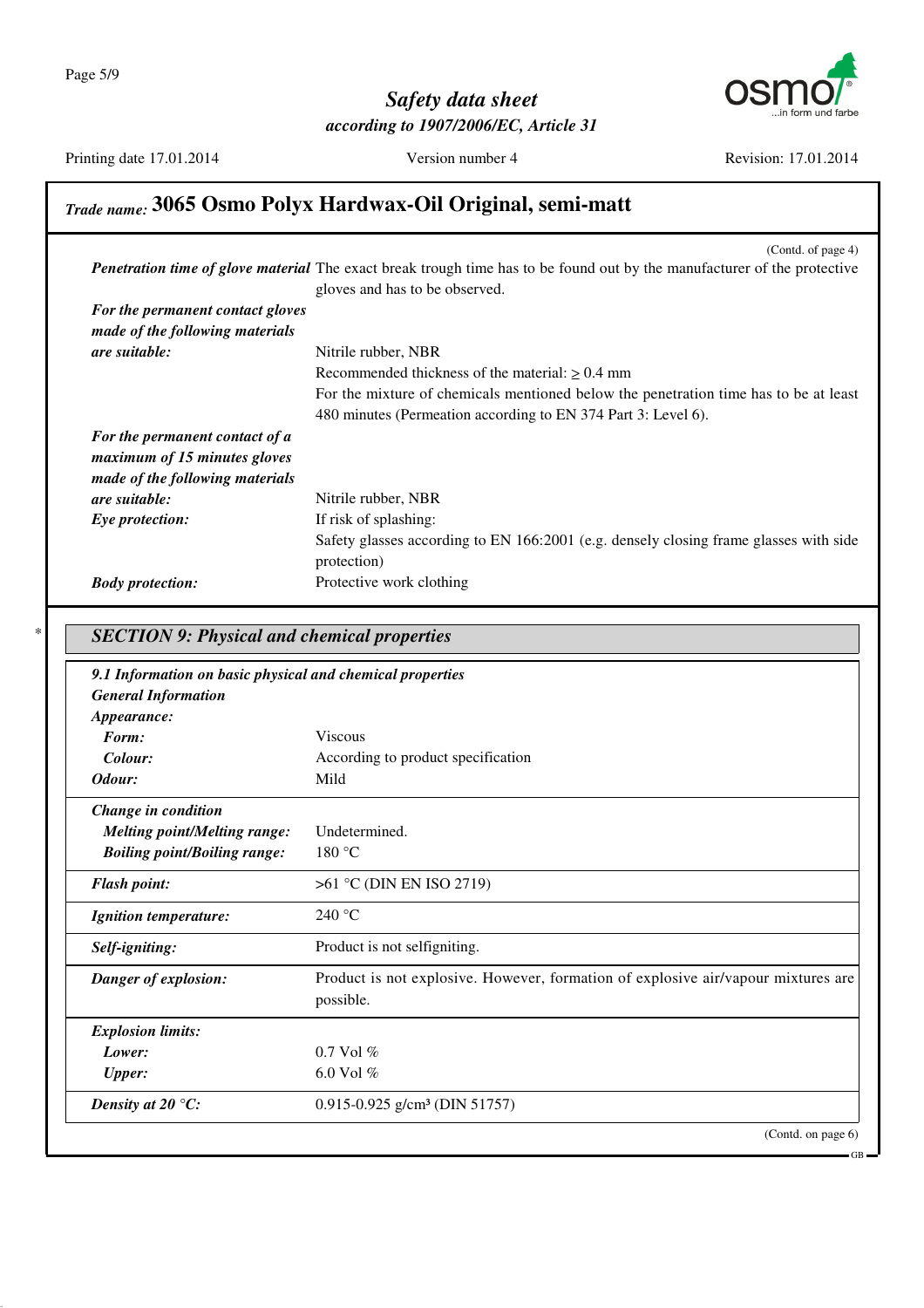

Printing date 17.01.2014 Version number 4 Revision: 17.01.2014

GB

# *Trade name:* **3065 Osmo Polyx Hardwax-Oil Original, semi-matt**

|                                             | (Contd. of page 5)                                                                   |
|---------------------------------------------|--------------------------------------------------------------------------------------|
| Solubility in / Miscibility with            |                                                                                      |
| water:                                      | Not miscible or difficult to mix.                                                    |
| Viscosity:                                  |                                                                                      |
| Dynamic at $20^{\circ}$ C:                  | 115 -135 mPas                                                                        |
| Kinematic at 20 $\degree$ C:                | $>$ 30 s (ISO 2431/3mm)                                                              |
| <b>Solvent content:</b>                     |                                                                                      |
| $VOC$ (EC)                                  | $<$ 500 g/l (VOC-max. = 500 g/l (2010 A/i))                                          |
| 9.2 Other information                       | No further relevant information available.                                           |
| <b>SECTION 10: Stability and reactivity</b> |                                                                                      |
| <b>10.1 Reactivity</b>                      |                                                                                      |
| 10.2 Chemical stability                     |                                                                                      |
| <b>Thermal decomposition /</b>              |                                                                                      |
| conditions to be avoided:                   | No decomposition if used according to specifications.                                |
| 10.3 Possibility of hazardous               |                                                                                      |
| reactions                                   | Reacts with fabric soaked in the product (e.g. cleaning wool).                       |
| <b>10.4 Conditions to avoid</b>             | No further relevant information available.                                           |
| 10.5 Incompatible materials:                | No further relevant information available.                                           |
| 10.6 Hazardous decomposition                |                                                                                      |
| products:                                   | Formation of toxic gases is possible during heating or in case of fire.              |
|                                             | Carbon monoxide and carbon dioxide                                                   |
|                                             | Nitrogen oxides (NOx)                                                                |
| <b>Additional information:</b>              | Warning:                                                                             |
|                                             |                                                                                      |
|                                             | Wash out any used cloth impregnated with this product immediately after use or store |

### *SECTION 11: Toxicological information*

#### *11.1 Information on toxicological effects*

*Acute toxicity:*

|        | LD/LC50 values relevant for classification: |                                                  |  |
|--------|---------------------------------------------|--------------------------------------------------|--|
|        |                                             | 64742-48-9 aliphatic hydrocarbons, C10-C13       |  |
| Oral   | LD50                                        | $\geq$ 5000 mg/kg (rat) (OECD 401)               |  |
| Dermal | LD50                                        | $>$ 5000 mg/kg (rat) (OECD 402)                  |  |
|        |                                             | Inhalative $ LC50/4h  > 5$ mg/l (rat) (OECD 403) |  |
|        | 96-29-7 2-butanonoxime                      |                                                  |  |
| Oral   | LD50                                        | $3700$ mg/kg (rat)                               |  |
|        |                                             | (Contd. on page 7)                               |  |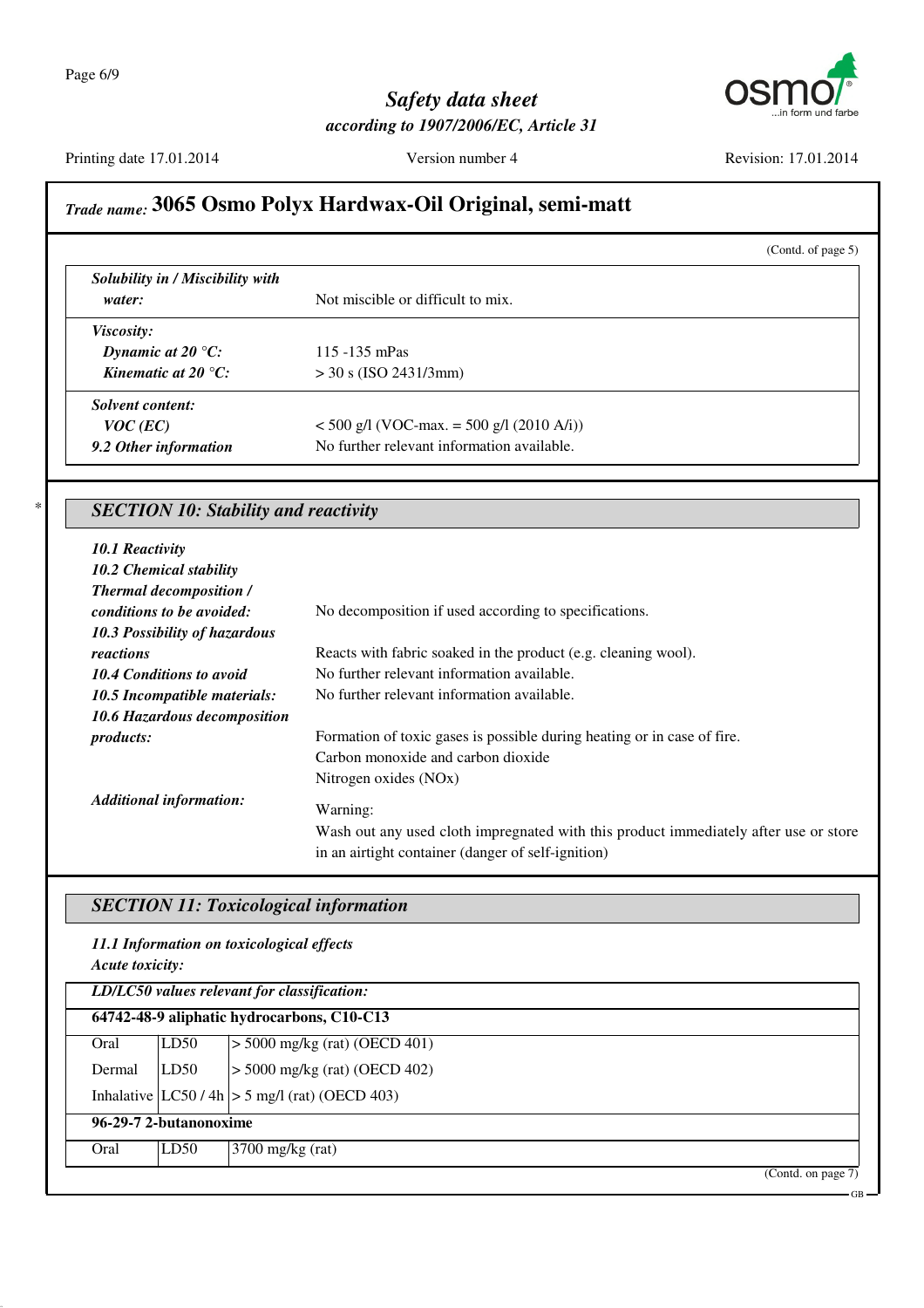

Printing date 17.01.2014 Version number 4 Revision: 17.01.2014

# *Trade name:* **3065 Osmo Polyx Hardwax-Oil Original, semi-matt**

|                                               | (Contd. of page 6)                                                                                                               |
|-----------------------------------------------|----------------------------------------------------------------------------------------------------------------------------------|
| Dermal<br>LD50                                | 200-2000 mg/kg (rat)                                                                                                             |
| Inhalative $ LC50/4h  > 10.5$ mg/l (rat)      |                                                                                                                                  |
| Primary irritant effect:                      |                                                                                                                                  |
| on the skin:                                  | At long or repeated contact with skin it may cause dermatitis due to the degreasing                                              |
|                                               | effect of the solvent.                                                                                                           |
| on the eye:                                   | Irritating effect.                                                                                                               |
| Sensitization:                                | Sensitizing effect by skin contact is possible by prolonged exposure.                                                            |
| <b>Additional toxicological</b>               |                                                                                                                                  |
| information:                                  | The product is not subject to classification according to the calculation method of the                                          |
|                                               | General EU Classification Guidelines for Preparations as issued in the latest version.                                           |
|                                               | When used and handled according to specifications, the product does not have any                                                 |
|                                               | harmful effects to our experience and the information provided to us.                                                            |
| <b>SECTION 12: Ecological information</b>     |                                                                                                                                  |
|                                               |                                                                                                                                  |
| 12.1 Toxicity                                 |                                                                                                                                  |
| <b>Aquatic toxicity:</b>                      |                                                                                                                                  |
| 64742-48-9 aliphatic hydrocarbons, C10-C13    |                                                                                                                                  |
| $EC50 / 48h$ > 1000 mg/l (daphnia) (OECD 202) |                                                                                                                                  |
| EC50/72h   > 1000 mg/l (algae) (OECD 201)     |                                                                                                                                  |
| LC50 / 96h $ > 1000$ mg/l (fish) (OECD 203)   |                                                                                                                                  |
| 96-29-7 2-butanonoxime                        |                                                                                                                                  |
| $EC50/48h$ 201 mg/l (daphnia)                 |                                                                                                                                  |
| $IC50 / 72h$   11.8 mg/l (algae)              |                                                                                                                                  |
| $LC50 / 96h$ > 100 mg/l (fish)                |                                                                                                                                  |
|                                               | 12.2 Persistence and degradability No further relevant information available.                                                    |
| 12.3 Bioaccumulative potential                | No further relevant information available.                                                                                       |
|                                               |                                                                                                                                  |
| 12.4 Mobility in soil                         | No further relevant information available.                                                                                       |
| <b>Additional ecological information:</b>     |                                                                                                                                  |
| <b>General notes:</b>                         |                                                                                                                                  |
|                                               | water                                                                                                                            |
|                                               | Do not allow product to reach ground water, water course or sewage system.                                                       |
| 12.5 Results of PBT and vPvB assessment       |                                                                                                                                  |
| PBT:                                          | Not applicable.                                                                                                                  |
| $v P v B$ :                                   | Not applicable.                                                                                                                  |
| 12.6 Other adverse effects                    | Water hazard class 1 (German Regulation) (Self-assessment): slightly hazardous for<br>No further relevant information available. |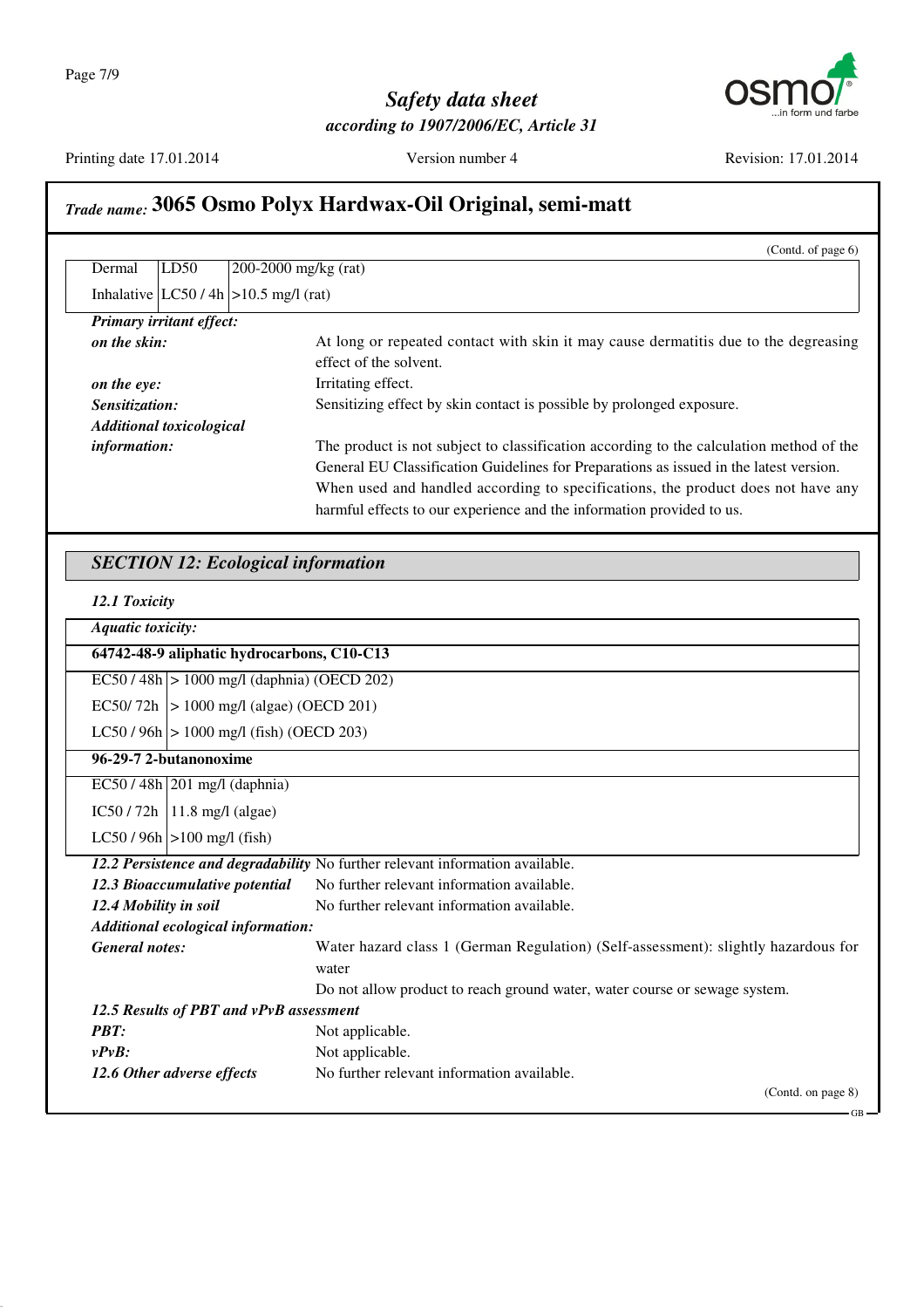

Printing date 17.01.2014 Version number 4 Revision: 17.01.2014

# *Trade name:* **3065 Osmo Polyx Hardwax-Oil Original, semi-matt** (Contd. of page 7) *SECTION 13: Disposal considerations 13.1 Waste treatment methods* **Recommendation** Must not be disposed together with household garbage. Do not allow product to reach sewage system. *Uncleaned packaging: Recommendation:* Disposal must be made according to official regulations. *Recommended cleansing agents:* Solvent naphtha \* *SECTION 14: Transport information 14.1 UN-Number ADR, ADN, IMDG, IATA* Void *14.2 UN proper shipping name ADR, ADN, IMDG, IATA* Void *14.3 Transport hazard class(es) ADR, ADN, IMDG, IATA Class* Void *14.4 Packing group ADR, IMDG, IATA* Void *14.5 Environmental hazards: Marine pollutant:* No 14.6 Special precautions for user Not applicable. *14.7 Transport in bulk according to Annex II of MARPOL73/78 and the IBC Code* Not applicable. *UN "Model Regulation":* -

#### *SECTION 15: Regulatory information*

*15.1 Safety, health and environmental regulations/legislation specific for the substance or mixture*

| <i>National regulations:</i> |                                                                                         |
|------------------------------|-----------------------------------------------------------------------------------------|
| <b>GISBAU-Code</b>           | GISCODE: 060                                                                            |
| $VOC$ (EC)                   | $<$ 500 g/l (VOC-max. = 500 g/l (2010 A/i))                                             |
|                              | 15.2 Chemical safety assessment: A Chemical Safety Assessment has not been carried out. |

(Contd. on page 9)

GB